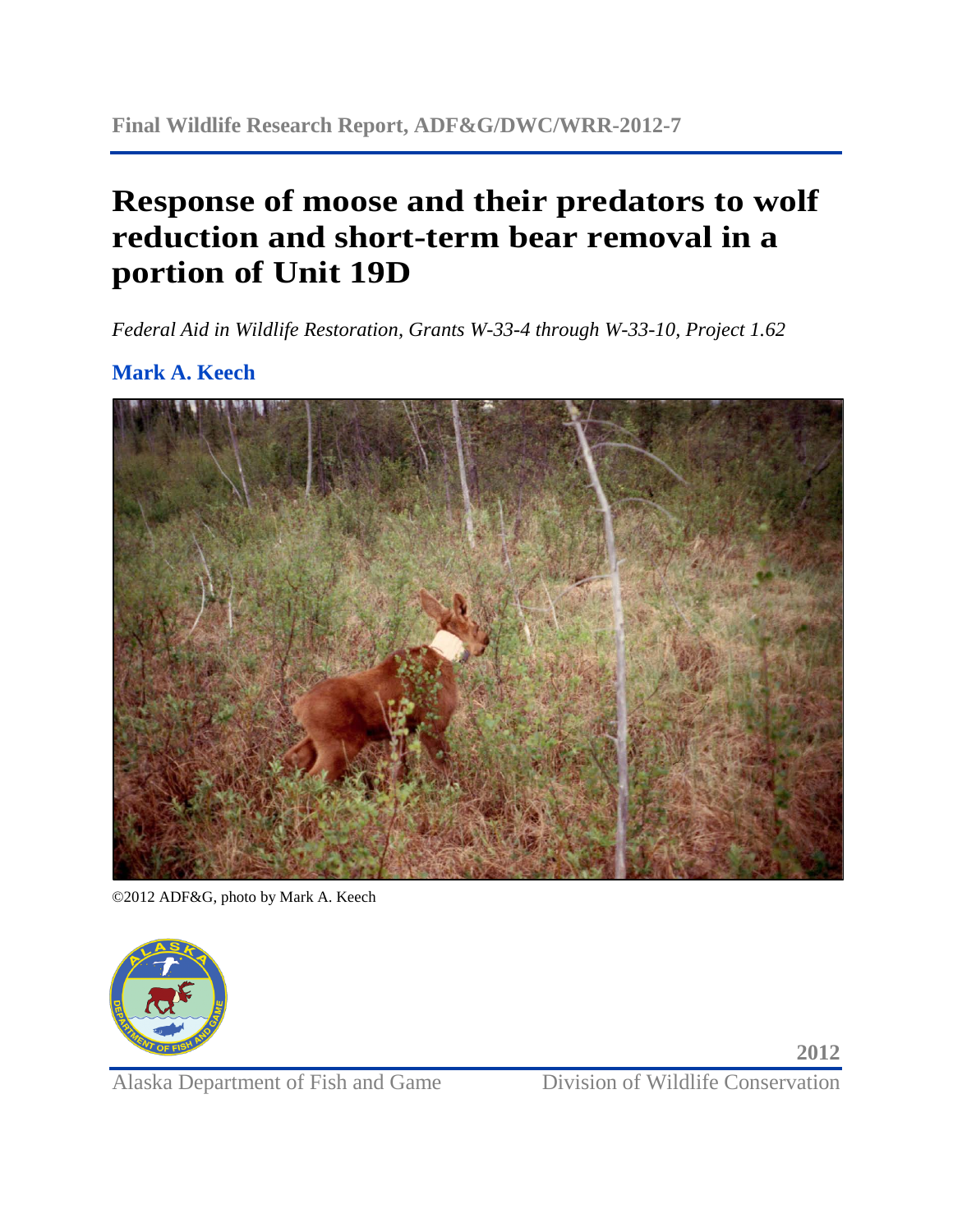# **Response of moose and their predators to wolf reduction and short-term bear removal in a portion of Unit 19D**

Mark A. Keech Wildlife Biologist Alaska Department of Fish and Game Division of Wildlife Conservation 1300 College Road Fairbanks, AK 99701-1551 mark.keech@alaska.gov 907-459-7255

©2012 Alaska Department of Fish and Game

### **Prepared by:**

Alaska Department of Fish and Game Division of Wildlife Conservation 1300 College Road Fairbanks, AK 99701-1551



 Research and fieldwork for this project was funded through Federal Aid in Wildlife Restoration, grants W-33-4 through W-33-10, project 1.62. Funding does not imply approval of the contents of this report.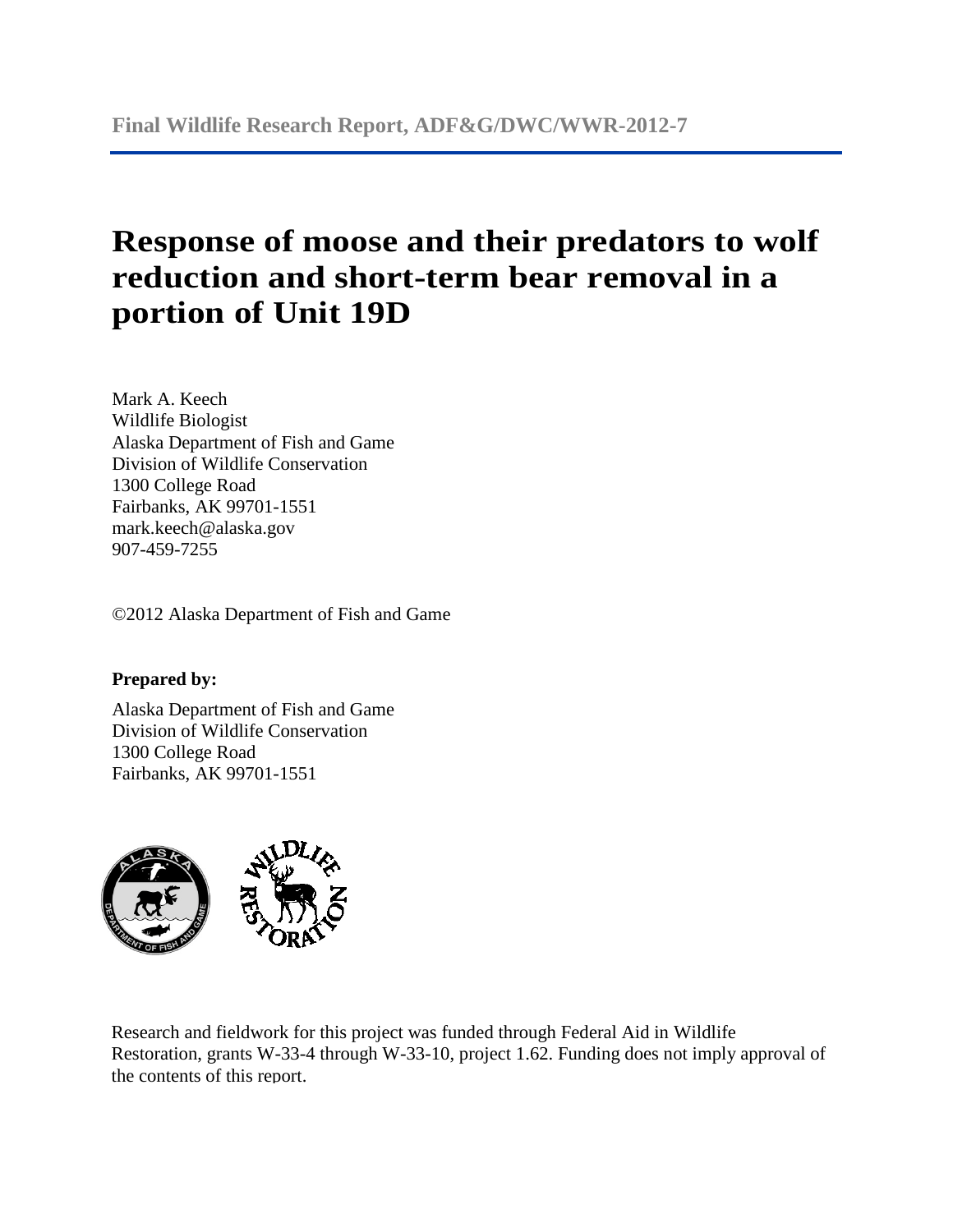adjustments to the conclusions. Please contact the author(s) prior to citing material in these Final Wildlife Research Reports are final reports detailing the objectives, methods, data collected and findings of a particular research project undertaken by ADF&G Division of Wildlife Conservation staff and partners. They are written to provide broad access to information obtained through the project. While these are final reports, further data analysis may result in future reports. These reports are professionally reviewed by research staff in the Division of Wildlife Conservation. They are provided a number for internal tracking purposes.

This Wildlife Research Report was approved for publication by Scott M. Brainerd, Regional Research Coordinator in Region III for the Division of Wildlife Conservation.

 may also be accessed through most libraries, via interlibrary loan from the Alaska State Library or the Alaska Resources Library and Information Service (www.arlis.org) This document should be cited as: Wildlife Research Reports are available from the Alaska Department of Fish and Game's Division of Wildlife Conservation, PO Box 115526, Juneau, Alaska 99811-5526; phone (907) 465-4190; email: [dfg.dwc.publications@alaska.gov;](mailto:dfg.dwc.publications@alaska.gov) website: [www.adfg.alaska.gov.](http://www.adfg.alaska.gov/) The report

 KEECH, M. A. 2012. Response of moose and their predators to wolf reduction and short-term bear removal in a portion of Unit 19D. Alaska Department of Fish and Game, Federal Aid in Wildlife Restoration, Final Wildlife Research Report ADF&G/DWC/WRR-2012-7, Grants W-33-4 through W-33-10, Project 1.62. Fairbanks, Alaska.

 The Alaska Department of Fish and Game (ADF&G) administers all programs and activities free from Act (ADA) of 1990, the Age Discrimination Act of 1975, and Title IX of the Education Amendments of 1972. discrimination based on race, color, national origin, age, sex, religion, marital status, pregnancy, parenthood, or disability. The department administers all programs and activities in compliance with Title VI of the Civil Rights Act of 1964, Section 504 of the Rehabilitation Act of 1973, Title II of the Americans with Disabilities

 **If you believe you have been discriminated against in any program, activity, or facility please write:** 

- • ADF&G ADA Coordinator, PO Box 115526, Juneau, AK 99811-5526
- • U.S. Fish and Wildlife Service, 4401 N. Fairfax Drive, MS 2042, Arlington, VA 22203
- Office of Equal Opportunity, U.S. Department of the Interior, 1849 C Street, NW MS 5230, Washington, D.C. 20240

### **The department's ADA Coordinator can be reached via telephone at the following numbers:**

- (VOICE) 907-465-6077
- (Statewide Telecommunication Device for the Deaf) 1-800-478-3648
- • (Juneau TDD) 907-465-3646, or (FAX) 907-465-6078

#### **For information on alternative formats and questions on this publication, please contact:**  Dave Crowley, ADF&G, PO Box 669, Cordova, Alaska 99574; Email: [dave.crowley@alaska.gov;](mailto:dave.crowley@alaska.gov)

Phone: 907-424-3215

 **Cover Photo**: Moose calf with expandable, VHF radio collar in Unit 19D East. These radio collars expand with neck growth and detach in approximately 2 years.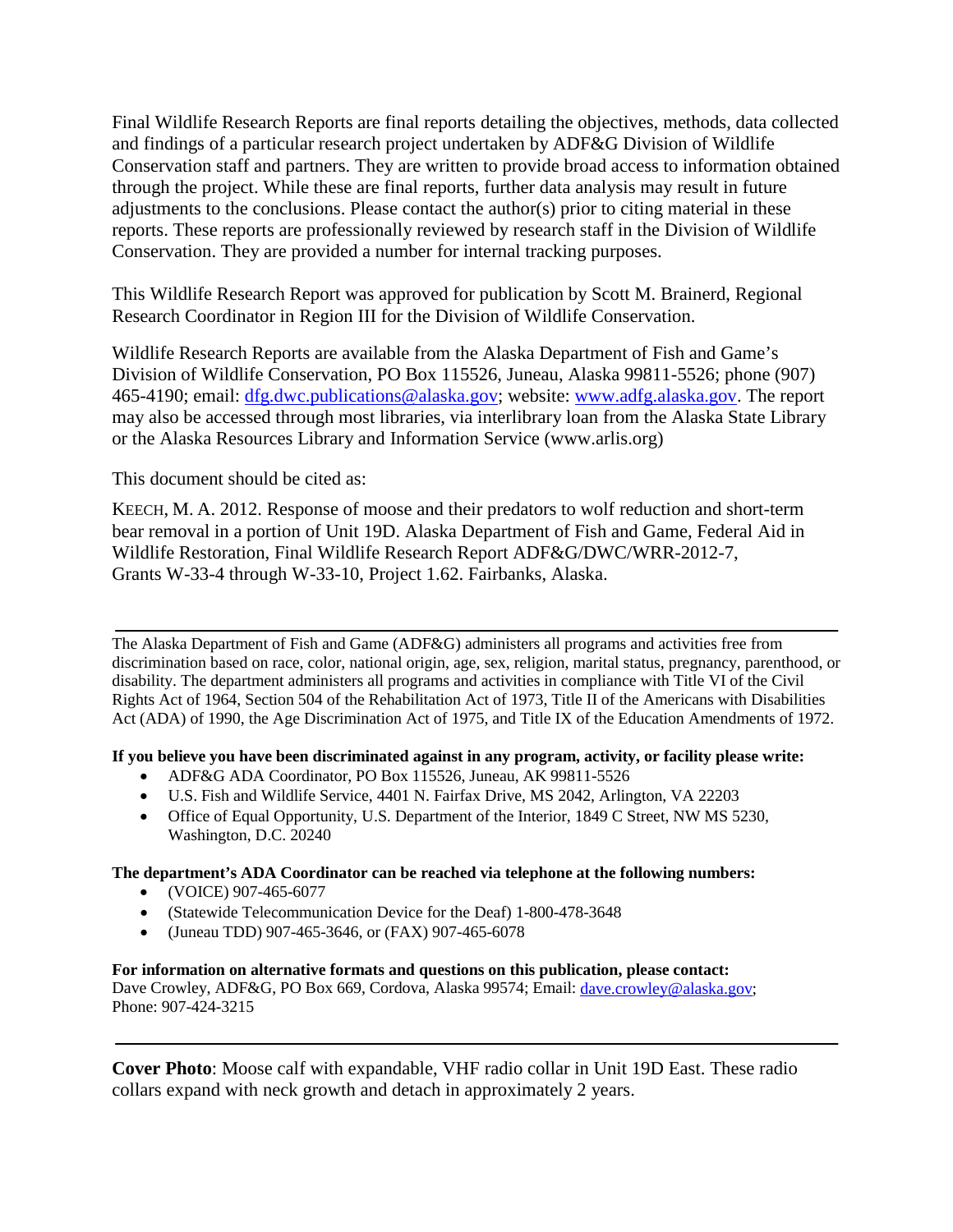## **Table of Contents**

| Determine Twinning Rates and Reproductive Indices of Moose in Unit 19D East 9             |  |
|-------------------------------------------------------------------------------------------|--|
| Monitor Collared Adult and Yearling Moose for Survival and Movement Information 9         |  |
| Characterize Winter Moose Browse in Unit 19D East, with Emphasis on the Intensive Study   |  |
| Estimate Wolf Numbers in Unit 19D East with Emphasis on the Intensive Study Area 10       |  |
|                                                                                           |  |
|                                                                                           |  |
| Analyze Hair and Tissue Samples for Species, Sex, and Age Information11                   |  |
| Review Literature, Write Annual Progress Reports, Write Final Project Report, and Publish |  |
|                                                                                           |  |
|                                                                                           |  |
|                                                                                           |  |
|                                                                                           |  |
| Determine Condition, Movements, and Mortality Rates of Yearling Moose22                   |  |
| Determine Twinning Rates and Reproductive Indices of Moose in Unit 19D East25             |  |
| Monitor Collared Adult and Yearling Moose for Survival and Movement Information 26        |  |
| Characterize Winter Moose Browse in Unit 19D East, with Emphasis on the Intensive Study   |  |
|                                                                                           |  |
| Estimate Wolf Numbers in Unit 19D East with Emphasis on the Intensive Study Area30        |  |
|                                                                                           |  |
| Analyze Hair and Tissue Samples for Species, Sex, and Age Information30                   |  |
| Review Literature, Write Annual Progress Reports, Write Final Project Report, and Publish |  |
|                                                                                           |  |
|                                                                                           |  |
|                                                                                           |  |
|                                                                                           |  |
|                                                                                           |  |
|                                                                                           |  |
|                                                                                           |  |

## **List of Figures**

| Figure 1. Unit 19D East, depicting the locations of the Unit 19D East MSA, wolf control zone, |  |
|-----------------------------------------------------------------------------------------------|--|
|                                                                                               |  |

 with the trend line (weighted regression), western Interior Alaska, 2001, 2004, and 2008. .........16 Figure 2. Survey estimates and their 90% confidence limits for the Unit 19D East MSA along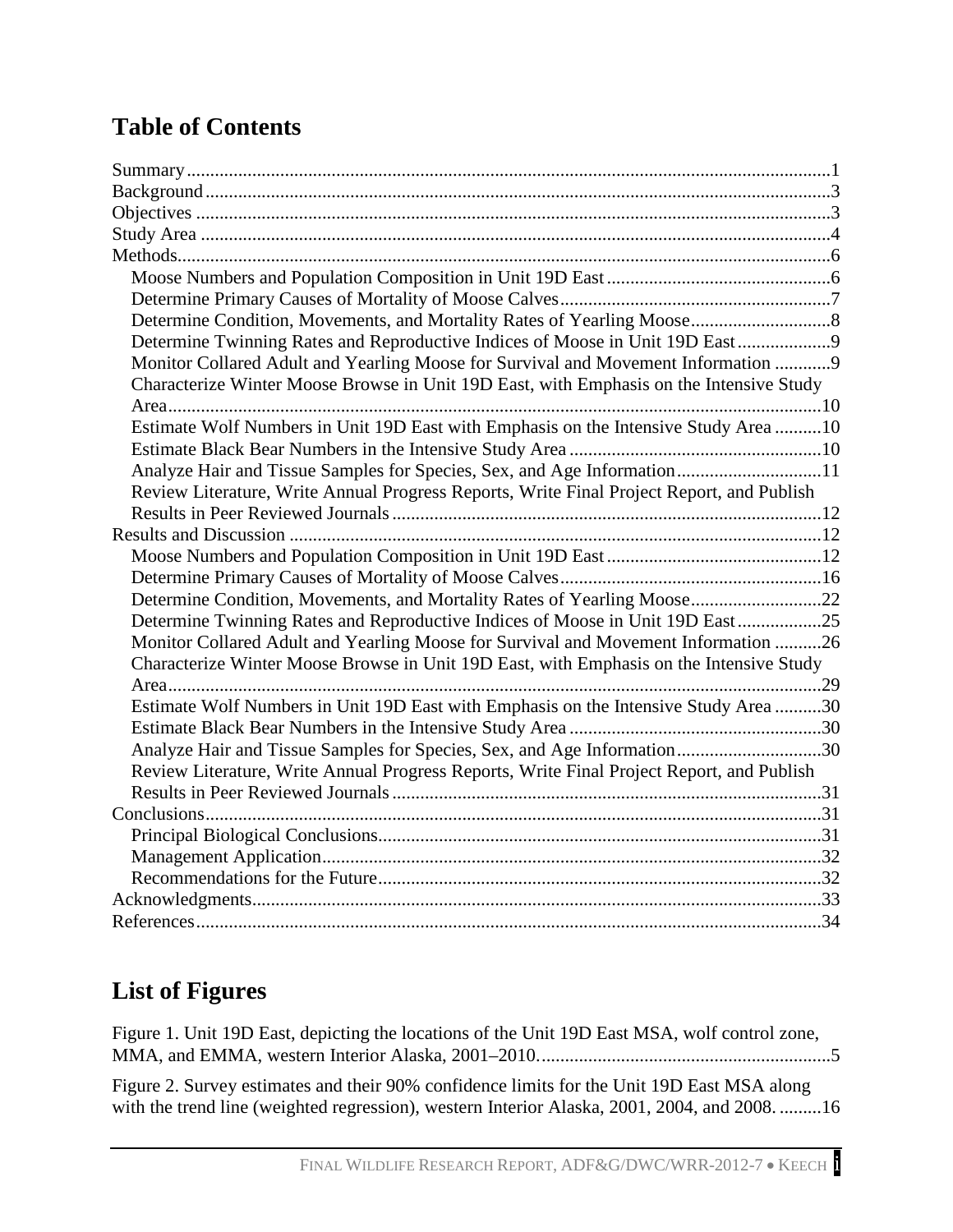Kaplan-Meier analysis, western Interior Alaska............................................................................17 Figure 3. Average survival functions for radiocollared calf moose, birth to 1 year-of age, using

| Figure 4. Survival estimates for moose calves and cumulative snow depths, 2001–2010, western<br>Interior Alaska. Survival estimates for 2001–2007 and 2010 based on Kaplan-Meier analysis of<br>radiocollared calf survival data. *Survival estimates for 2008 and 2009 based on observations of |
|--------------------------------------------------------------------------------------------------------------------------------------------------------------------------------------------------------------------------------------------------------------------------------------------------|
| Figure 5. Fates of radiocollared moose calves during summer and fall (birth to 15 November),                                                                                                                                                                                                     |
| Figure 6. Fates of radiocollared moose calves during winter (16 November–15 May), western<br>Interior Alaska. "Other mortality" is unknown cause and a single illegal take in 200420                                                                                                             |
| Figure 7. Average survival functions for radiocollared yearling moose, 1 year of age to 2 years of<br>age, using Kaplan-Meier analysis, western Interior Alaska. Survival function for 2007 not<br>included because survival due to inadequate sample size. Hunting mortality removed23          |
| Figure 8. Fates of radiocollared yearling moose (1 year of age to 2 years of age), western Interior                                                                                                                                                                                              |
| Figure 9. Fates of radiocollared adult ( $\geq$ 2 years of age) female moose, 16 May–15 May, western<br>Interior Alaska. Proportion surviving during 2003–2009 is likely biased high because the                                                                                                 |
| Figure 10. Effects of predator removals and age on annual survival of adult ( $\geq$ 2 years old;<br>$h$ uman causad mortality cansored) fomala moosa for yours with no wolf ramoval $(2001, 2002)$                                                                                              |

 human-caused mortality censored) female moose for years with no wolf removal (2001–2003) and wolf removals (2004–2007), western Interior Alaska, 2001–2007.........................................29

## **List of Tables**

| Table 1. Results of the 2001–2010 moose surveys in EMMA $(1,368 \text{ km}^2)$ western Interior                                                                                                                                                                                        |
|----------------------------------------------------------------------------------------------------------------------------------------------------------------------------------------------------------------------------------------------------------------------------------------|
| Table 2. Results of the 2001, 2004, and 2006–2010 moose surveys in the expanded MMA                                                                                                                                                                                                    |
| Table 3. Estimated population and ratios of moose within the entire Unit 19D East MSA<br>$(13,761 \text{ km}^2)$ , based upon data combined from MMA and the remainder of the Unit 19D East                                                                                            |
| Table 4. Sources of mortality for radiocollared moose calves, western Interior Alaska, 2001–                                                                                                                                                                                           |
| Table 5. Average weights (kg) of newborn moose calves and short-yearlings captured, western<br>Interior Alaska, 2001–2010. We included only newborn calves known or estimated to be $\leq$ 3 days                                                                                      |
| Table 6. Annual (16 May–15 May) sources of mortality for radiocollared yearling moose,<br>western Interior Alaska, 2001–2010. Number censored each year is large because many yearlings<br>monitored were collared as calves with collars designed to be shed after the first year. 25 |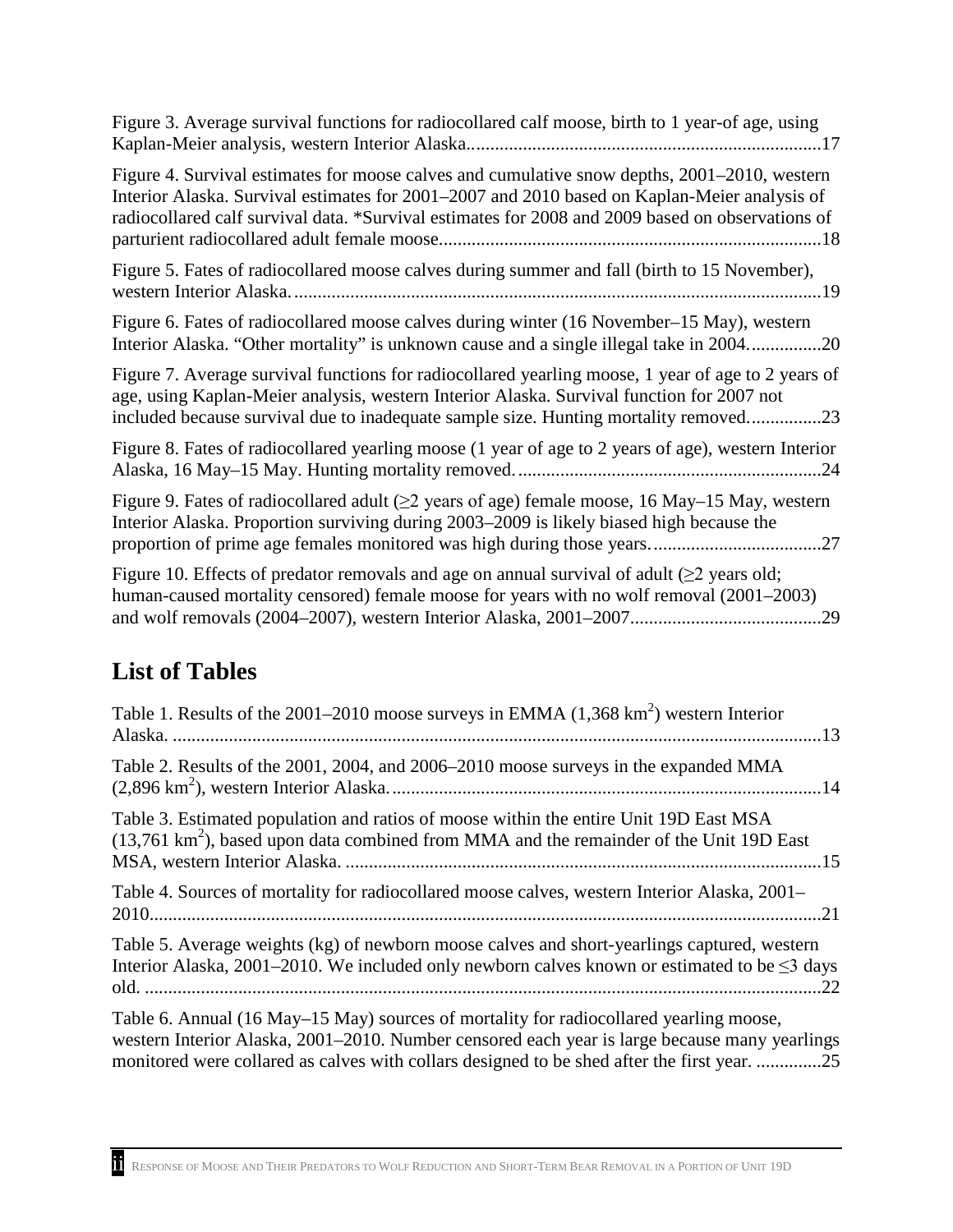| Table 7. Observed parturition and twinning rates for female moose, western Interior Alaska,                                                                                                                                                                                            |
|----------------------------------------------------------------------------------------------------------------------------------------------------------------------------------------------------------------------------------------------------------------------------------------|
| Table 8. Annual (16 May–15 May) sources of mortality for radiocollared adult ( $\geq$ 2 years of age)                                                                                                                                                                                  |
| Table 9. Estimated independent black bear abundance prior to and following bear removal efforts<br>in EMMA, western Interior Alaska, 2003–2007. Abundance estimates for 2003 and 2004 based<br>on removal estimators, and 2007 and 2010 abundance based on mark-resight estimators. 30 |
| Table 10. Results of DNA species and sex identification of suspected predator hair samples<br>collected at mortality sites of radiocollared moose calves, western Interior Alaska, 2001–2007                                                                                           |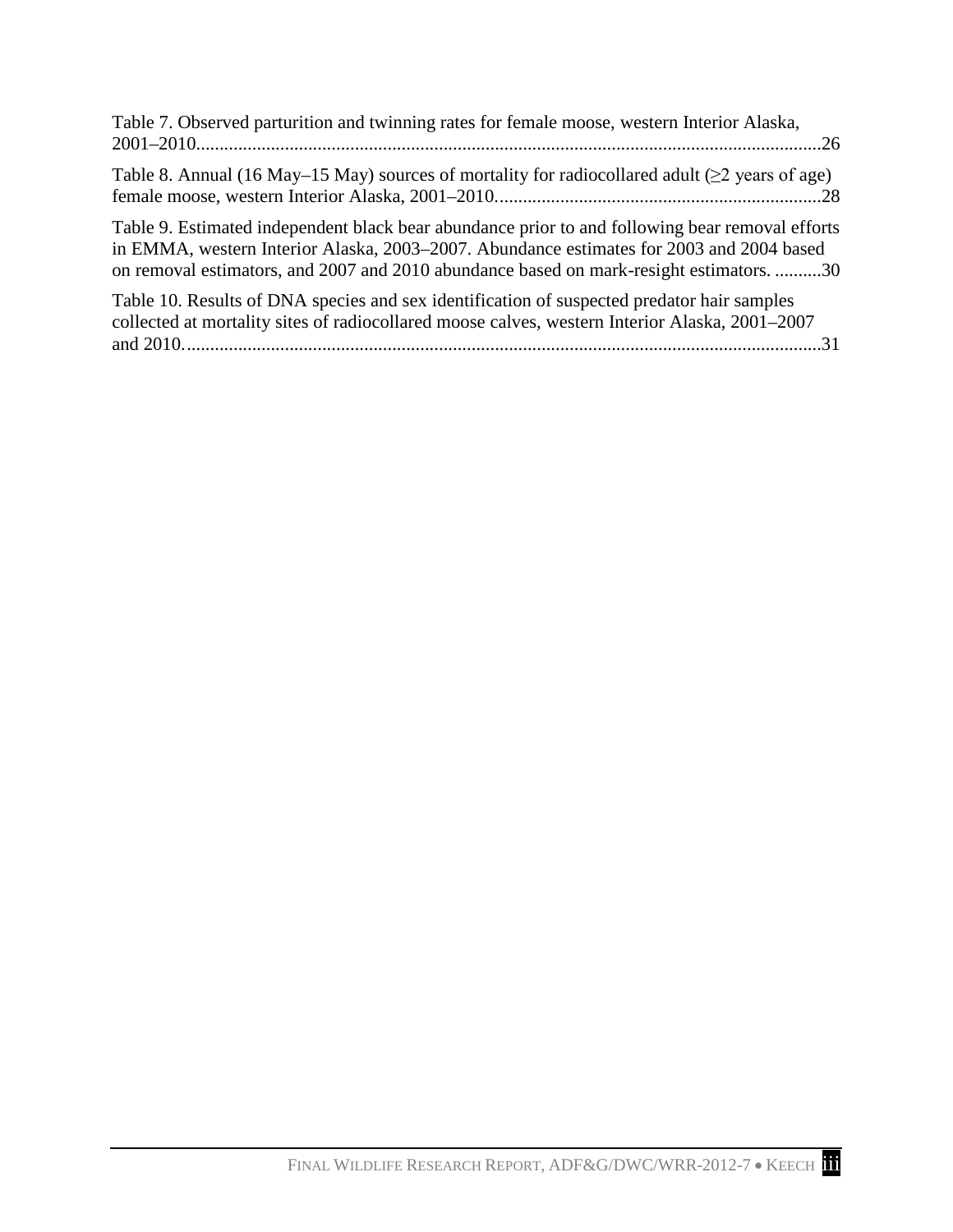## <span id="page-6-0"></span>**Summary**

 Game to provide higher harvests of moose. As a result, a portion of Unit 19D East, primarily The demand for increased sustained yield of moose (*Alces alces*) has been the impetus for predator reduction efforts within selected areas of Alaska in recent years. The north and eastern portion of Unit 19D, in western Interior Alaska, was one area selected by the Alaska Board of around the community of McGrath, has been the focus of active predator reduction efforts that began in spring 2003 and have continued to present. The goal of this research project was to document the effect of predator reductions, as well as other environmental and individual factors, on moose survival and population dynamics.

 the Alaska Department of Fish and Game (ADF&G) focused private aircraft-assisted take of Predator reduction efforts to increase moose harvests in Unit 19D East differed from predator reduction efforts elsewhere in Alaska in 2 principal ways. First, the Alaska Board of Game and wolves (*Canis lupus*) in the most heavily utilized portion of Unit 19D East, as opposed to authorizing aircraft-assisted take throughout the entire unit. Secondly, ADF&G conducted thorough experimental translocations of black bears (*Ursus americanus*) and brown bears (*U. arctos*) from a small portion of Unit 19D East surrounding McGrath to increase survival of newborn moose.

 also estimated changes in survival and causes of mortality for all age classes of moose within the Concurrent with predator reduction efforts, this research project (federal aid project 1.62) in conjunction with its predecessor (federal aid project 1.58) documented abundance of wolves, bears, and moose within a study area that encompassed the core area of predator reductions, the experimental micromanagement area (EMMA) and the moose management area (MMA). We study area.

In May 2003 and 2004, ADF&G reduced black bear and brown bear numbers by translocating bears ≥240 km from the study area. We estimated black bears were reduced by approximately 96% by June 2004 and recovered to within 27% of preremoval numbers by May 2007 and were fully recovered by May 2010. Brown bears were reduced approximately 50% by June 2004. Aircraft-assisted take reduced wolf numbers markedly in the study area during 2004–2007. Late-winter wolf numbers were reduced by 75% by 2005 and likely remained at reduced levels through 2010. In addition to predator reductions, moose hunting closures during 2004–2007 reduced harvests of male moose by 60% in the study area.

Predator removals resulted in increased calf survival rates during summer (primarily from reduced black bear predation) and autumn (primarily from reduced wolf predation). Predator removals had little influence on survival of moose calves during winter; instead, calf survival was influenced by snow depth and possibly temperature. Increased survival of moose calves during summer and autumn combined with relatively constant winter survival in most years led to a corresponding increase in annual survival of calves following predator removals. Nonpredation mortalities of calves increased following predator removals; however, this increase provided little compensation to the decrease in predation mortalities resulting from removals. Thus, predator-induced calf mortality was primarily additive. Following predator removals, survival of yearling moose increased during summer and autumn. Annual survival of adult female moose also increased in years with predator reductions and was also negatively related to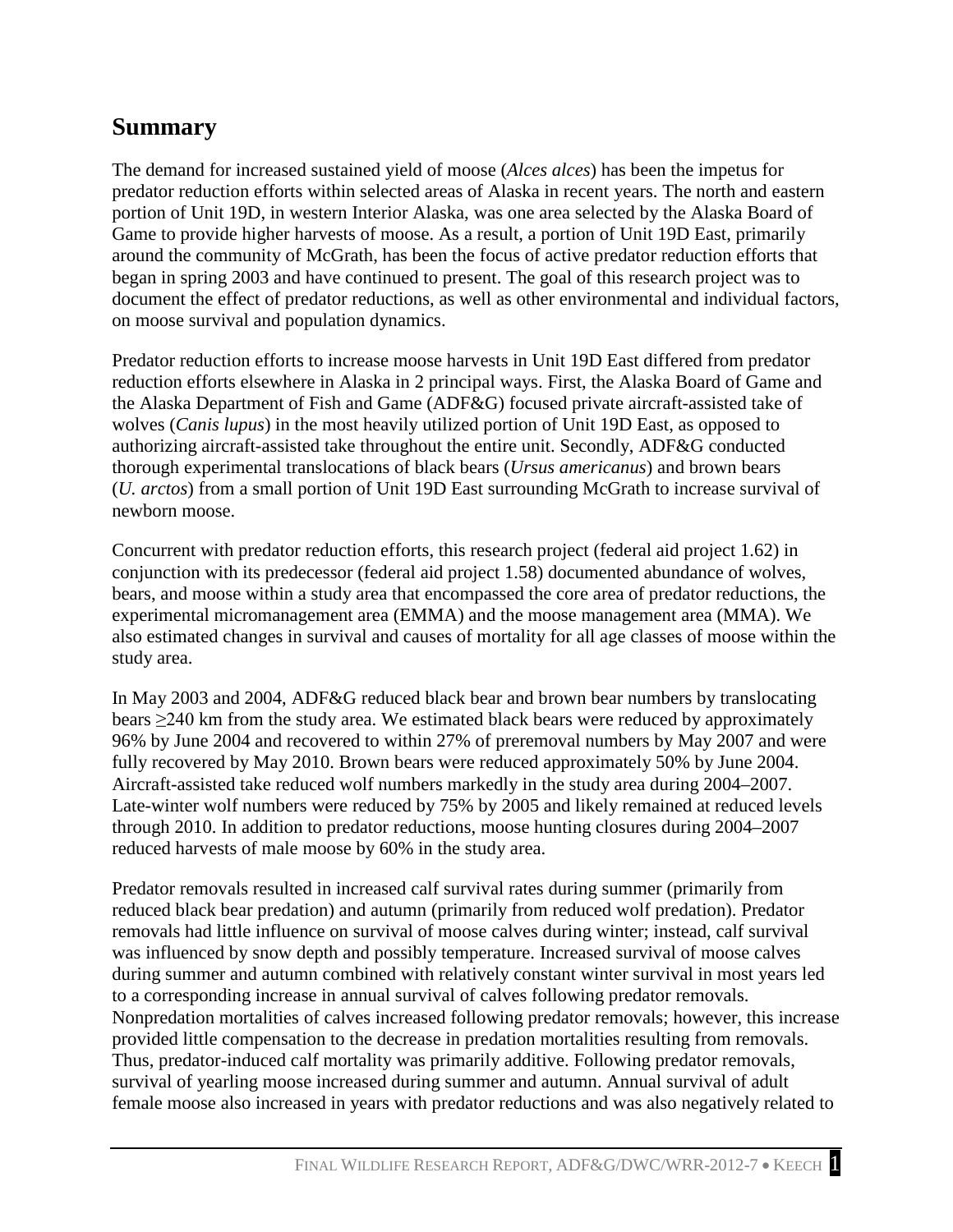age. Moose density increased 45% (from 0.38 moose/ $km^2$  in 2001 to 0.55 moose/ $km^2$ ) in 2007, which resulted from annual increases in overall survival of moose, not increases in reproductive rates. Indices of nutritional status in moose remained constant throughout our study despite increased moose density.

 **Key words:** adult, aircraft-assisted take, Alaska Board of Game, calf, mortality, nutritional status, reproductive rate, survival, translocation, yearling, yield.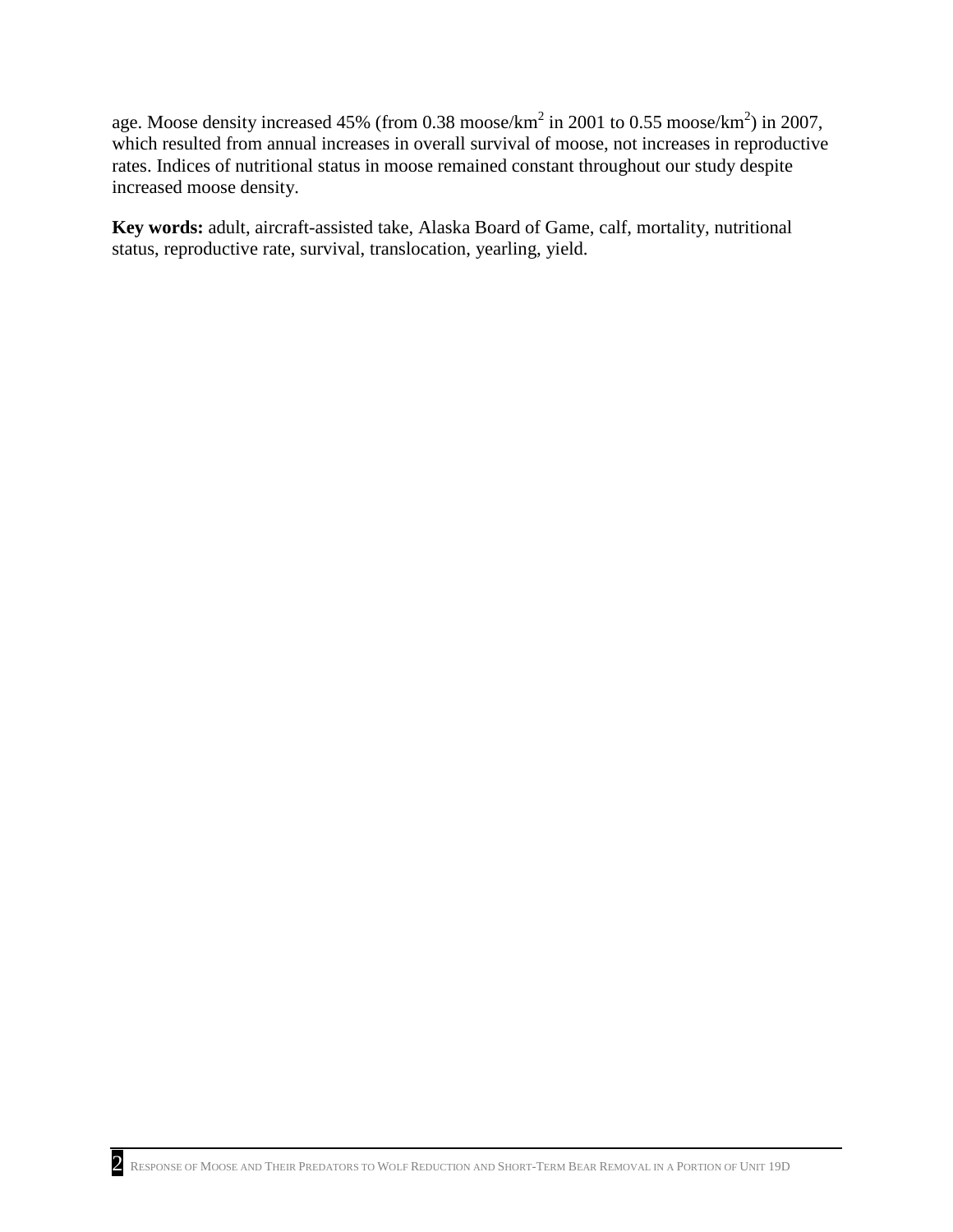## <span id="page-8-0"></span>**Background**

 Historically, moose (*Alces alces*) numbers were at relatively high levels in the upper abundance was followed by an Interior-wide decline in moose numbers, which was particularly (1985) believed that moose numbers continued to remain low in the north and eastern Unit 19D declined further during a period of generally severe winters and increased wolf numbers in the local Unit 19D moose hunters were not met (Boudreau 2000*a*), thus leading to management Kuskokwim/Unit 19D during the late 1960s (Shepherd 1975). This period of high moose pronounced during the severe winter of 1971–1972 (Shepherd 1975, Gasaway et al. 1983). Subsequently, moose populations in Unit 19 recovered (Shepherd 1975), and moose in most of Unit 19 occurred at moderate densities again by the mid-1980s (Pegau 1985). However, Pegau (hereafter Unit 19D East) and that moose were unable to sustain the combined mortality from hunting and predation. The relatively low moose population in Unit 19D East apparently early 1990s (Whitman 1994, 1998; Boudreau 2000*a,b*). Consequently, the subsistence needs of actions that included predator reductions.

 Department of Fish and Game (ADF&G) appointed a team of Alaskans from diverse interest River in the vicinity of Takotna, McGrath, and Nikolai in Unit 19D East. The Commissioner's several of the initial recommendations of the Commissioner's appointed team remained; In response to low moose harvests in Unit 19D East, the Commissioner of the Alaska groups to recommend a management program that would increase moose harvest. In February 2001 the team recommended eliminating predation by wolves (*Canis lupus*), and reducing predation by black bears (*Ursus americanus*) in a relatively small area along the Kuskokwim appointed team also recommended a short-term closure on the hunting of moose and recommended research studies to gain additional information on moose, predators, and habitat. By 2002 the Commissioner's appointed team had become defunct and recommendations for management actions in Unit 19D East were resumed through the established process between the public, Fish and Game advisory committees, ADF&G, and the Alaska Board of Game. However, primarily the recommendation for predator reductions on a small geographic scale, a temporary hunting closure, and concurrent research, and have distinguished the predator control efforts in Unit 19D East from other Interior units. Ultimately, the need for information on which to base management actions and evaluate their effects was the impetus for project.

## <span id="page-8-1"></span>**Objectives**

 The major objective of project 1.62 was to document and evaluate the effects of predator reductions in Unit 19D East relative to moose survival and abundance. Predator reductions were continued through 2010. Other important objectives included data collection relative to predator abundance and moose hunting harvest, and providing information to assist in making management decisions. Keech et al. (2011) provides a thorough description of predator removals and hunting closures relative to this project. Because of the importance of having a continuous data set for comparative purposes, we present data starting with the initiation of intensive research in 2001 (collected during project 1.58) when that data exists relative to objectives for implemented prior to this project and included 2 years (2003 and 2004) of department led bear translocations as well as private aircraft-assisted wolf reductions than began in 2004 and have project 1.62.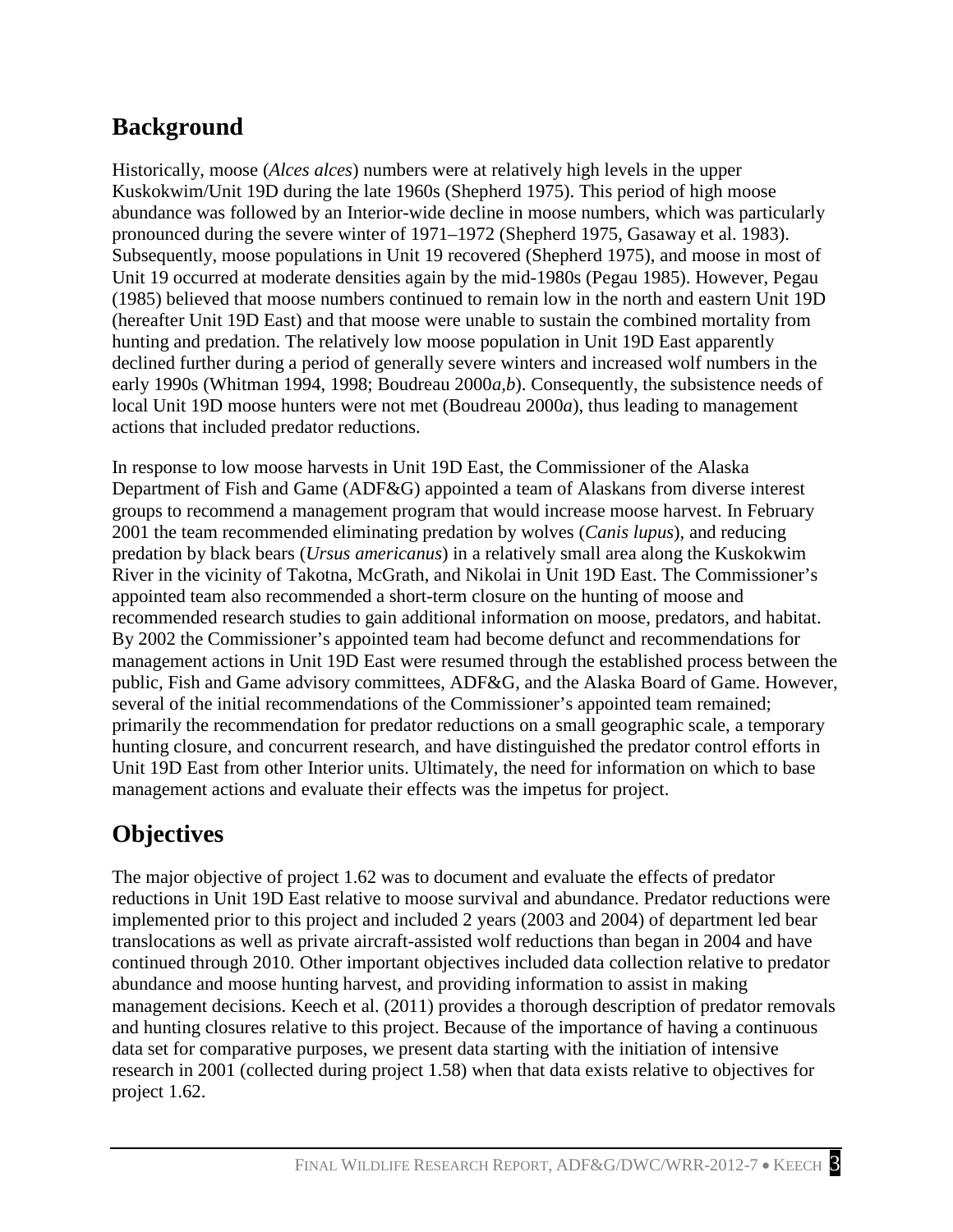Specific objectives for project 1.62 included:

Objective 1a: Estimate moose numbers and population composition in Unit 19D East.

Objective 1b: Determine primary causes of mortality of moose calves.

Objective 1c: Determine condition, movements, and mortality rates of yearling moose.

Objective 1d: Determine twinning rates and reproductive indices of moose in Unit 19D East.

Objective 1e: Monitor collared adult and yearling moose for survival and movement information.

 intensive study area. Objective 2: Characterize winter moose browse in Unit 19D East, with emphasis on the

Objective 3: Estimate wolf numbers in Unit 19D East with emphasis on the intensive study area.

Objective 4: Estimate black bear numbers in the intensive study area.

Objective 5: Analyze hair and tissue samples for species, sex, and age information.

Objective 6: Review literature, write annual progress reports, write final project report, and publish results in peer-reviewed journals.

## <span id="page-9-0"></span>**Study Area**

 Because of this, there are multiple areas of interest within Unit 19D East for the purposes of this research project (Fig. 1). These areas include 1) the  $1,368 \text{ km}^2$  intensive study area or experimental micromanagement area (EMMA), 2) the 2,896 km<sup>2</sup> moose management area (MMA), 3) the 8,314 km<sup>2</sup> wolf control zone, and 4) the 13,761 km<sup>2</sup> Unit 19D East moose survey Unit 19D East is a large  $(22,049 \text{ km}^2)$  portion of Subunit 19D  $(31,194 \text{ km}^2)$  with a complex recent history (2001–present) of moose management that includes varying temporal, spatial, and species-specific predator control efforts coupled with intensive research-oriented studies. area (Unit 19D East MSA). We estimated moose abundance within EMMA, MMA, and the Unit 19D East MSA, while moose survival and productivity is estimated only for those moose primarily captured within EMMA. Bear removals occurred primarily within EMMA and bear abundance is estimated only within EMMA. Wolf abundance is estimated only within the wolf control zone.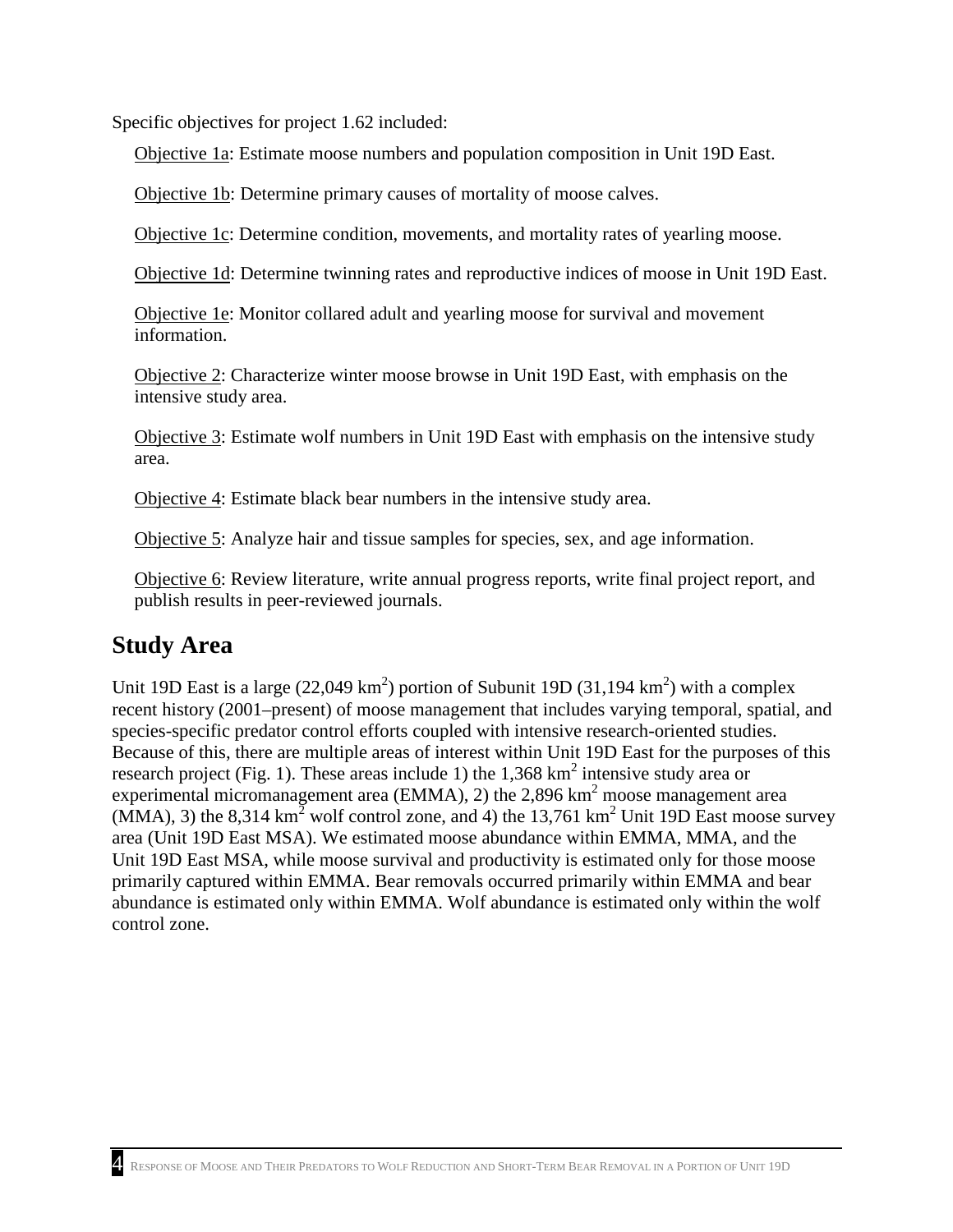

 FIGURE 1. Unit 19D East, depicting the locations of the Unit 19D East MSA, wolf control zone, MMA, and EMMA, western Interior Alaska, 2001–2010.

 rolling hills. Elevations varied between 100 and 1,374 m. Large rivers played a major role in the Habitat within the Unit 19D East study areas was characterized riparian lowlands surrounded by creation of shallow oxbow lakes and mixed-age successional plant communities. In these areas, early successional willow (*Salix* sp.) and alder (*Alnus* sp.) graded into stands of mature cottonwood (*Populus balsamifera*), white spruce (*Picea glauca*), and paper birch (*Betula papyrifera*) and were ultimately replaced by climax bogs and older forests of black spruce (*Picea mariana*) and tamarack (*Larix laricina*). In the hills, lower elevations were characterized by stands of white and black spruce, paper birch, and quaking aspen (*Populus tremuloides*), whereas shrub communities of willow, dwarf birch (*B. glandulosa* and *B. nana*), and alder predominated at higher elevations and eventually grade to alpine habitat on a few of the highest hills. A natural fire regime contributed to a mosaic of shrub, young spruce forest, and older mixed taiga.

 McGrath ranged between 41 and 104 cm. In general, this region experienced more frequent Temperatures ranged from 31 C in summer to −47 C in winter, and early March snow depth in snowfall and snow accumulation than elsewhere in Interior Alaska. The period of snow cover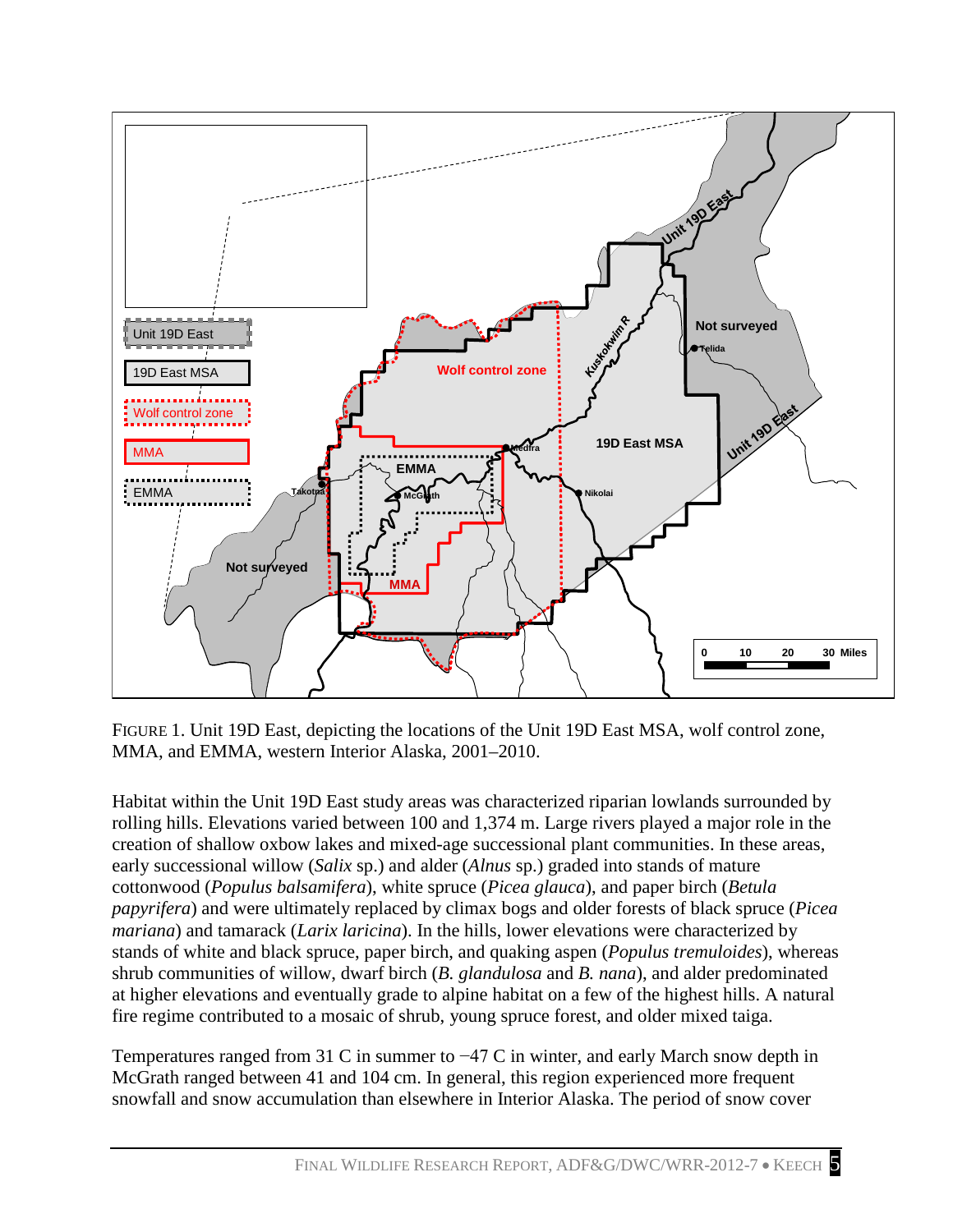usually extended from late October to the beginning of May. Large mammals inhabiting Unit 19D East included moose, wolves, black bears, brown bears (*U. arctos*), and low numbers of caribou (*Rangifer tarandus*).

## <span id="page-11-0"></span>**Methods**

## <span id="page-11-1"></span>**MOOSE NUMBERS AND POPULATION COMPOSITION IN UNIT 19D EAST**

 We present estimates of moose numbers and composition for EMMA, MMA, and the Unit 19D conducted using geospatial survey techniques (Kellie and DeLong 2006); however, the East MSA. For comparisons as well as trend analysis prior to and following predator reductions, we present estimates from surveys conducted between 2001 and 2010. All surveys were frequency of surveys and sampling intensity varied between areas and years.

We estimated moose numbers and composition within EMMA during 2001 and 2003–2010. For surveys conducted during 2001 and 2004–2007, every sample unit (SU; 87 SUs in EMMA) within EMMA was sampled. In 2003, we defined high- and low-density strata (using results from previous surveys; Gasaway et al. 1986) and surveyed 45 of the 87 SUs, of which 60% were in the high-density stratum. Keech et al. (2011) provides detailed methodology for EMMA moose surveys 2001–2007. During 2008–2010, we used a single stratum and systematically sampled every other SU within EMMA (50% sampling coverage).

 EMMA) and that portion of MMA outside of EMMA. Sample units were selected randomly for the portion of the survey area within MMA that was outside EMMA during 2001–2007 (SUs a single stratum while estimates prior to 2007 are based upon 2 strata. We estimated moose numbers and composition within MMA during 2001, 2004, and 2006– 2010. Surveys within MMA (184 SUs) use the geospatial survey techniques (Kellie and DeLong 2006) to combine data from surveys conducted within EMMA (MMA entirely encompasses selected = 8% 2001, 11% 2004, 35% 2006, 32% 2007). During 2008–2010, we systematically selected every other SU within MMA (50% coverage). The 2007–2010 estimates are based upon

 We estimated moose numbers and composition within the Unit 19D East MSA during 2001, 2004, and 2008. Surveys within the Unit 19D East MSA (879 SUs) are calculated by adding separate geospatial estimates from that portion of the Unit 19D East MSA outside of MMA. For estimates with the portion of Unit 19D East outside of MMA we used 2 strata and randomly sampled SUs (18% 2001, 13% 2004, and 14% 2008). We selected 60% of SUs from high density strata and 40% from low density strata. geospatial estimates from MMA (the Unit 19D East MSA entirely encompasses MMA) and

 estimates of observable moose. For sightability calculations, we located radiocollared moose in sighted during the survey (Boertje et al. 2009, Keech et al. 2011). We calculated SCF and its To obtain estimates of total moose abundance, composition ratios, and their variances during 2001, 2003, and 2005–2008, sightability correction factors (SCF) were calculated and applied to SUs prior to survey pilots entering them. After completion of survey flying in each SU, survey pilots checked with the telemetry plane to determine if any radiocollared moose were present in the SU. If radiocollared moose were in completed SUs, the survey crew would then use telemetry equipment to relocate radiocollared moose and determine whether or not they had been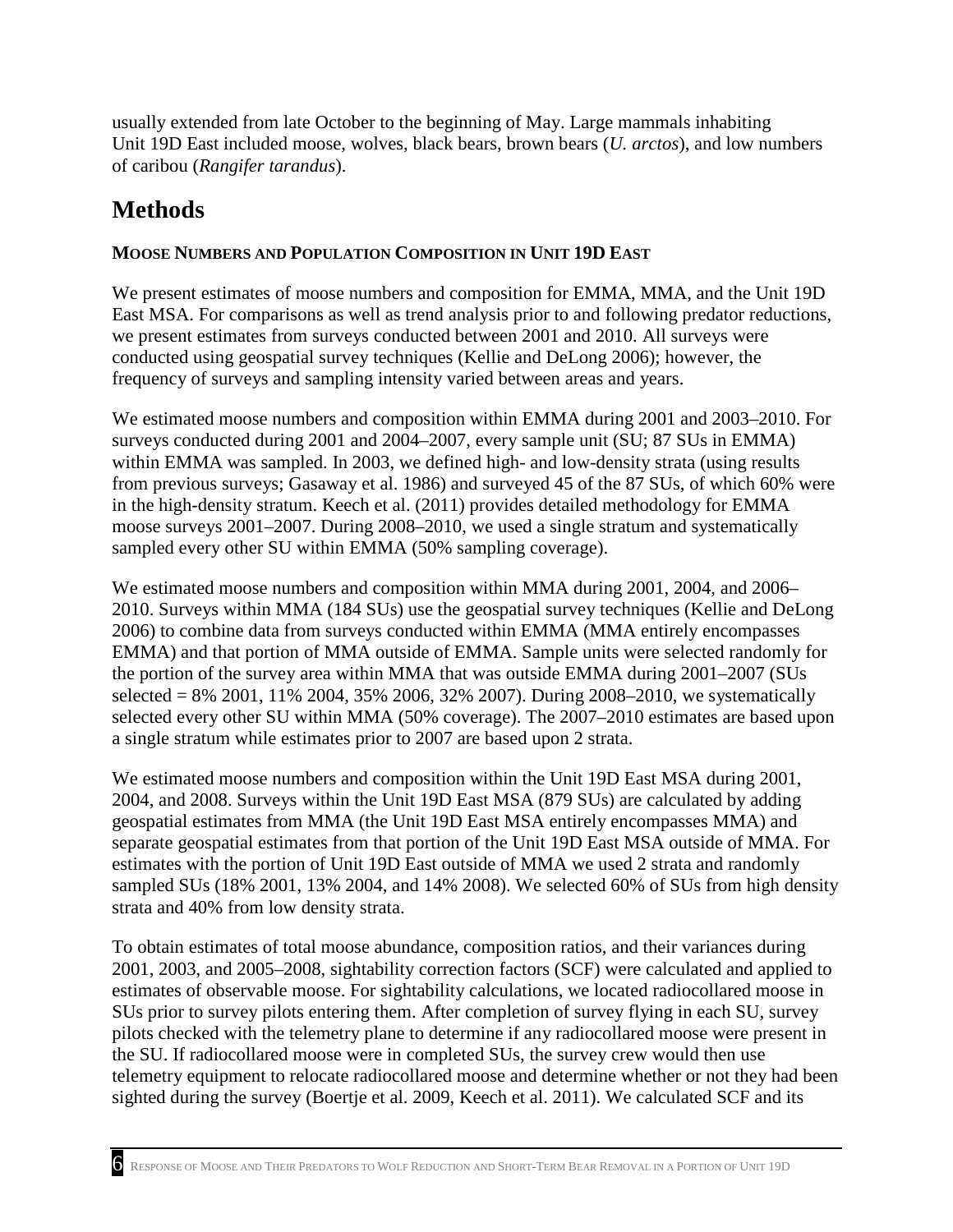and the portion of the Unit 19D East MSA outside of MMA that we assumed that there were no well as their variances and 90% confidence intervals (CI) also incorporate variation in SCF. We used both the Delta method and Goodman's formula in these calculations. We did not determine year-specific SCFs during 2004, 2009, and 2010; therefore, SCF for those years was an average variance using the Delta method (Rice 1995) to account for nonlinearity in its expected value. Thus, SCF differs slightly from simply dividing available collared moose by observed collared moose. Because of the distribution of radioed moose in Unit 19D East, sightability was recorded only within MMA. However, snow conditions and habitat types were similar enough in MMA differences in sightability between the areas. Therefore, we also applied SCF calculated for MMA to the Unit 19D East MSA. We calculated variances for SCF corrected population estimates using Goodman's formula for a product of random variables (Goodman 1960) and present these population estimates and their 90% confidence intervals. The ratio estimates as of the 2001 and 2003–2008 SCFs. Variability of SCFs for 2004, 2009, and 2010 is based upon the largest observed variation of the 4 complete surveys (2001, 2005, 2006, and 2007) with SCF calculations.

### <span id="page-12-0"></span>**DETERMINE PRIMARY CAUSES OF MORTALITY OF MOOSE CALVES**

 study-induced mortalities or abandonments. We excluded 17 calves from data analysis because they were captured well outside of the study area, primarily during 2001 when study area borders had not fully been established. Of the 482 calves used for analysis, we captured 244 from radiocollared females and 238 from uncollared females. To determine primary causes of mortality of moose calves and ascertain survival rates, we captured newborn moose, affixed radio collars, monitored radioed individuals, and investigated mortality sites. To locate newborn moose calves for capture from mid-May through early June 2001–2007 and 2010 (newborns not captured 2008 or 2009), we radiotracked adult females (see below for adult females captures) and opportunistically searched for calves of uncollared females. We captured calves as soon as practical, typically within 1 day of observation. We captured a total of 499 calves during 2001–2010. We considered 37 (7.4%) calves to be

 We captured calves using helicopter (Hughes 500 during 2001 and Robinson R-44s during all Vivion (2002). We released calves <5 minutes after capture (even if data collection was recorded posture, umbilicus condition, and hoof hardness (Haugen and Speake 1958, Adams et collars doubled after remaining motionless for 1 hour. other years) techniques described by Ballard et al. (1979), Keech et al. (2000), and Bertram and incomplete) to minimize their separation from the dam. When twins were present, the 2-person crew captured, processed, and released both calves together. During processing, we determined sex of calves and weighed calves by placing them in a bag and suspending them with a calibrated 25- or 50-kg Chatillon™ spring scale (AMETEK, Inc., Kew Gardens, NY). To estimate age, we al. 1995). We deployed VHF radio collars weighing approximately 180 g and constructed from 4 layers of 10-cm wide elastic bandage with a diameter of 14 cm when sewn (model 335, Telonics, Inc., Mesa, AZ; PEG™ elastic bandage, Franklin Lakes, NJ). Collars expanded with neck growth and detached after approximately 2 years (Osborne et al. 1991, Keech et al. 2000). Pulse rate of

 were separated from the dam, or had died. Thereafter, we monitored radio signals of calves We visually located calves within 24 hours postcapture to determine if they rejoined the dam, approximately daily until mid-June and every other day until early July, after which tracking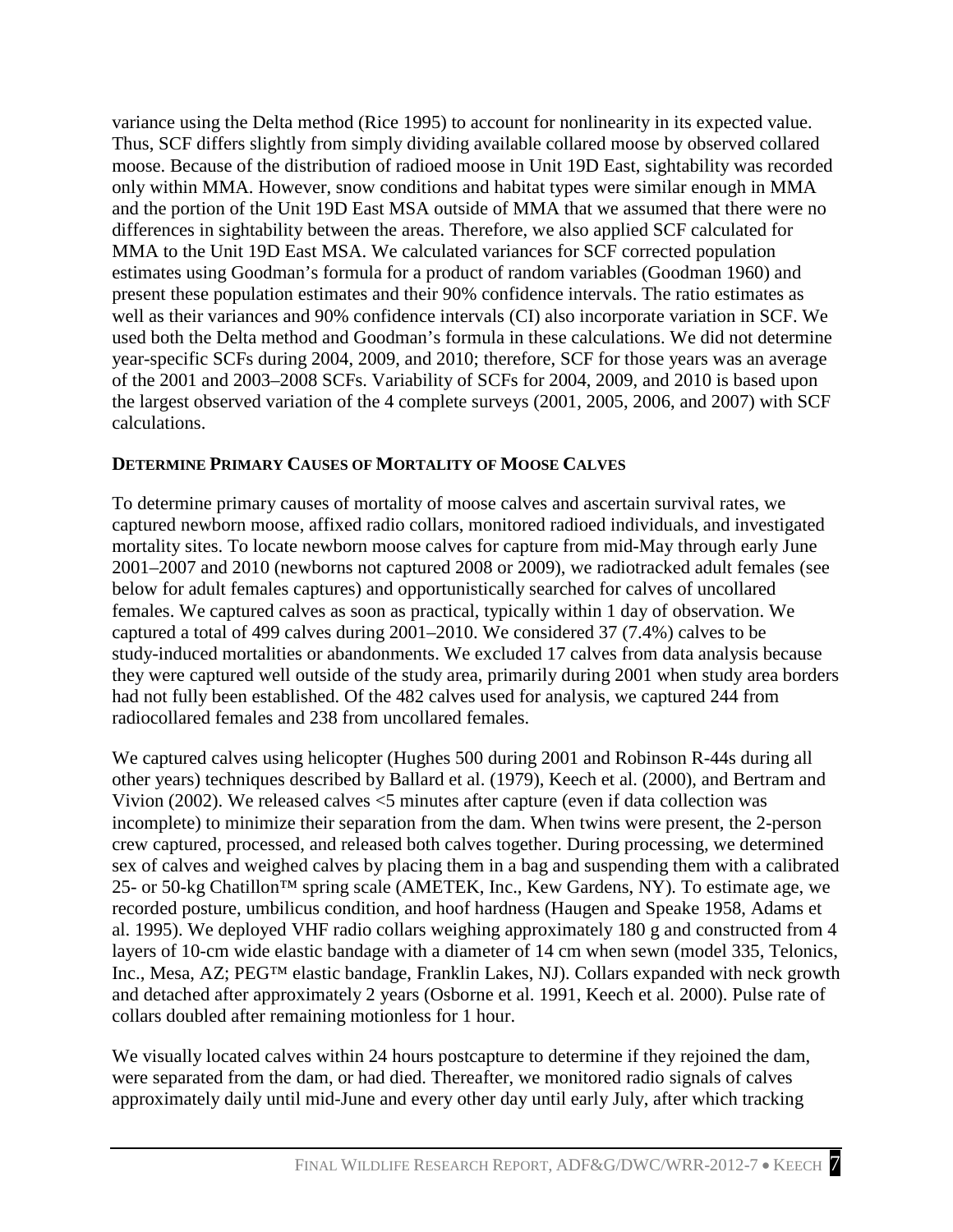interval increased to every 5 days until mid-August, every other week until November, and once per month thereafter (Keech et al. 2000).We accessed mortality sites within 24 hours of mortality techniques described by Ballard et al. (1979) and Adams et al. (1995). detection in most instances. We examined carcasses and mortality sites using criteria and

 Because no calves were radiocollared during 2008 and 2009, we estimated crude summer and For calves captured during 2001–2007, we used chi-square tests and Fisher's exact tests (FET) on 2×2 contingency tables (Agresti 2007) to identify differences in cause-specific rates of calf mortality. To test for differences in mortality rates relative to predator reductions, we followed the method specified by Scott and Seber (1983), which accounts for the covariance associated with sampling a multinomial distribution. We used the Kaplan-Meier estimator (Pollock et al. 1989) to describe patterns of calf moose survival at 15 intervals during 2001–2007 and 2010. annual survival rates for those years by monitoring parturient radiocollared adult females on an approximately monthly basis. We also used known-fate models for 2001–2007 data to investigate seasonal (summer, fall, and winter) changes in calf survival relative to predator reductions while evaluating potential covariates such as weather and individual moose traits (Keech et al. 2011).

### <span id="page-13-0"></span>**DETERMINE CONDITION, MOVEMENTS, AND MORTALITY RATES OF YEARLING MOOSE**

 To determine condition, movements, and mortality rates of yearling moose, we captured survived to the yearling age class. We captured 15–16 short-yearling (10 months old) female moose annually during late March or early April 2001–2007 and 2009–2010. In addition, we immobilized all short yearlings with approximately 1.2 mg (0.4 cc) carfentanil citrate (Zoopharm, Windsor, CO) and 60 mg (0.6 cc) xylazine hydrochloride (Butler Schein Animal (Zoopharm) and 200–250 mg (2.0–2.5 cc) tolazoline hydrochloride (Zoopharm), with two-thirds captured using net-gunning techniques died soon after capture and were considered study- helicopter in 2004, and Robinson R-44 helicopter during all other years 10-month-old moose, affixed radio collars, monitored radioed individuals, and investigated mortality sites. We also monitored radioed yearlings that had been captured as calves and had captured 8 female and 7 male yearlings during mid-May 2008. During 2001–2007, we Health, Dublin, OH) delivered via a 1 cc projectile syringe fired from a  $CO<sup>2</sup>$  powered short range pistol projector. Reversal dosing was 125–150 mg (2.5–3 cc) naltrexone hydrochloride given intramuscularly and one-third typically given intravenously. During 2008–2010, we captured short-yearlings using net-gunning techniques, no drugs were administered. Five of 105 (4.8) short-yearlings captured using drug immobilization and 1 of 46 (2.2%) short-yearlings induced mortalities. We used a Hughes 500 helicopter for the 2001 capture, a Robinson R-22

 1) measured neck girth, metatarsus length, and total length along the dorsal body contour from When short-yearling moose were immobilized (or restrained during net gun captures), we the hairless patch on the nose to the tip of the tail bone; 2) weighed the moose with a dynamometer using a portable tripod and winch or the helicopter to lift the animal; and 4) collected 30–50 cc of blood from the jugular vein. Measurements, body weight, and blood samples were not obtained from short-yearlings captured in 2008. We also deployed radio collars on all short-yearling moose captured each year during 2001–2004 and 2008–2010, 9 captured in 2005, and 11 captured in 2006. Collars were not deployed in 2007. Collars were expandable and equipped with motion-sensitive mortality sensors.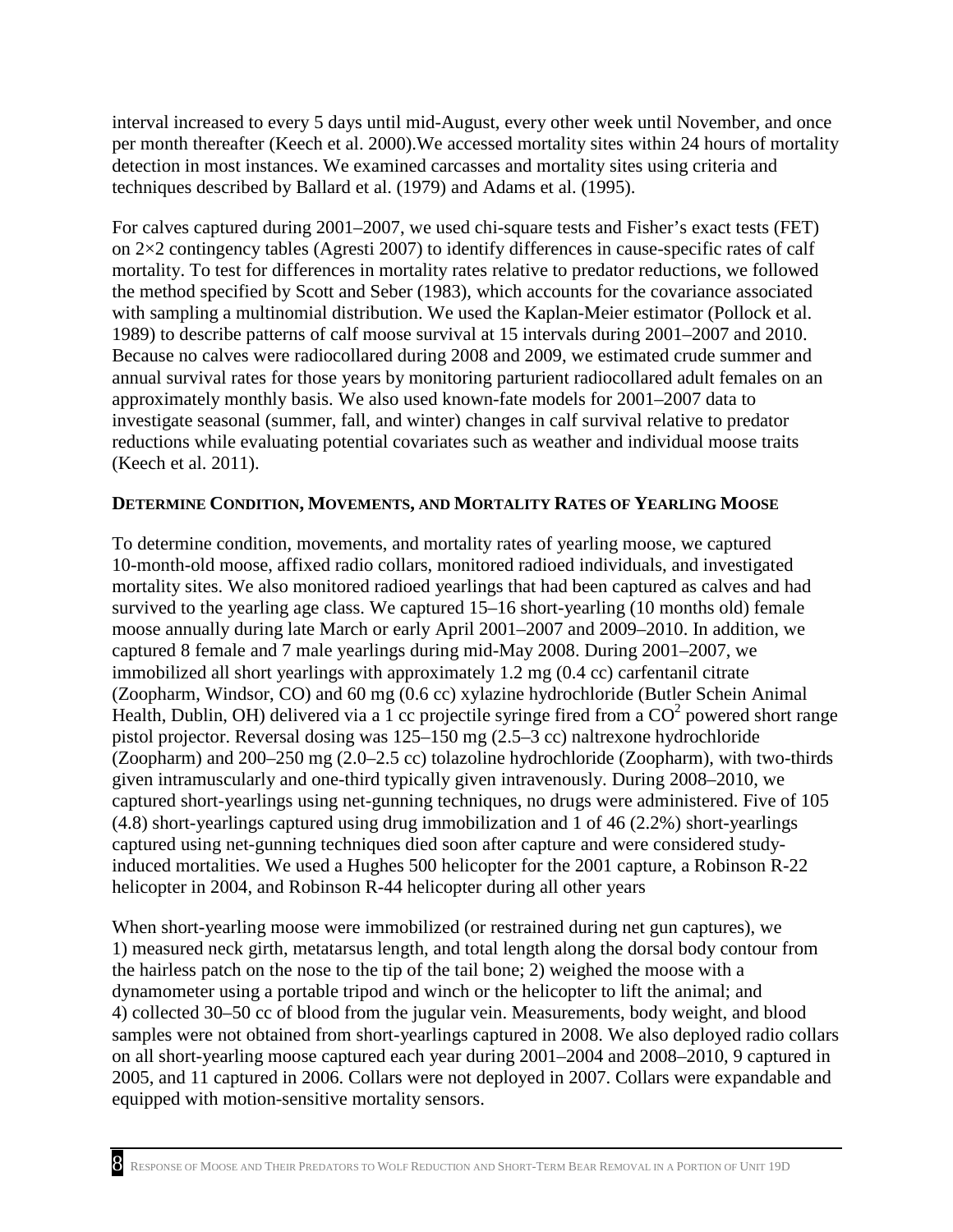evaluate causes of death. We used the Kaplan-Meier estimator (Pollock et al. 1989) to describe models for 2001–2007 data to investigate seasonal (summer, fall, and winter) changes in yearling We monitored radiocollared short-yearling and yearling moose monthly to detect mortalities and movements. We used criteria and techniques described by Boertje and Gardner (2000) to patterns of yearling moose survival at 30 intervals during 2001–2010. We also used known-fate survival relative to predator reductions while evaluating potential covariates such as weather and individual moose traits (Keech et al. 2011). We analyzed average yearly weights from short-yearling female moose for trend using a linear mixed effects model (Zhang et al. 1998, McCulloch and Searle 2001, DeLong and Taras 2009, Keech et al. 2011).

## <span id="page-14-0"></span>**DETERMINE TWINNING RATES AND REPRODUCTIVE INDICES OF MOOSE IN UNIT 19D EAST**

 (>2 yr-of-age) moose daily in May and early June in order to detect newborn calves. We also recorded observations of twin and single calves of uncollared females (Boertje et al. 2007) adult females were either captured as adults, or were adults that had been captured as yearlings and had survived to the adult age class. We captured 25 adult female moose (>33 months old) moose with 3.0–4.5 mg (1.0–1.5 cc) carfentanil citrate and 150–167 mg xylazine hydrochloride, Douglasville, GA) or  $CO^2$  powered short range pistol projector. Reversal dosing was 300– 450 mg (6–9 cc) of naltrexone hydrochloride and 350–400 mg (3.5–4.0 cc) tolazaline To determine twinning rates and reproductive indices of moose we monitored radiocollared adult during May and June flights to determine twinning rates for uncollared females. Radiocollared during March 2001, 10 during June 2001, and 15 during March 2002. We immobilized all adult administered intramuscularly via a 3 cc projectile syringe (2.9 cm needle) fired from either an extra long range Palmer Cap-Chur rifle (Palmer Chemical and Equipment Company, hydrochloride intramuscularly. We considered 1 (2.0%) adult moose a study-induced mortality because it died shortly after capture. We excluded 10 adults from data analysis because they were captured well outside of the study area (June 2001 captures), before study area borders had fully been established. We used a Hughes 500 helicopter for the March 2001 capture, a Robinson R-22 helicopter for the June 2001 capture, and a Robinson R-44 helicopter for the March 2002 capture.

For adults captured during March 2001 and 2002 we 1) measured neck girth, metatarsus length, and total length along the dorsal body contour from the hairless patch on the nose to the tip of the tail bone; 2) measured depth of rump fat on the rump via ultrasound (Stephenson et al. 1998); 3) extracted a canine tooth as needed to determine age from cementum annuli; and 4) collected 30–50 cc of blood from the jugular vein. We deployed radio collars with motion-sensitive mortality sensors on all adult moose captured.

 We used generalized linear models to assess the effect of year and collar status (i.e., radiocollared or uncollared) on twinning rates of adult moose and compared these models using quasi-AICc (QAICc; Lebreton et al. 1992) for 2001–2007 data.

## <span id="page-14-1"></span>**MONITOR COLLARED ADULT AND YEARLING MOOSE FOR SURVIVAL AND MOVEMENT INFORMATION**

We monitored radiocollared adult and yearling moose on a monthly basis to determine survival and movements. We accessed mortality sites as soon as practical after detection, generally within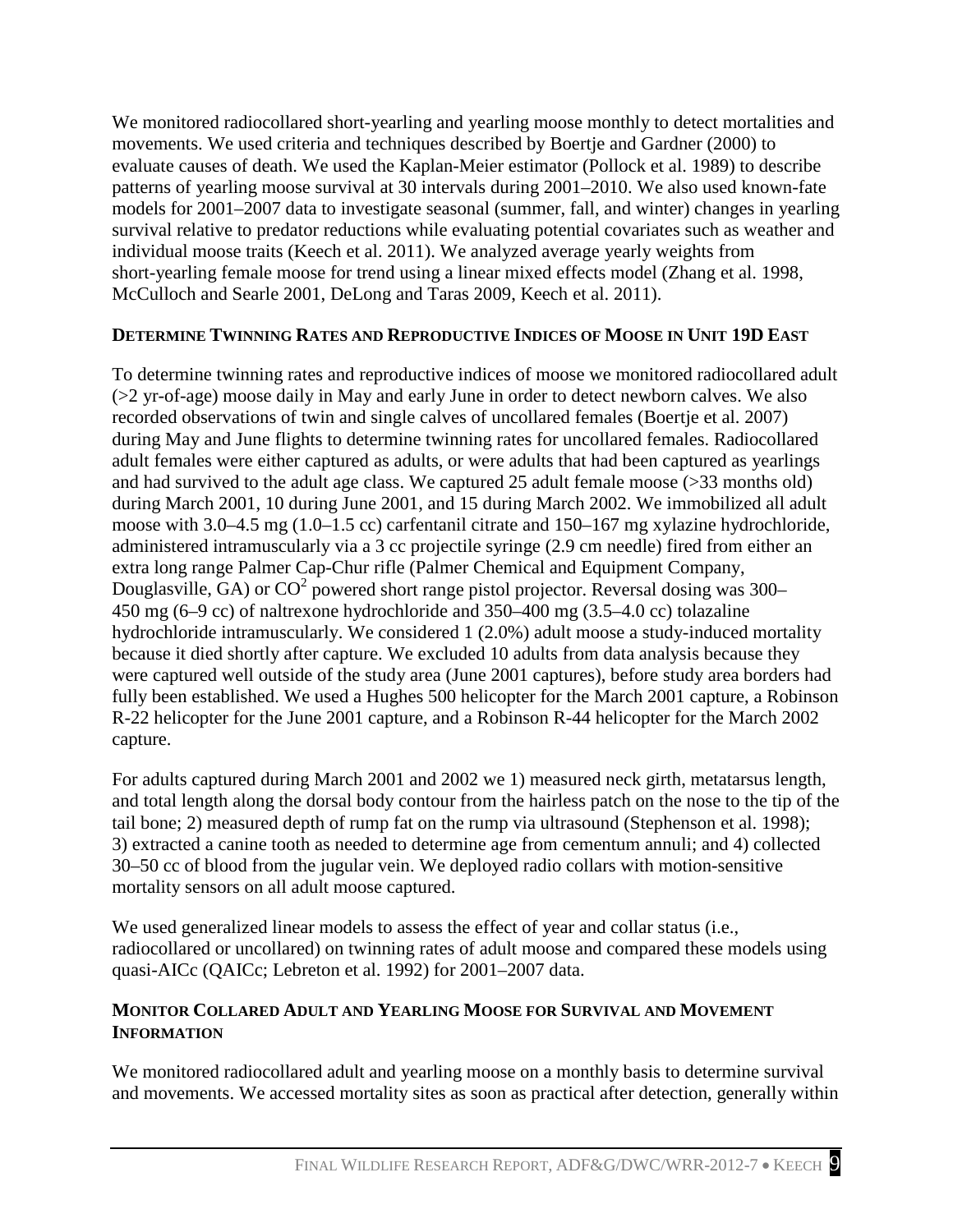1 week. We evaluated causes of death using criteria and techniques described by Boertje and Gardner (2000) and Ballard et al. (1979). We also used known-fate models to assess annual evaluating the effect of covariates such as weather and individual moose traits (Keech et al. survival of radiocollared adult females relative to predator reductions during 2001–2007, while 2011).

### <span id="page-15-0"></span> **CHARACTERIZE WINTER MOOSE BROWSE IN UNIT 19D EAST, WITH EMPHASIS ON THE INTENSIVE STUDY AREA**

 March 2009 using browse biomass removal techniques described in detail by Seaton et al. using a helicopter to access 15 systematically selected floodplain/willow bar plots adjacent to the Kuskokwim River and 27 randomly chosen plots off the river. During both years randomly Browse surveys were conducted throughout EMMA in March 2003 and throughout MMA in (2011). The March 2009 surveys were conducted under federal aid project 5.20. During 2003, a total of 39 plots (298 plants) were sampled using snowmobiles to access 23 systematically selected floodplain/willow plots adjacent to the Kuskokwim River and a helicopter to access 16 randomly chosen plots off the river. During 2009, a total of 42 plots (278 plants) were sampled selected plots were based on selection of geospatial survey units.

## <span id="page-15-1"></span>**ESTIMATE WOLF NUMBERS IN UNIT 19D EAST WITH EMPHASIS ON THE INTENSIVE STUDY AREA**

 contained only portions of pack territories. Therefore, we used estimates of wolf density for the 8,314  $km^2$  wolf control zone (Fig. 1). We conducted surveys to estimate wolf density (Stephenson 1978, Gasaway et al. 1983, Hayes and Harestad 2000) during 21–24 February 2001, 17–19 March 2005, 14–17 March 2006, and 19–20 March 2009. Wolves have large territories (500–2,500 km<sup>2</sup>; Mech et al. 1998) in Interior Alaska, and our intensive study area (EMMA) was comparatively small  $(1,368 \text{ km}^2)$  and

We conducted surveys several days following a fresh snowfall (<8 days). We used 3-4 small aircraft flown by pilots experienced at snow-tracking wolves. We searched the entire area, generally using parallel transects, with increased effort along likely wolf travel routes, following tracks until we sighted the wolves or until the tracks were lost. If we did not observe wolves or if they were obscured by cover, we estimated wolf numbers from tracks where individuals traveled separate paths. Survey teams met daily to summarize observations and to resolve potential discrepancies. To estimate population size, we totaled the number of wolves believed to occupy territories primarily within the survey area plus 50% of wolves believed to occupy territories substantially overlapping survey area boundaries.

### <span id="page-15-2"></span>**ESTIMATE BLACK BEAR NUMBERS IN THE INTENSIVE STUDY AREA**

We estimated black bear numbers in EMMA during 4 distinct times relative to black bear reduction efforts: 1) immediately prior to bear removal (spring 2003); 2) immediately postremoval (spring 2004); 3) 3 years postremoval (spring 2007); and 4) 6 years postremoval (2010). We estimated the abundance of independent black bears because cubs were unlikely to kill moose calves.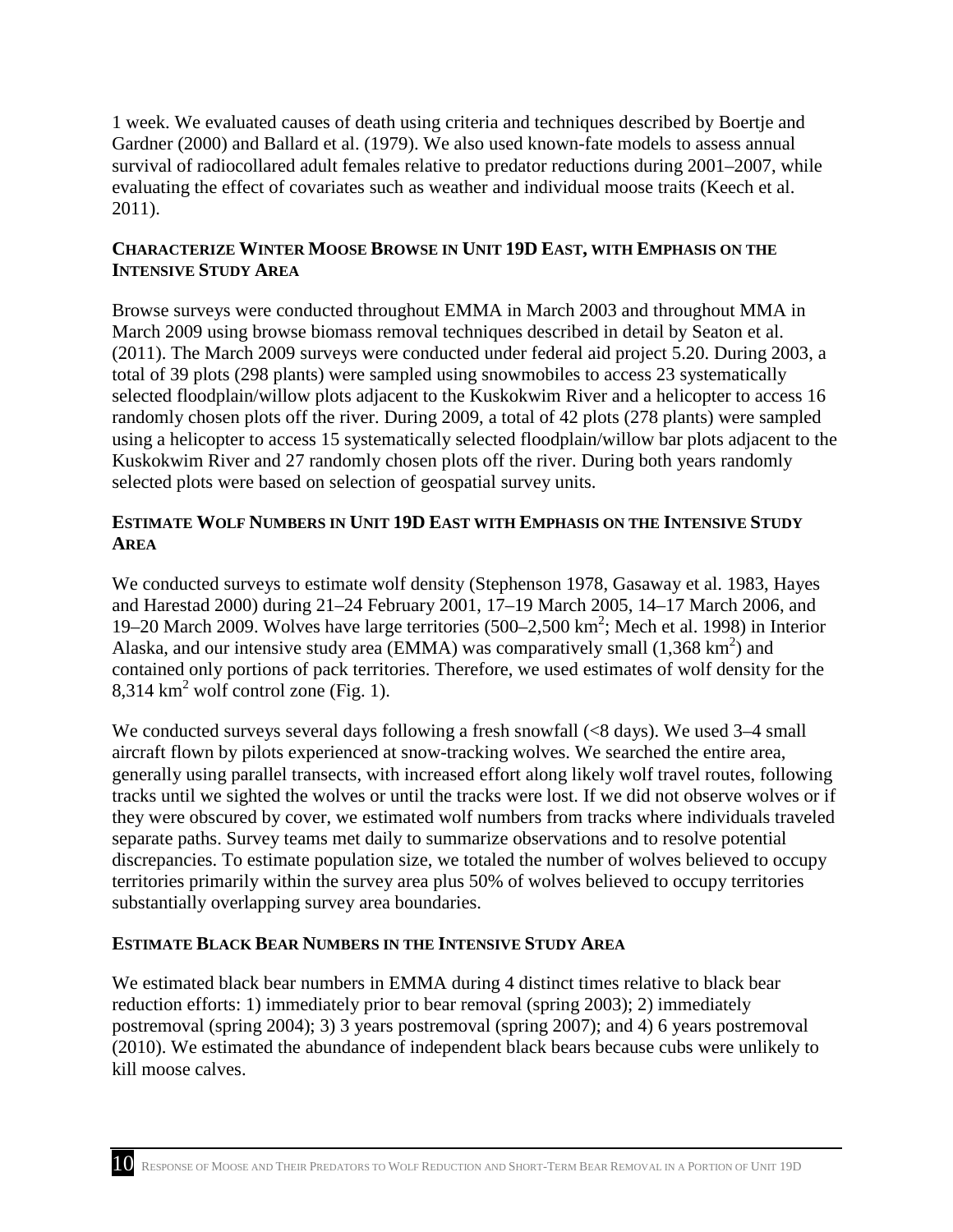intentionally left in EMMA. We based our postremoval estimate of black bear numbers in 2004 We used removal estimators (Gould and Pollock 1997) to estimate abundance of black bears prior to removal efforts in 2003, while accounting for female bears with dependent cubs solely upon the removal estimator because we removed all bears encountered during 2004. To determine removal estimates, we ran the closed capture models in Program MARK (version 5.1, updated 15 November 2008; White and Burnham 1999) constraining recapture probabilities to zero. See Keech et al. 2011 for a more detailed methodology for 2003 and 2004 abundance estimates.

 independent black bears using EMMA (Miller et al. 1987, Miller et al. 1997). To premark individuals to refit radio collars (21 in May 2008 and 2 in May 2009). We used radio collars (model 500, Telonics, Inc.) modified to drop-off in approximately 2–3 years (Hellgren et al. During May 2007 and 2010, we used mark–resight techniques to estimate abundance of individuals in our population, we captured and radiocollared 53 bears (20, 17, 7, and 9, respectively during May 2006, 2007, 2009, and 2010). We also recaptured 23 of these premarked 1988). We extracted a vestigial premolar (PM1) for cementum annuli age analysis (Willey 1974; Matson's Lab, Milltown, MT). Keech et al. (2011) provided a detailed description of protocols for black bear capture and immobilization.

was partitioned into 4 sections (each approximately  $342 \text{ km}^2$ ) and we searched all sections daily 5–12 May, for a total of 8 sampling occasions. During both surveys we searched areas using American Champion Aircraft Corporation, Rochester, WI) at a search intensity of approximately 1.2 min/km<sup>2</sup>. Additionally, we located all radiocollared bears on each sampling occasion to identify marked bears present within the study area. For all bears located during the survey, we recorded the location, the general habitat type, and the number of dependent young present. For the 2007 survey, we partitioned EMMA into 5 sections, each approximately 275  $\text{km}^2$ , and searched all sections daily 1–8 May, totaling 8 sampling occasions. For the 2010 survey, EMMA small aircraft (Piper PA-18, Piper Aircraft Corporation, Lock Haven, PA, or Bellanca 8GCBC,

 We determined estimates of the 2007 and 2010 black bear abundance using an extension of the modified the LNE to account for immigration and emigration (IELNE) by adding a binomial each occasion, and enabled us to assess whether density within the study area was constant throughout the survey. The IELNE did not require all animals to have the same sighting nonlinear logit-normal mixed effects estimator (LNE; McClintock et al. 2009). This approach term to the likelihood, modeling the probability that an animal was in the search area (McClintock and White 2012). The IELNE allowed for the introduction of marks between sampling occasions, produced estimates of the number of animals using the study area during the survey (i.e., the super population) and the average of the number of animals in the study area on probability within occasions, and variability in resighting probabilities was accounted for by including a random effect for individual heterogeneity and temporal and individual covariates. See Keech et al. 2011 for a detailed methodology for the 2007 abundance estimate.

## <span id="page-16-0"></span> **ANALYZE HAIR AND TISSUE SAMPLES FOR SPECIES, SEX, AND AGE INFORMATION**

 understory vegetation at the mortality site or on immediately adjacent (<25 m) travel paths. We We collected samples of suspected predator hairs at mortality sites of radiocollared moose calves while investigating causes of death. Hairs were typically collected from branches, rough bark, or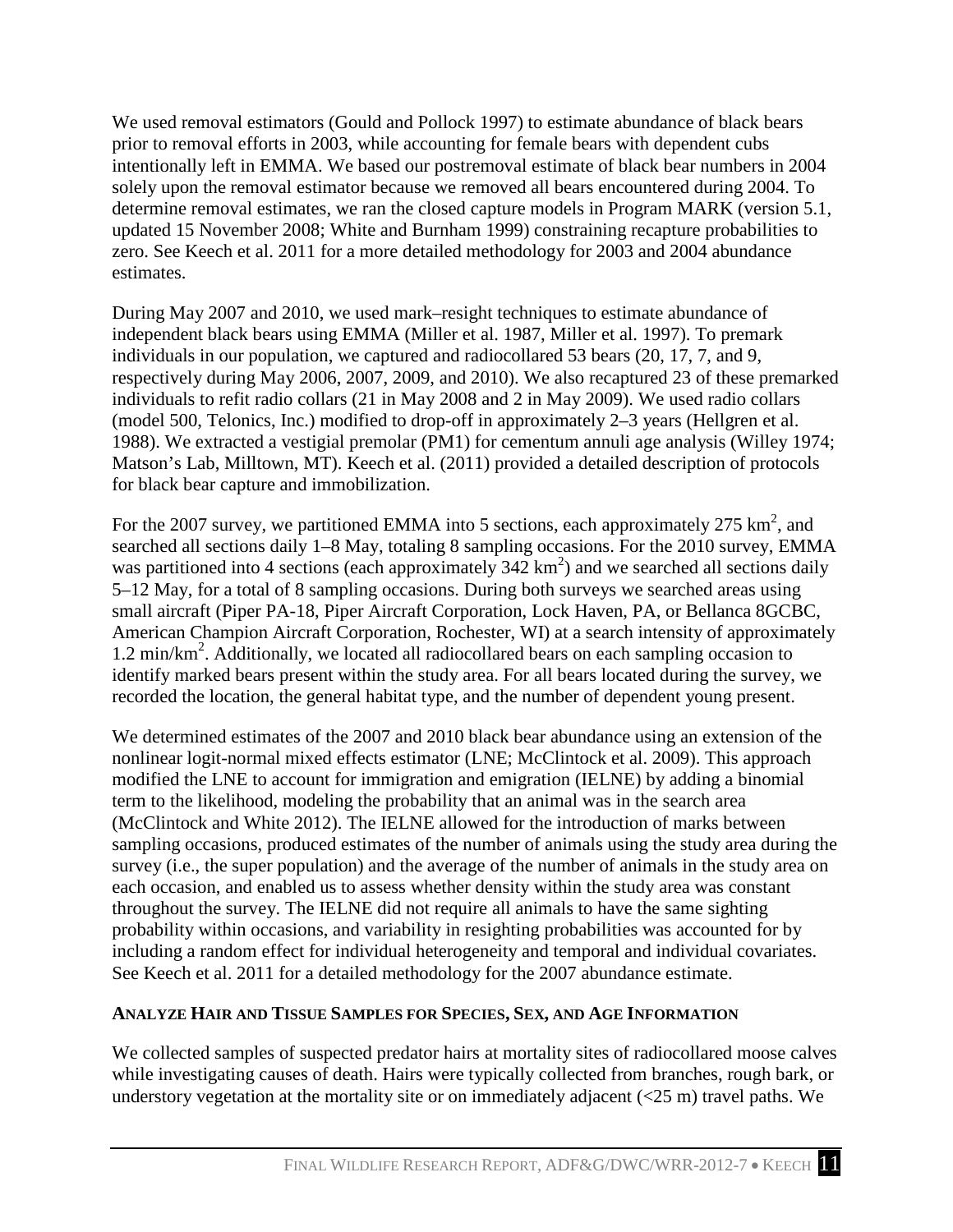also collected hair samples from the forest floor at bedding areas at or adjacent  $(<25 \text{ m})$  to mortality sites. We placed hair samples in paper envelopes and stored samples in cool dry conditions. We sent samples to the University of Idaho for species, sex (bears only), and individual-specific DNA analysis (University of Idaho laboratory, Moscow, ID; Farrell et al. 2000, Murphy et al. 2000, Onorato et al. 2006).

### <span id="page-17-0"></span>**REVIEW LITERATURE, WRITE ANNUAL PROGRESS REPORTS, WRITE FINAL PROJECT REPORT, AND PUBLISH RESULTS IN PEER REVIEWED JOURNALS**

During times when little fieldwork occurred; literature was reviewed, data was analyzed, and reports, presentations, and papers for publication in peer reviewed journals were prepared.

## <span id="page-17-1"></span>**Results and Discussion**

### <span id="page-17-2"></span>**MOOSE NUMBERS AND POPULATION COMPOSITION IN UNIT 19D EAST**

 areas between 2001 and 2010, which was largely the result of predator removal reduction efforts EMMA ranged from 520 (90% CI =  $\pm$ 61) in November 2001 to 868 (90% CI =  $\pm$ 129) in November 2007 (Table 1). Early winter moose abundance estimates for MMA ranged from 859 (90% CI =  $\pm$ 146) in November 2001 to 1,791 (90% CI =  $\pm$ 322) in November 2009 (Table 2). below the high levels documented immediately following bear removals (Tables 1 and 2). Bull:cow ratios also increased between 2001 and 2010 in both EMMA and MMA (Tables 1 and Surveys of both EMMA and MMA indicated an increasing trend in moose abundance in these that began in spring 2003 (Keech et al. 2011). Early winter moose abundance estimates for Early winter calf:cow ratios increased dramatically in both EMMA and MMA during 2003–2007 (Tables 1 and 2), primarily the result of black bear removals (Keech et al. 2011). Data from early winter surveys during 2008–2010 indicate calf:cow ratios were still elevated but had declined 2), and were likely the result of the combined effects of predator reductions and a partial hunting closure in EMMA during 2004–2007 (Keech et al. 2011).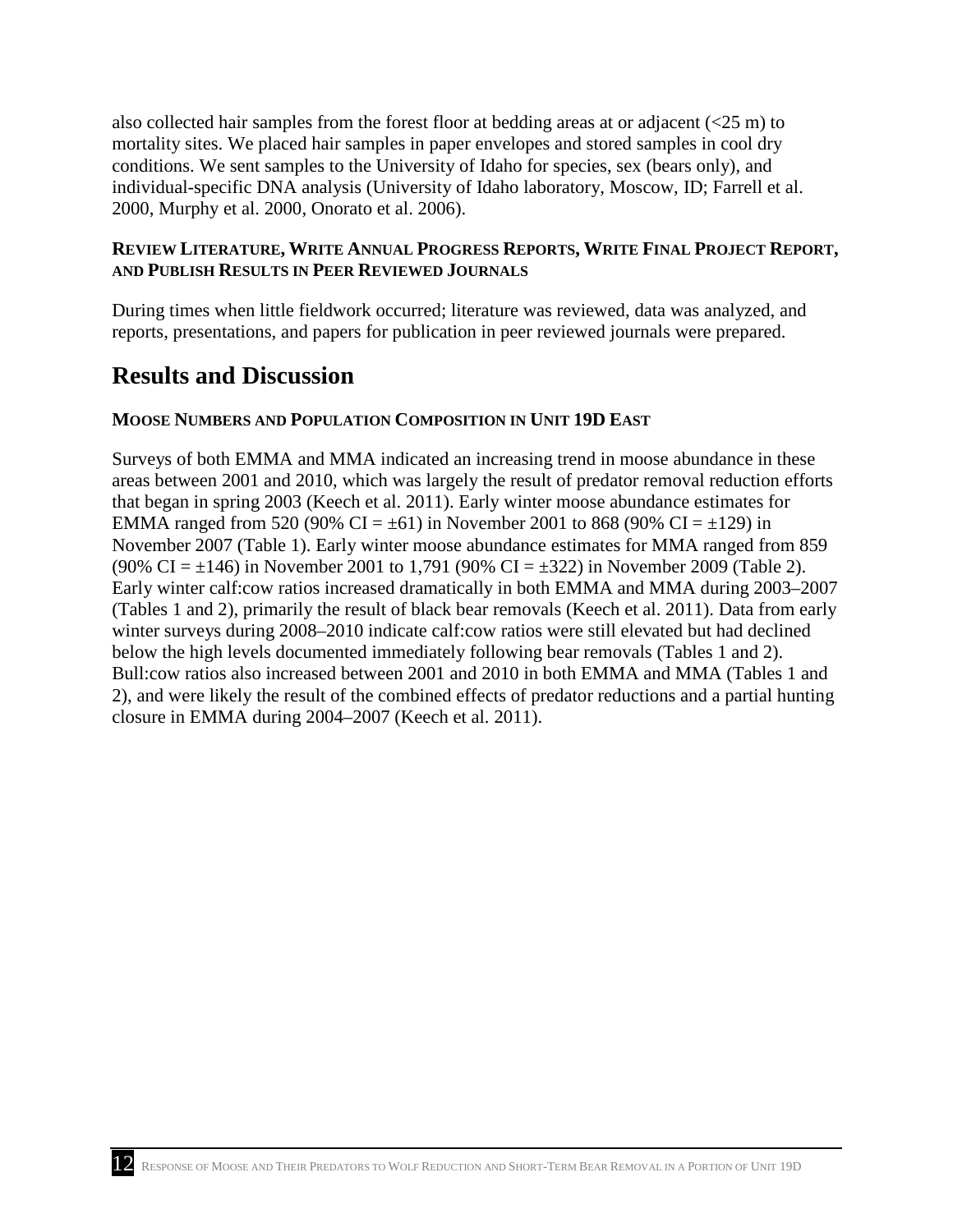|      |                      |          | Counts or                      |                   |                                                                                                                      |                     |                     |                     |        |
|------|----------------------|----------|--------------------------------|-------------------|----------------------------------------------------------------------------------------------------------------------|---------------------|---------------------|---------------------|--------|
|      |                      |          | estimates of                   |                   |                                                                                                                      |                     |                     | Yearling            |        |
|      |                      | Number   | observable                     | <b>SCF</b>        | Estimate with                                                                                                        | Calves:100          | Bulls:100           | bulls:100           | Total  |
|      | $%$ SUs              | of moose | moose                          | $(n_{observed},$  | SCF applied                                                                                                          | cows                | cows                | cows                | moose/ |
| Year | sampled <sup>a</sup> | observed | $(90\% \text{ CI})^{\text{a}}$ | $n_{available}$ ) | $(90\% \text{ CI})$                                                                                                  | $(90\% \text{ CI})$ | $(90\% \text{ CI})$ | $(90\% \text{ CI})$ | $km^2$ |
| 2001 | 100                  | 440      | $(\pm 0)$<br>440               | 1.18 (32,38)      | 520<br>$(\pm 61)$                                                                                                    | 34<br>$(\pm 6)$     | 18<br>$(\pm 3)$     | 8<br>$(\pm 1)$      | 0.38   |
| 2003 | 52                   | 237      | 424<br>$(\pm 79)$              | 1.32(21,28)       | 559<br>$(\pm 136)$                                                                                                   | 56 $(\pm 20)$       | 18<br>$(\pm 8)$     | 5<br>$(\pm 3)$      | 0.41   |
| 2004 | 100                  | 531      | 531<br>$(\pm 0)$               | 1.25              | $(\pm 104)$<br>663                                                                                                   | 63<br>$(\pm 14)$    | 13<br>$(\pm 3)$     | $(\pm 1)$<br>6      | 0.48   |
| 2005 | 100                  | 479      | 479<br>$(\pm 0)$               | 1.28 (38,49)      | $(\pm 79)$<br>614                                                                                                    | 51<br>$(\pm 9)$     | 18<br>$(\pm 3)$     | 9<br>$(\pm 2)$      | 0.45   |
| 2006 | 100                  | 591      | 591<br>$(\pm 0)$               | 1.16(42,49)       | 687<br>$(\pm 67)$                                                                                                    | 58<br>$(\pm 8)$     | 25<br>$(\pm 3)$     | 14<br>$(\pm 2)$     | 0.50   |
| 2007 | 100                  | 662      | 662<br>$(\pm 0)$               | (31,41)<br>1.31   | $(\pm 129)$<br>868                                                                                                   | 56 $(\pm 12)$       | 39<br>$(\pm 8)$     | 16<br>$(\pm 3)$     | 0.63   |
| 2008 | 49                   | 296      | 599 $(\pm 103)$                | 1.23(16,20)       | $(\pm 189)$<br>739                                                                                                   | 43 $(\pm 16)$       | 33<br>$(\pm 13)$    | 14<br>$(\pm 7)$     | 0.54   |
| 2009 | 51                   | 331      | 654<br>$(\pm 93)$              | 1.25              | 816 $(\pm 172)$                                                                                                      | 44 $(\pm 14)$       | $(\pm 11)$<br>31    | $(\pm 3)$           | 0.60   |
| 2010 | 49                   | 311      | 625<br>$(\pm 74)$              | 1.25              | 780 $(\pm 153)$                                                                                                      | 43 $(\pm 13)$       | 38 $(\pm 13)$       | 15<br>$(\pm 5)$     | 0.57   |
|      |                      |          |                                |                   | <sup>a</sup> All SUs were sampled during 2001 and 2004–2007, thus counts of observable moose have no variance or CI. |                     |                     |                     |        |

TABLE 1. Results of the 2001–2010 moose surveys in EMMA  $(1,368 \text{ km}^2)$  western Interior Alaska.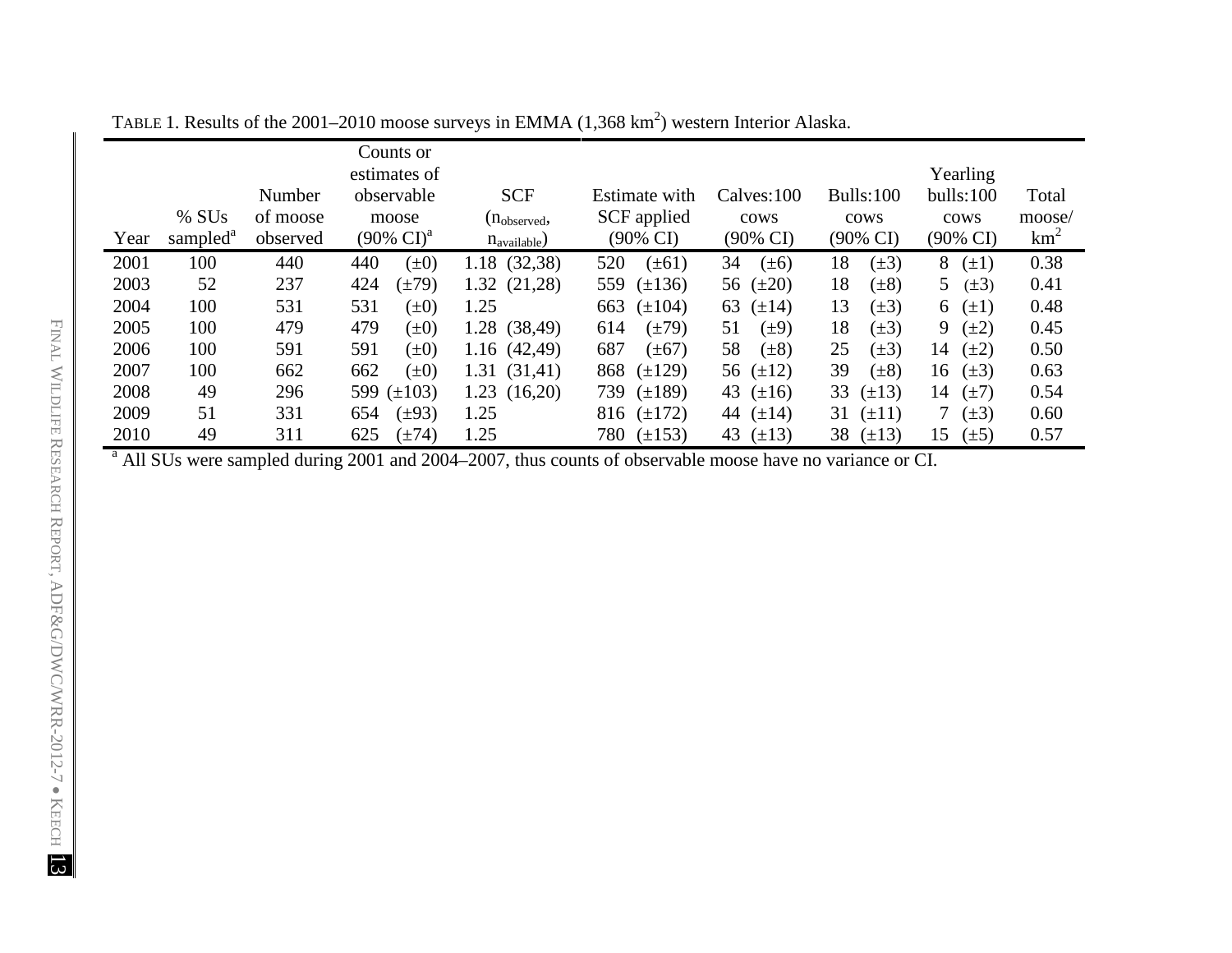|      | % SUs sampled<br>within<br><b>EMMA/EMMA</b> | Estimate of<br>observable<br>moose | <b>SCF</b><br>$(n_{observed},$ | Estimate with<br>SCF applied | Calves:100<br>cows  | Bulls:100<br>cows | Yearling<br>bulls:100<br>cows | Total                 |
|------|---------------------------------------------|------------------------------------|--------------------------------|------------------------------|---------------------|-------------------|-------------------------------|-----------------------|
| Year | buffer <sup>a</sup>                         | $(90\% \text{ CI})$                | $n_{\text{available}}$ )       | $(90\% \text{ CI})$          | $(90\% \text{ CI})$ | (90% CI)          | $(90\% \text{ CI})$           | moose/km <sup>2</sup> |
| 2001 | 100/8                                       | $(\pm 89)$<br>727                  | 1.18(32, 38)                   | 859 $(\pm 146)$              | 36 $(\pm 10)$       | 21<br>$(\pm 6)$   | 8 $(\pm 3)$                   | 0.30                  |
| 2004 | 100/11                                      | 940 $(\pm 107)$                    | 1.25                           | 1173 $(\pm 227)$             | 66 $(\pm 18)$       | 18<br>$(\pm 6)$   | $8 (+4)$                      | 0.41                  |
| 2006 | 100/35                                      | 1117 $(\pm 102)$                   | 1.16(42, 49)                   | 1299 $(\pm 173)$             | 55 $(\pm 11)$       | 30<br>$(\pm 8)$   | 12 $(\pm 3)$                  | 0.45                  |
| 2007 | 100/32                                      | 1290 $(\pm 131)$                   | 1.31(31, 41)                   | 1692 $(\pm 305)$             | 53 $(\pm 14)$       | 36 $(\pm 10)$     | 15 $(\pm 4)$                  | 0.58                  |
| 2008 | 49/51                                       | 1356 $(\pm 116)$                   | 1.23(16, 20)                   | 1673 $(\pm 350)$             | 44 $(\pm 14)$       | 40 $(\pm 13)$     | 14 $(\pm 5)$                  | 0.58                  |
| 2009 | 51/49                                       | 1435 $(\pm 127)$                   | 1.25                           | $(\pm 322)$<br>1791          | 38 $(\pm 10)$       | 40 $(\pm 11)$     | $(\pm 4)$<br>11               | 0.62                  |
| 2010 | 49/51                                       | 1416 $(\pm 114)$                   | 1.25                           | 1767 $(\pm 311)$             | 43 $(\pm 11)$       | 49 $(\pm 13)$     | 16 $(\pm 5)$                  | 0.61                  |

TABLE 2. Results of the 2001, 2004, and 2006–2010 moose surveys in the expanded MMA  $(2,896 \text{ km}^2)$  western Interior Alaska.

<sup>a</sup> Percentage of SUs sampled within EMMA and the EMMA buffer are separated with a slash.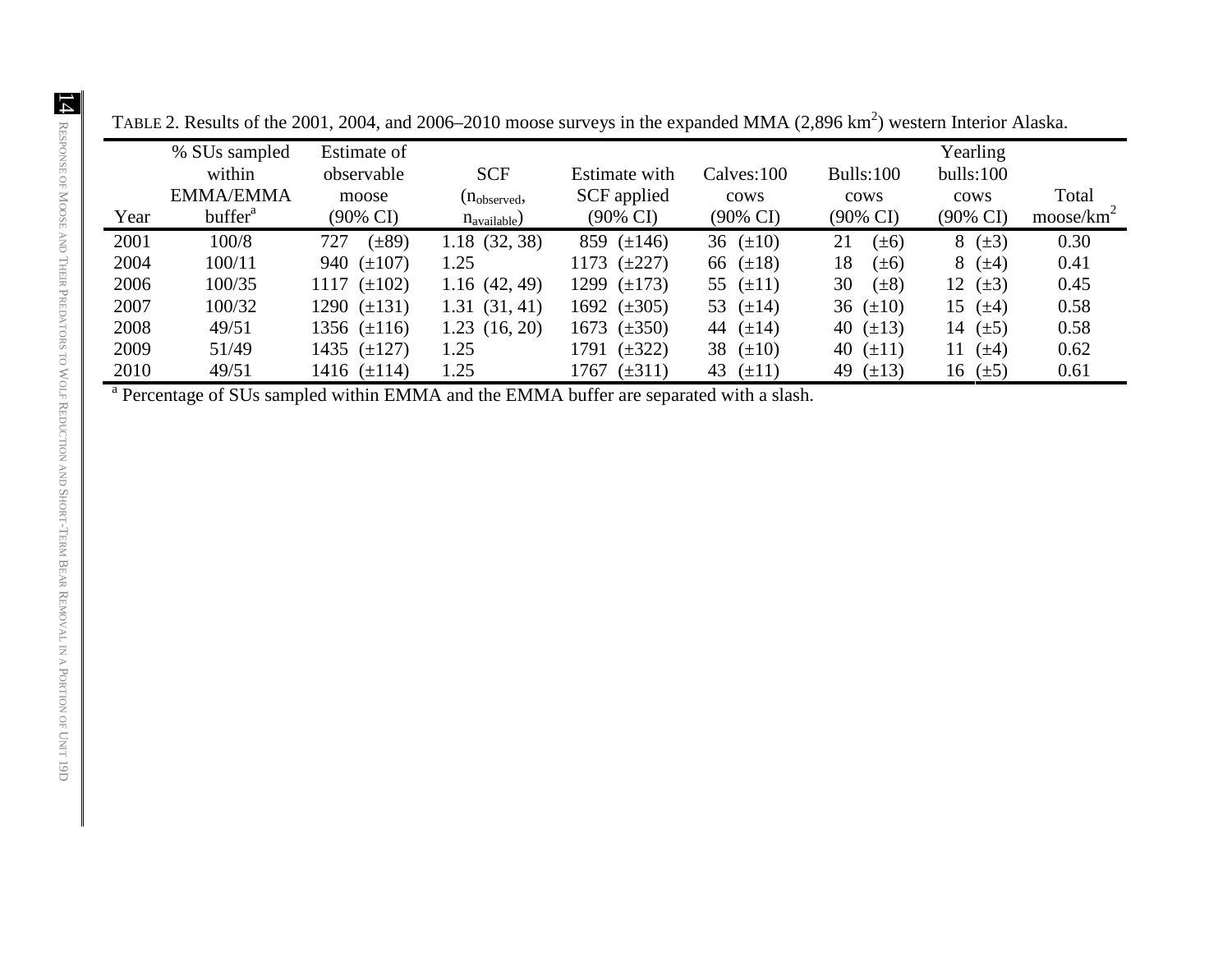In the entire Unit 19D East MSA, we observed an increase in point estimates from 2,538 in 2001 to 2,700 moose in 2004 to 3,788 moose in 2008 (Table 3). Although the slope of the trend line is substantial (183 moose/year; Fig. 2), we cannot conclude that there has been a statistically significant population change in the entire Unit 19D East MSA at the 90% confidence level. The level (Fig. 2). Low statistical power resulting from less frequent surveys and lower sampling intensity for that portion of the Unit 19D East MSA outside of MMA (which comprises 79% of the entire Unit 19D East MSA), likely prevented us from detecting an increasing trend in the Unit 19D MSA at the 90% confidence level, if such a trend existed. Therefore, we conclude that the moose population in the entire Unit 19D East MSA may have increased, although our data *P*-value of 0.25 indicates the slope is significantly different than zero at only the 75% confidence are statistically inadequate.

| TABLE 3. Estimated population and ratios of moose within the entire Unit 19D East MSA              |
|----------------------------------------------------------------------------------------------------|
| $(13,761 \text{ km}^2)$ , based upon data combined from MMA and the remainder of the Unit 19D East |
| MSA, western Interior Alaska.                                                                      |

| SCF applied<br>observable moose<br>100 Cows<br>100 Cows<br>$(90\% \text{ CI})$<br>$(90\% \text{ CI})$<br>$(90\% \text{ CI})$<br>(90% CI)<br>Year<br>$(90\% \text{ CI})$ |      | Estimate of      | Estimate with    | Calves:         | Bulls:        | Yearling       |
|-------------------------------------------------------------------------------------------------------------------------------------------------------------------------|------|------------------|------------------|-----------------|---------------|----------------|
|                                                                                                                                                                         |      |                  |                  |                 |               | bulls:100 cows |
|                                                                                                                                                                         |      |                  |                  |                 |               |                |
|                                                                                                                                                                         | 2001 | $2148 (\pm 556)$ | 2538 $(\pm 720)$ | $25 \ (\pm 10)$ | 34 $(\pm 17)$ | 7 $(\pm 4)$    |
| $2163 (\pm 403)$<br>$2700 (\pm 655)$<br>2004<br>54 $(\pm 20)$<br>31 $(\pm 13)$<br>12 $(\pm 6)$                                                                          |      |                  |                  |                 |               |                |
| 3788 $(\pm 948)$<br>2008<br>3071 $(\pm 499)$<br>55 $(\pm 22)$<br>41 $(\pm 15)$<br>17 $(\pm 6)$                                                                          |      |                  |                  |                 |               |                |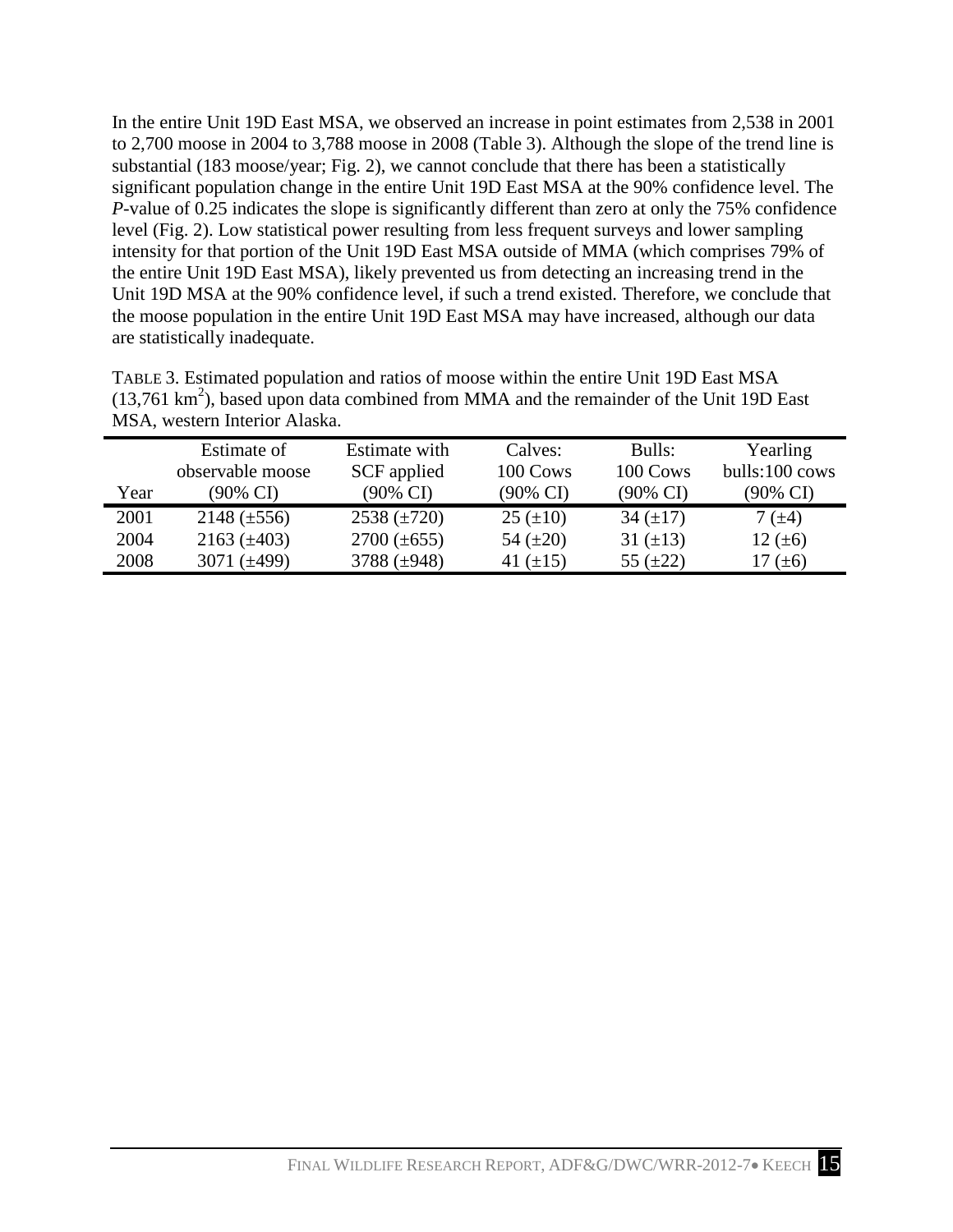

 FIGURE 2. Survey estimates and their 90% confidence limits for the Unit 19D East MSA along with the trend line (weighted regression), western Interior Alaska, 2001, 2004, and 2008.

#### <span id="page-21-0"></span>**DETERMINE PRIMARY CAUSES OF MORTALITY OF MOOSE CALVES**

 Annual survival rates for radiocollared moose calves ranged from 27% for the 2002 cohort to 63% for the 2005 cohort (Fig. 3). Estimated survival rates for calves of radiocollared females within 60 days of birth (Fig. 3), and summer survival was generally much lower than winter survival (Figs. 3 and 4). Combined predation by black bears, brown bears, and wolves accounted for most mortality of moose calves during the summer and fall of all years (Fig. 5 and Table 4). nonpredation deaths accounted for most calf mortality following predator removals (Fig. 6 and Table 4). Winter survival of moose calves was particularly low during deep snow winters, with during 2008 and 2009 were 23% and 50% respectively (Fig. 4). Most calf mortality occurred During winter, wolf predation accounted for most calf mortality prior to predator removals while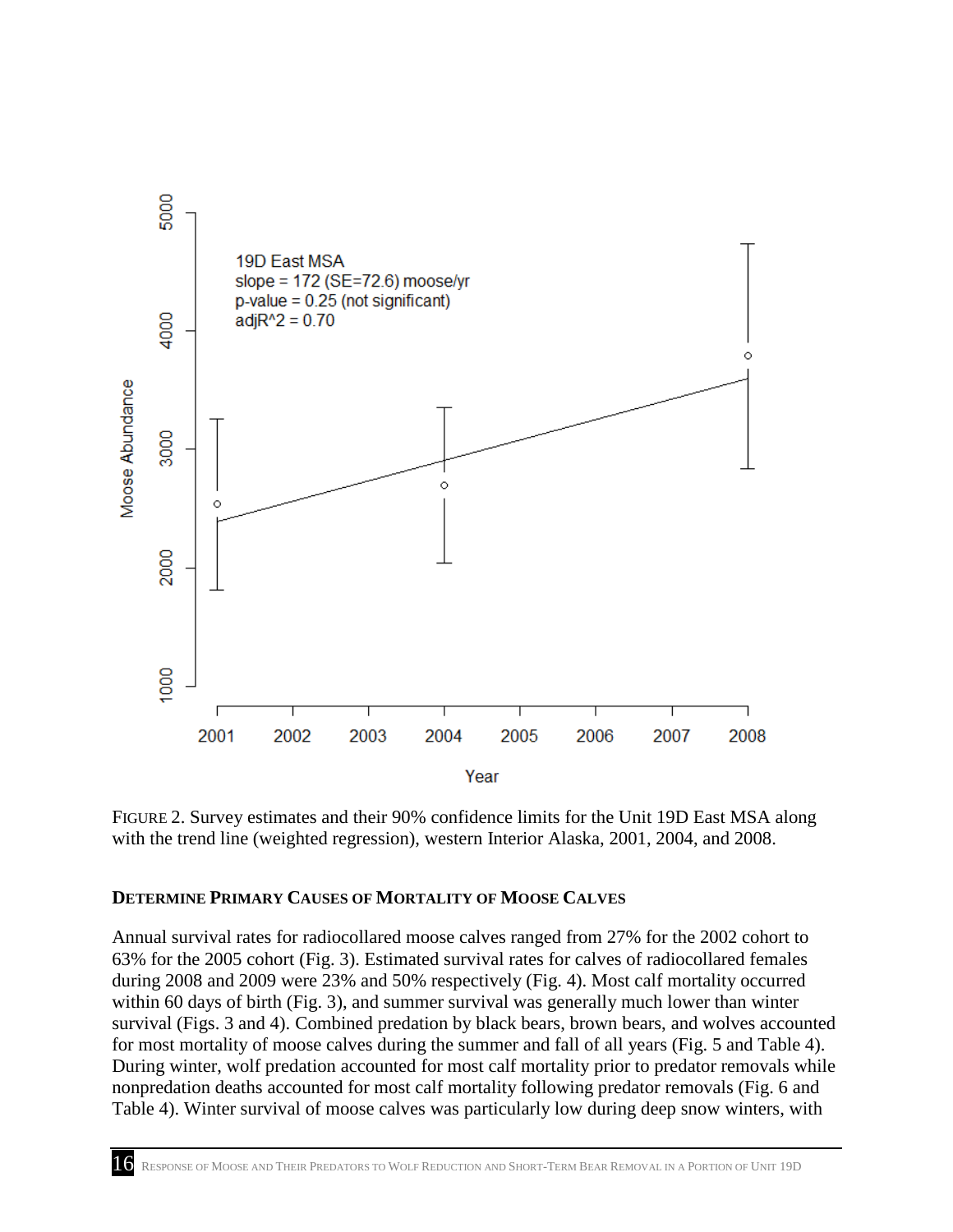50% of radiocollared calves surviving winter 2004 and an estimated 42% of calves of winters of both 2004 and 2008 (Fig. 4). radiocollared females surviving winter 2008 (Fig. 4). Snow depth exceeded 80 cm during the



 Kaplan-Meier analysis, western Interior Alaska. FIGURE 3. Average survival functions for radiocollared calf moose, birth to 1 year-of age, using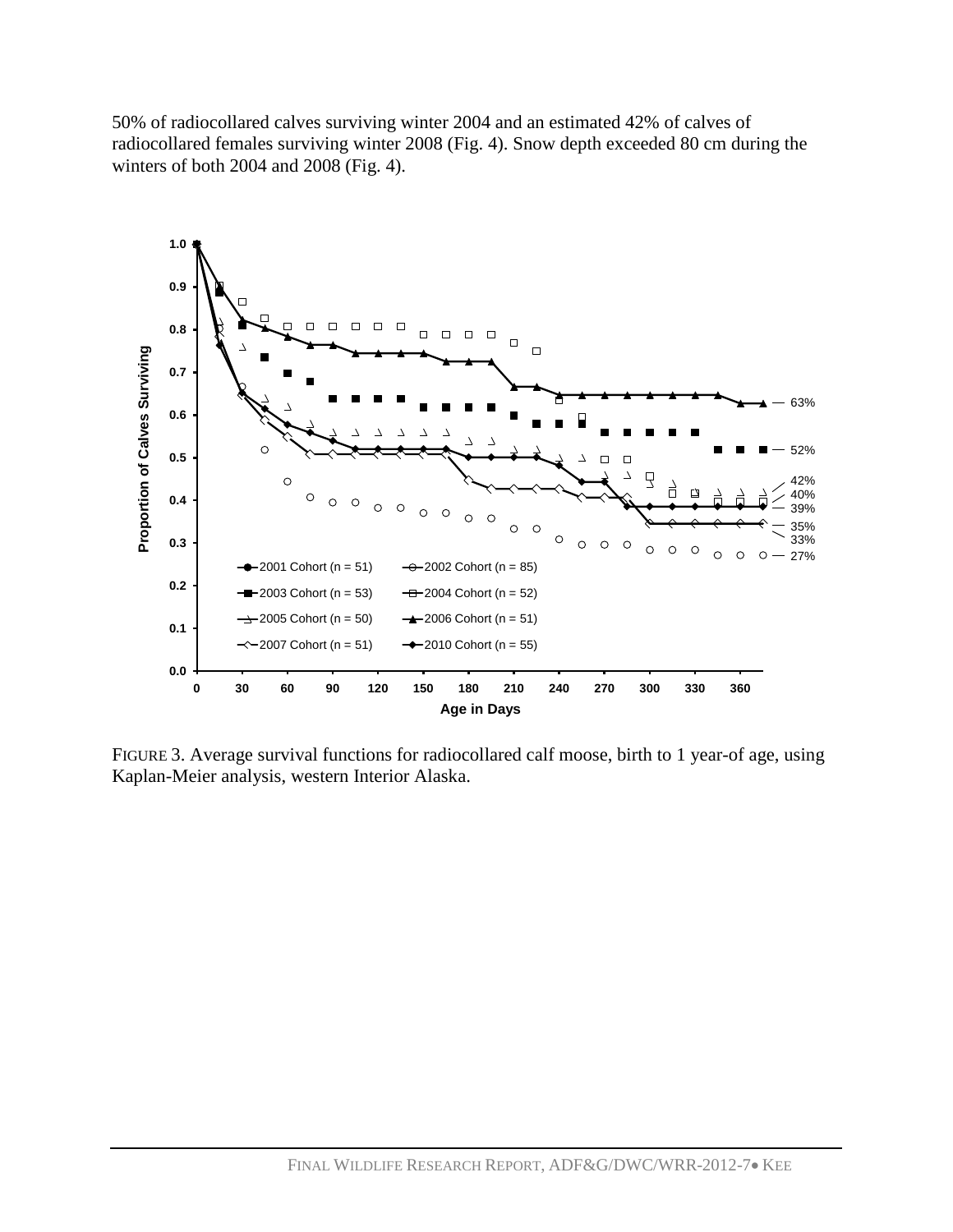

FIGURE 4. Survival estimates for moose calves and cumulative snow depths, 2001–2010, western Interior Alaska. Survival estimates for 2001–2007 and 2010 based on Kaplan-Meier analysis of radiocollared calf survival data. \*Survival estimates for 2008 and 2009 based on observations of parturient, radiocollared, adult female moose.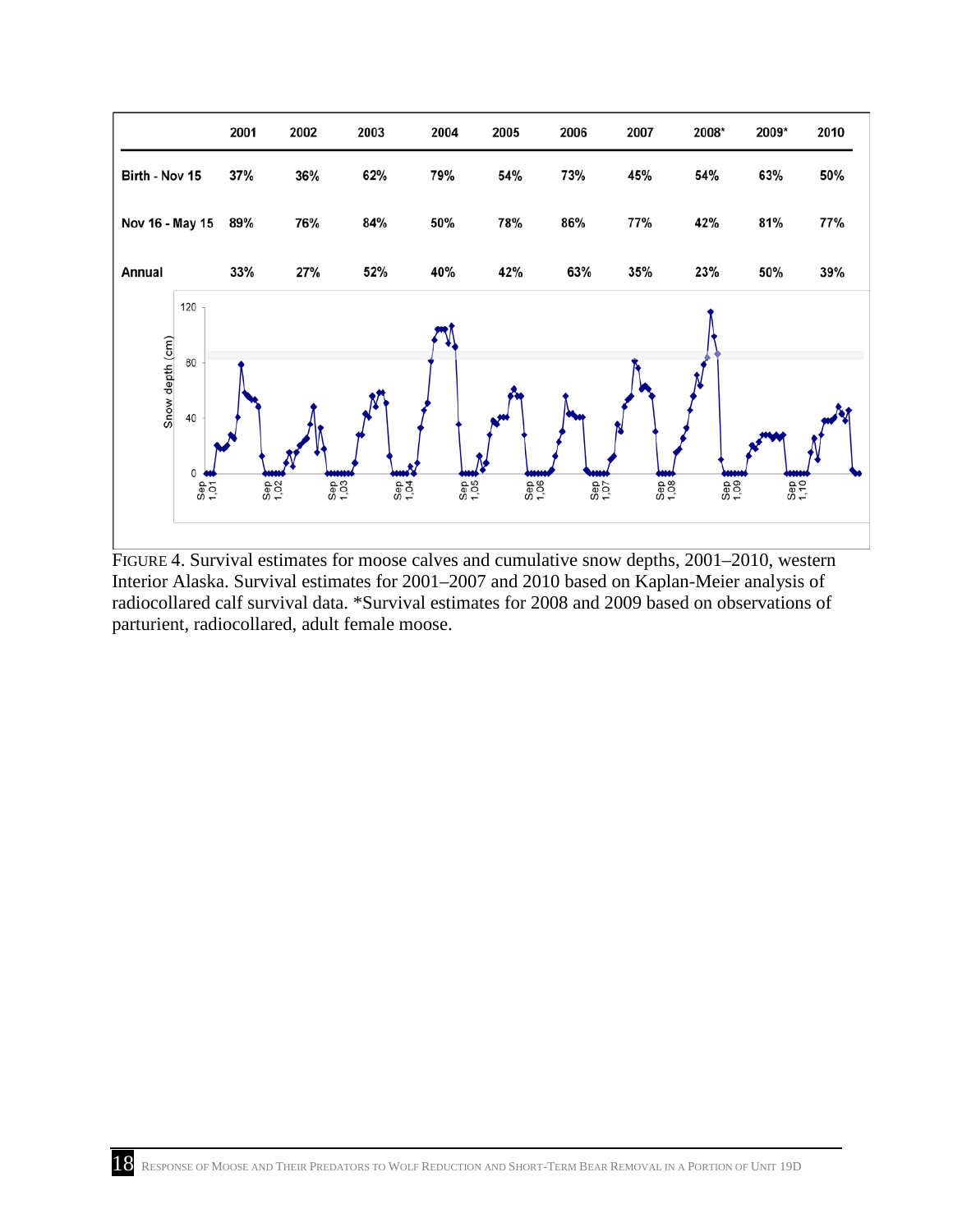

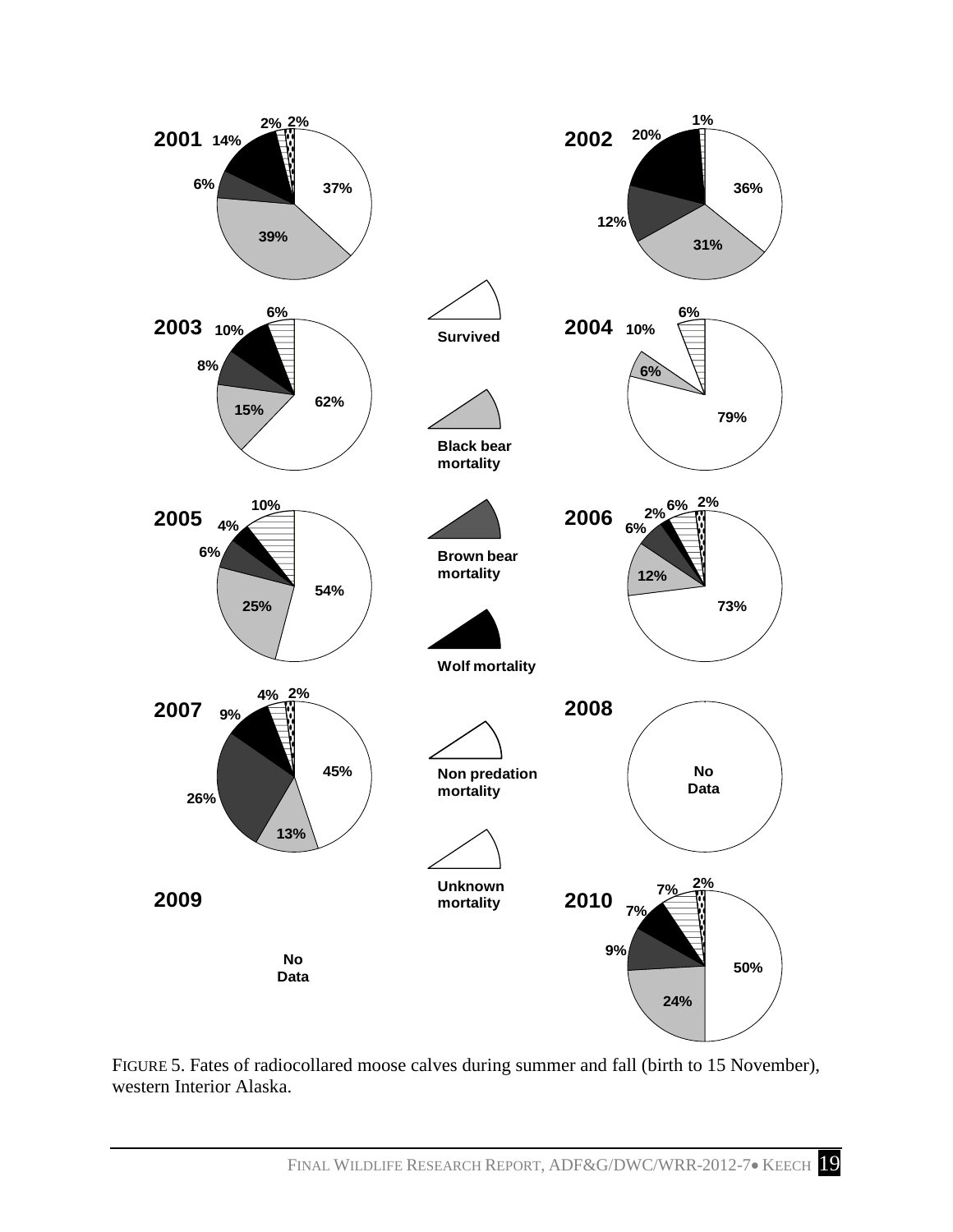

 FIGURE 6. Fates of radiocollared moose calves during winter (16 November–15 May), western Interior Alaska. "Other mortality" is unknown cause and a single illegal take in 2004.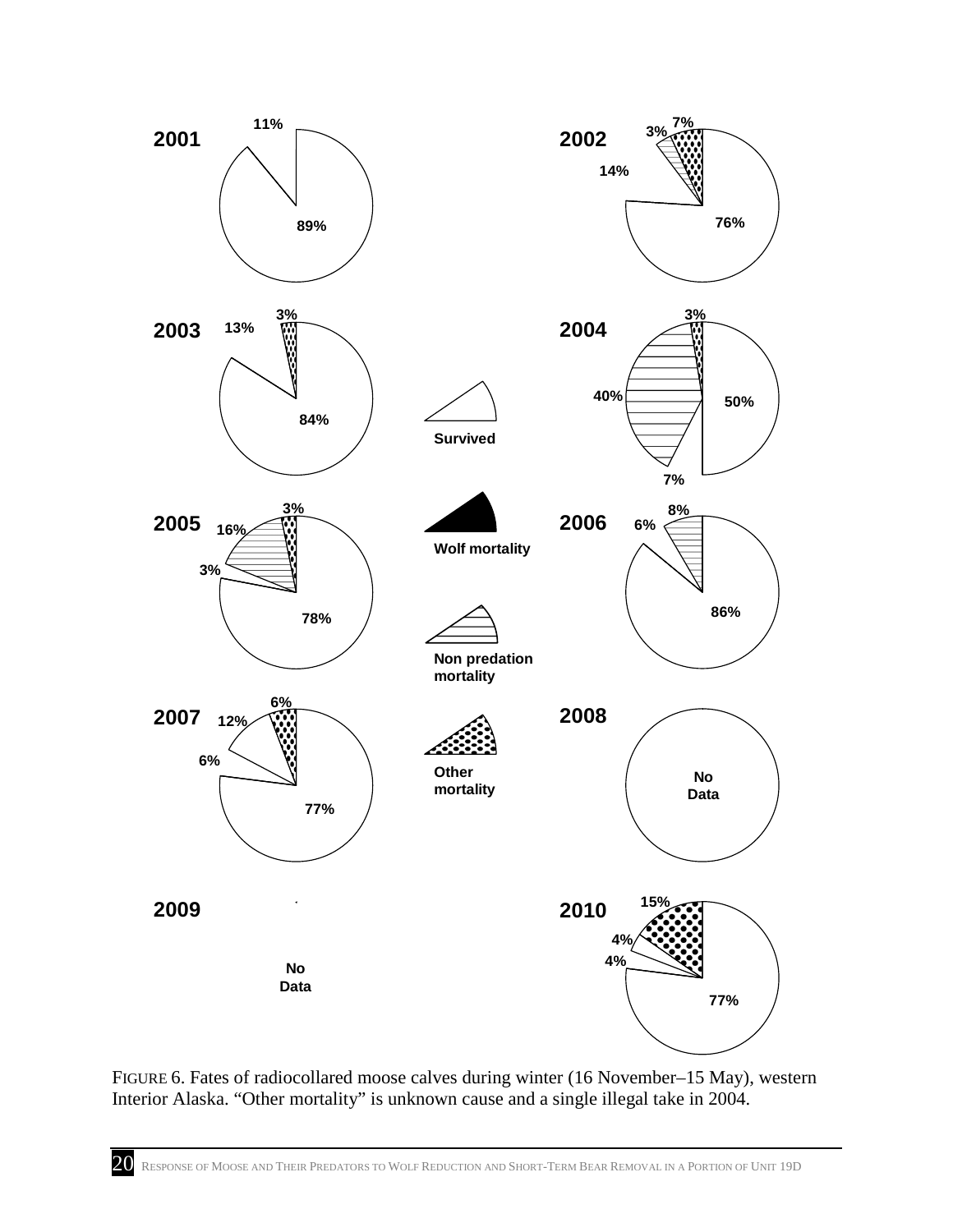| Sources of                |          | Year           |      |      |          |      |                       |      |  |  |  |
|---------------------------|----------|----------------|------|------|----------|------|-----------------------|------|--|--|--|
| mortality                 | 2001     | 2002           | 2003 | 2004 | 2005     | 2006 | 2007                  | 2010 |  |  |  |
| <b>Black</b> bear         | 20       | 25             | 8    | 3    | 12       | 6    |                       | 13   |  |  |  |
| Brown bear                | 3        | 10             | 4    | 0    | 3        | 3    | 14                    |      |  |  |  |
| Wolf                      | 9        | 20             | 9    | 8    | 3        | 3    | 6                     |      |  |  |  |
| Nonpredation              |          | 2              | 3    | 19   | 10       | 6    | 4                     | 5    |  |  |  |
| Illegal take <sup>b</sup> | $\theta$ | $\overline{0}$ | 0    |      | $\Omega$ |      | 0                     |      |  |  |  |
| Unknown                   |          |                |      | 0    |          |      | $\mathcal{D}_{\cdot}$ |      |  |  |  |
| No. monitored             |          | 81             | 51   | 52   | 50       | 51   | 50                    |      |  |  |  |

 TABLE 4. Sources of mortality for radiocollared moose calves, western Interior Alaska, 2001–  $2010^a$ .

<sup>a</sup> Calves not radiocollared in 2008 or 2009.

<sup>b</sup> Taken in a snare set for furbearers.

 Survival of radiocollared calves was significantly lower in years prior to predator removals (2001 and 2002) than years following predator removals (Keech et al. 2011), including the 2010 cohort (Fig. 3). Despite increases in nonpredation mortalities following predator removals, increased following predator removals, these increases did little to offset increases in survival predators were still the primary sources of mortality for radiocollared calves following predator removals, with the exception of 2004, when nonpredation winter kill was the leading cause of mortality (Figs. 5 and 6, Keech et al. 2011). Although, nonpredation sources of mortality attributable to predator removals, which indicated predation mortality was largely additive (Keech et al. 2011).

 During 2001–2007, cause-specific mortality rates varied between years prior to predator to black bears. However, comparing years prior to wolf control (2001–2003) to years with wolf during summer (12% vs. 4%,  $\chi_1^2 = 6.66$ ,  $P = 0.010$ ). Mortality attributable to brown bear predation varied, accounting for few deaths except in 2007 (Fig. 5). Data collected from been reduced 6 years following removals when compared to preremoval rates (Fig. 5). removals and years following predator removals, yet black bears were the dominant source of predation mortality during all years except 2007 (Figs. 5 and 6). During years prior to predator removals, we attributed the deaths of  $34\%$  ( $n = 45$ ) of radiocollared calves to black bear predation versus 14% ( $n = 36$ ) during years following predator removals, a significant ( $\chi_1^2 =$ 20.78, *P* < 0.001) decrease. Wolves and brown bears were largely secondary predators compared control (2004–2007), we also observed a significant reduction in wolf-induced calf mortality radiocollared calves during 2010 indicated that mortalities caused by black bears may still have

 Similar to information gained from Kaplan-Meier analysis and changes in cause specific winter survival of moose calves, while snow depth was an important determinate of winter calf mortality rates, results of known-fate models applied to the 2001–2007 calf survival data indicated survival of radiocollared moose calves increased following predator removals during the summer and fall. Modeling analysis indicated predator removals did not significantly change survival. In addition to predator removals and snow depth, variables of individual condition including number of siblings and birth weight also significantly influenced calf survival. Keech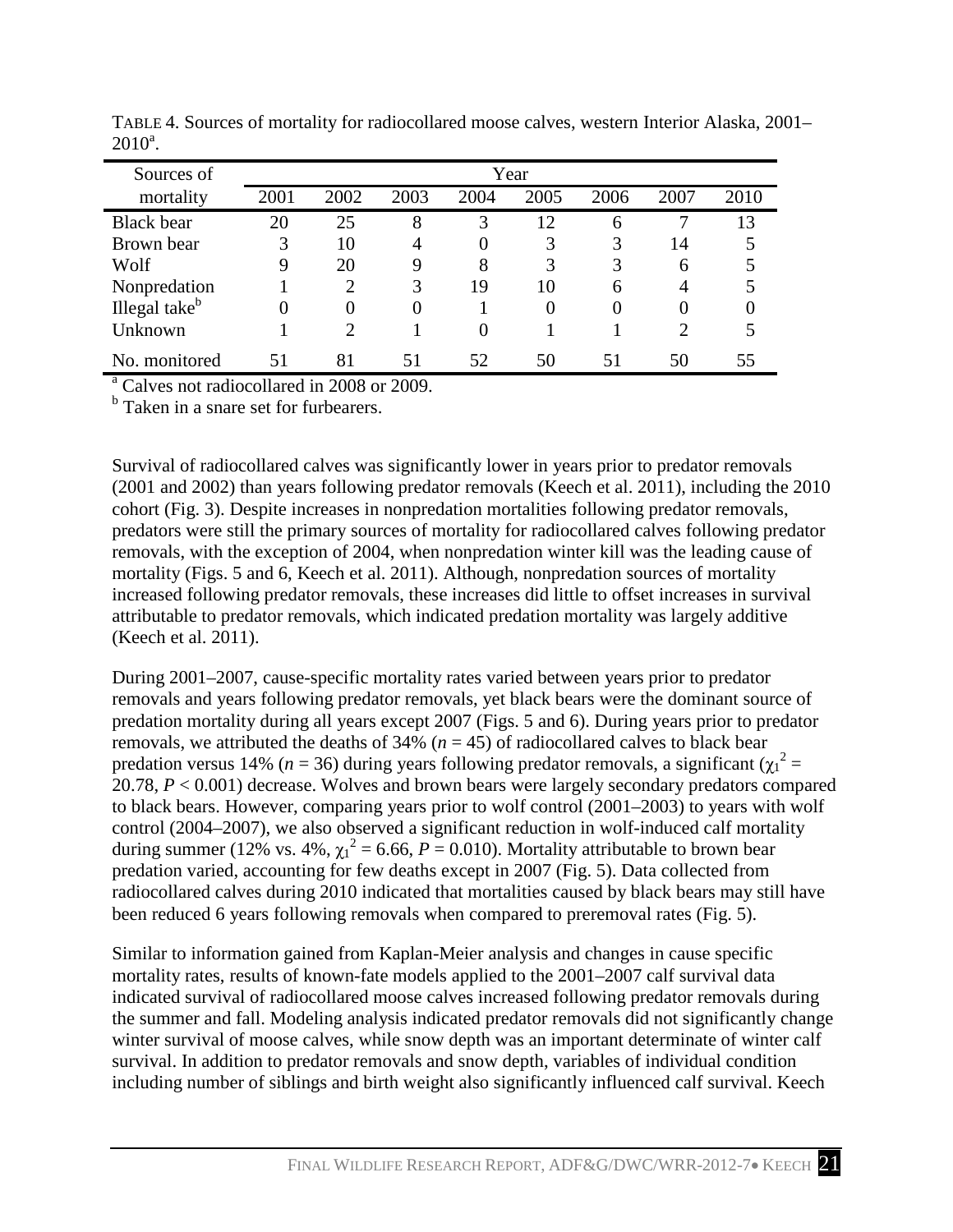et al. (2011) provided a thorough description of results of modeling analysis relative to calf survival in the study area.

### <span id="page-27-0"></span>**DETERMINE CONDITION, MOVEMENTS, AND MORTALITY RATES OF YEARLING MOOSE**

 Weights of short-yearling, female moose ranged from 191.4 kg in 2002 to 160.7 kg in 2009, with an average for all years of 176.9 kg (Table 5). These weights fall between the values for moose populations with poor nutritional status (e.g., 155 kg, northcentral Unit 20A) and those with high nutritional status (e.g., 204 kg, Denali National Park, Unit 20C), as reported by Boertje et al. a declining trend in average weight of 2 kg/yr ( $SE = 0.9$ ,  $P = 0.073$ ) during the study. This trend (2007). Although short-yearling weights were above those of populations in poor nutritional condition throughout the study, results of the linear mixed effects model trend analysis indicated suggests nutritional status may have declined commensurate with increasing population density.

Interior Alaska, 2001–2010. We included only newborn calves known or estimated to be  $\leq$ 3 days TABLE 5. Average weights (kg) of newborn moose calves and short-yearlings captured, western old.

|        | Newborn calf mass (kg) |                |           |                  |                |           |  |                  | Short-yearling |           |           |                     |           |
|--------|------------------------|----------------|-----------|------------------|----------------|-----------|--|------------------|----------------|-----------|-----------|---------------------|-----------|
|        |                        | Singletons     |           |                  | Twins          |           |  | All calves       |                |           | mass (kg) |                     |           |
| Year   | $\boldsymbol{n}$       | $\overline{x}$ | <b>SE</b> | $\boldsymbol{n}$ | $\overline{x}$ | <b>SE</b> |  | $\boldsymbol{n}$ | $\overline{x}$ | <b>SE</b> | n         | $\boldsymbol{\chi}$ | <b>SE</b> |
| 2001   | 19                     | 19.6           | 0.68      | 13               | 17.4           | 0.48      |  | 32               | 18.8           | 0.48      | 14        | 178.1               | 4.67      |
| 2002   | 16                     | 18.9           | 0.47      | 38               | 17.4           | 0.26      |  | 54               | 17.8           | 0.25      | 15        | 191.4               | 5.47      |
| 2003   | 23                     | 19.4           | 0.44      | 18               | 16.4           | 0.70      |  | 41               | 18.1           | 0.46      | 15        | 179.5               | 4.62      |
| 2004   | 23                     | 20.2           | 0.51      | 26               | 16.2           | 0.43      |  | 49               | 18.1           | 0.44      | 15        | 184.9               | 3.75      |
| 2005   | 20                     | 18.3           | 0.59      | 32               | 15.4           | 0.57      |  | 52               | 16.5           | 0.46      | 15        | 174.8               | 3.95      |
| 2006   | 15                     | 17.5           | 0.76      | 30               | 15.2           | 0.48      |  | 45               | 16.0           | 0.44      | 15        | 167.5               | 3.79      |
| 2007   | 14                     | 18.8           | 0.71      | 23               | 16.4           | 0.37      |  | 37               | 17.3           | 0.40      | 15        | 185.3               | 5.39      |
| 2009   |                        |                |           |                  |                |           |  |                  |                |           | 16        | 160.7               | 5.20      |
| 2010   | 20                     | 18.9           | 0.60      | 16               | 16.0           | 0.51      |  | 36               | 17.6           | 0.47      | 15        | 171.4               | 5.55      |
| All yr | 150                    | 19.0           | 0.21      | 196              | 16.2           | 0.18      |  | 346              | 17.5           | 0.16      | 135       | 176.9               | 1.73      |

 Annual survival rates for radiocollared yearling moose (hunting mortality removed) ranged from 74% for the 2002 cohort to 96% for the 2005 cohort (Fig. 7). Yearling mortalities occurred throughout the year; however, more mortalities occurred during summer and fall than winter (Fig. 7). Unlike moose calves, the 2 deep snow (>80 cm) winters that occurred during this study (2004 and 2008, Fig. 4) apparently had little effect on survival of radiocollared yearling moose. black bear and an illegal take (caught in a snare set for furbearers); however, predation by (Fig. 8 and Table 6). We observed yearling mortalities from nonpredation, unknown, and hunter causes as well as a wolves accounted for most mortality of radiocollared yearling moose throughout the study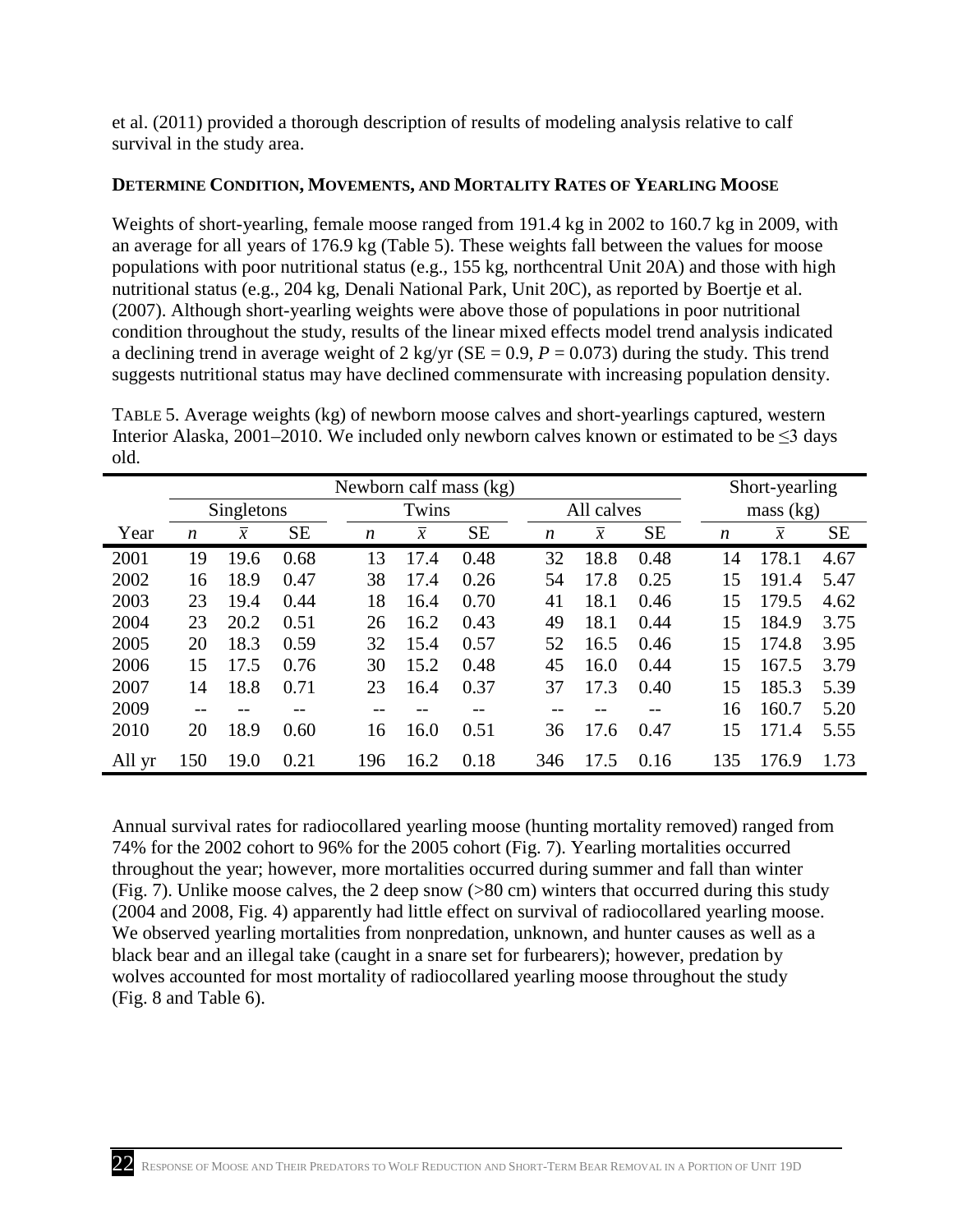

 FIGURE 7. Average survival functions for radiocollared yearling moose, 1 year of age to 2 years included because survival due to inadequate sample size. Hunting mortality removed. of age, using Kaplan-Meier analysis, western Interior Alaska. Survival function for 2007 not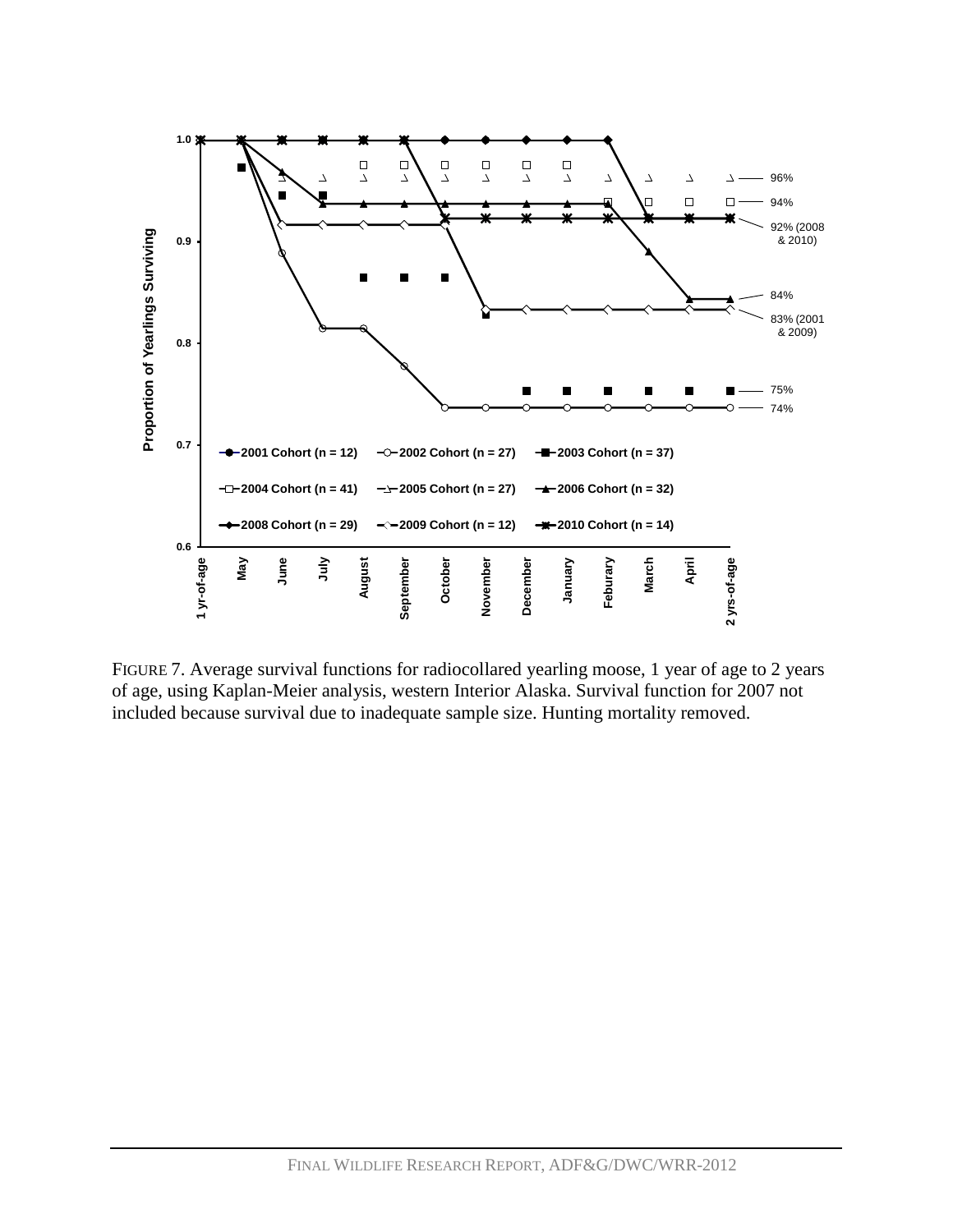

 FIGURE 8. Fates of radiocollared yearling moose, 16 May–15 May (1 year of age to 2 years of age), western Interior Alaska. Hunting mortality removed.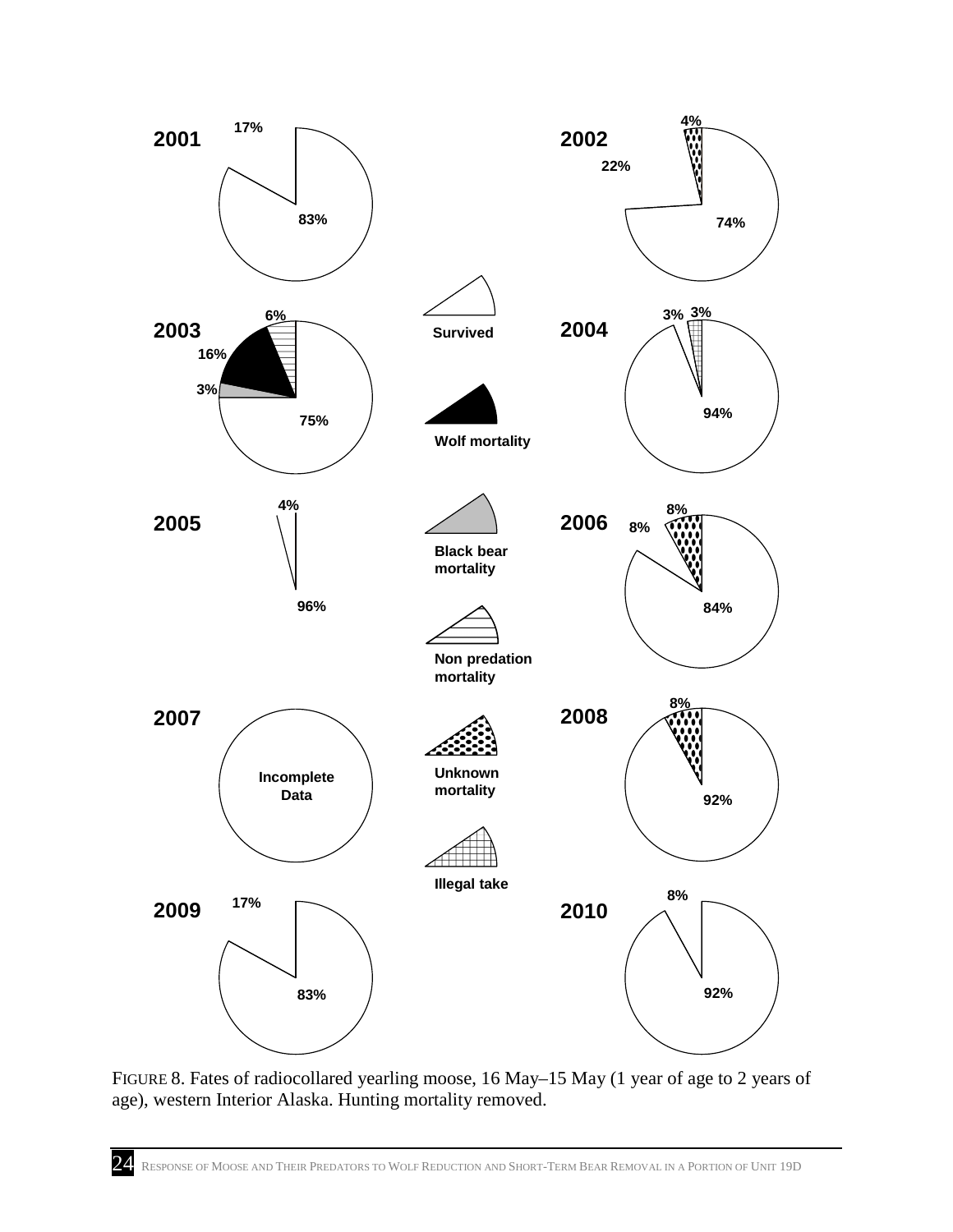| Sources of                  |          |          |          |          |      | Year           |                |          |                |      |
|-----------------------------|----------|----------|----------|----------|------|----------------|----------------|----------|----------------|------|
| mortality                   | 2001     | 2002     | 2003     | 2004     | 2005 | 2006           | $2007^{\rm a}$ | 2008     | 2009           | 2010 |
| <b>Black</b> bear           |          |          |          | 0        | 0    | 0              | U              | $\theta$ | O              |      |
| Wolf                        |          | 6        |          |          |      | ↑              | $\mathbf{U}$   | $\theta$ | $\overline{2}$ |      |
| Nonpredation                | $\Omega$ | $\Omega$ | റ        | $\Omega$ | 0    | 0              | $\Omega$       | $\Omega$ | $\theta$       |      |
| Illegal take <sup>b</sup>   | 0        |          | $\Omega$ |          | 0    | 0              |                | $\Omega$ | 0              |      |
| Unknown                     |          |          | $\Omega$ | 0        | 0    | $\overline{2}$ |                |          | 0              |      |
| Hunter                      |          | ာ        | ി        | $\theta$ | 0    |                | $\Omega$       | $\theta$ | $\theta$       |      |
| No. monitored               | 12       | 27       | 37       | 41       | 27   | 32             | 32             | 29       | 12             | 14   |
| No. censored<br>during year | 0        | 4        | 11       | 19       | 14   | 10             | 32             | 17       |                |      |

 TABLE 6. Annual (16 May–15 May) sources of mortality for radiocollared yearling moose 2001– 2010, western Interior Alaska. Number censored each year is large because many yearlings monitored were collared as calves with collars designed to be shed after the first year.

<sup>a</sup> Data for 2007 collected May thru October only.

<sup>b</sup> Taken in a snare set for furbearers.

 Survival of radiocollared yearlings was higher in years following wolf removals than years prior to wolf removals (Keech et al. 2011). Known-fate models applied to the 2001–2007 yearling survival data indicated this increase can be attributed to an increase in summer and fall survival of yearlings following wolf removals; wolf removals had no effect on winter survival of yearlings (Keech et al. 2011). Modeling analysis also indicated survival of male yearlings was lower than that of females during the summer and autumn, even after accounting for hunter take.

 resident moose. We did not observe any discernible large-scale, migratory pattern from the Radiocollared yearling moose within and around EMMA (intensive study area) were essentially monthly location flights.

### <span id="page-30-0"></span>**DETERMINE TWINNING RATES AND REPRODUCTIVE INDICES OF MOOSE IN UNIT 19D EAST**

Annual twinning rates for radiocollared female moose  $\geq$ 3 years old ranged 24–59% (average 42% for all years, 2001–2010) and were similar to those for uncollared females (Table 7). indicated an overall twinning rate of 42% (95%  $CI = 38-47%$ ) with no year or collaring effects status (e.g., 64%, Yukon Flats, Unit 25D). During 2001–2010, the rate of parturition for female moose ≥3 years of age averaged 89% (Table 7). These parturition rates are similar to Results of generalized linear models and quasi-AICc comparisons on the 2001–2007 data (Keech et al. 2011). These twinning rates fall between the values reported for moose populations with poor nutritional status (e.g., 7%, northcentral Unit 20A) and those with high nutritional radiocollared 3 year-old female moose averaged 79% and the rate of parturition for radiocollared populations with high nutritional status (e.g., 87% for females  $\geq$ 3, Denali National Park, Unit 20C) as reported by Boertje et al. (2007).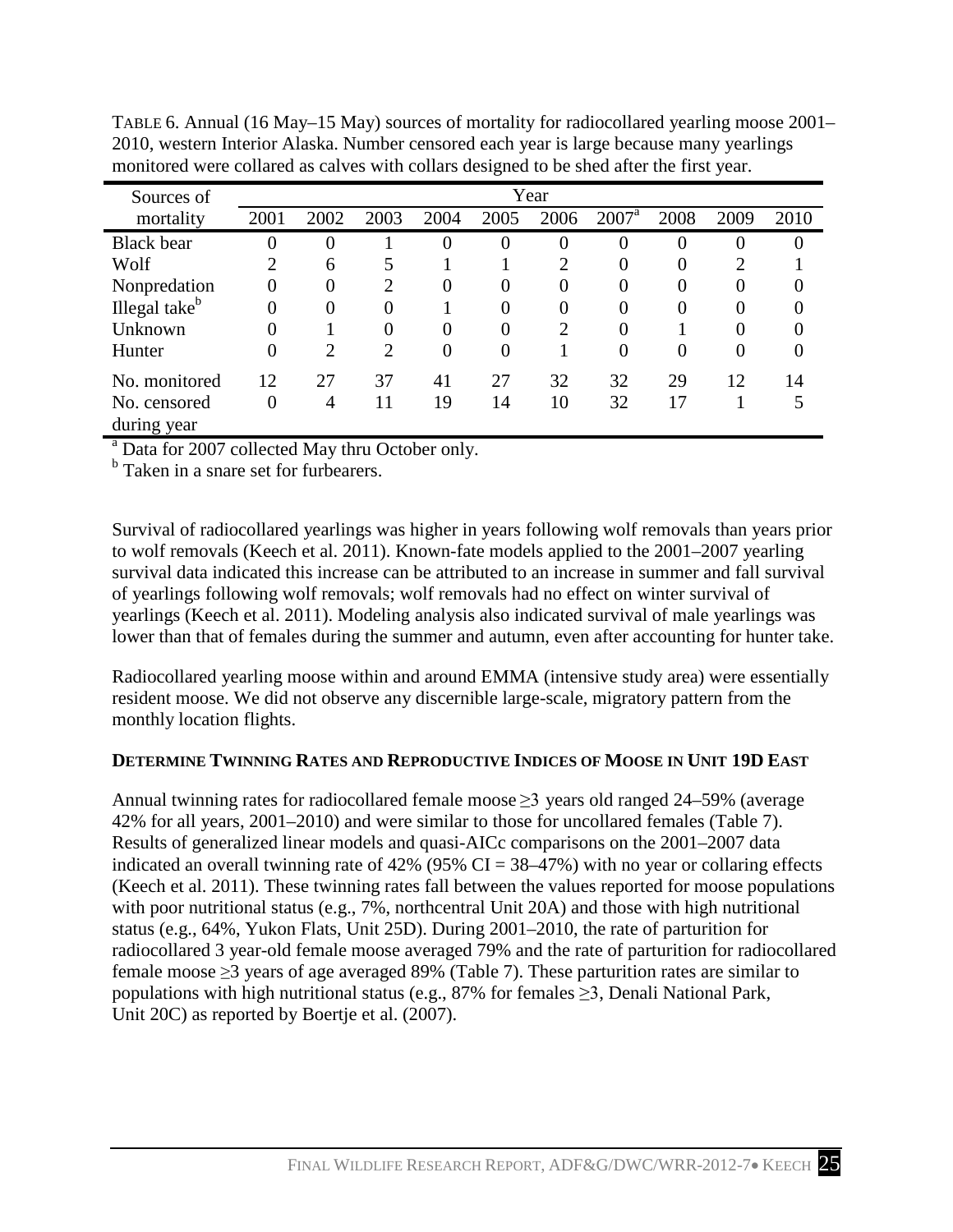|        | Observed parturition (collared) |      |           |     |                    |           |  | Observed twinning  |      |           |  |                  |      |           |  |
|--------|---------------------------------|------|-----------|-----|--------------------|-----------|--|--------------------|------|-----------|--|------------------|------|-----------|--|
|        |                                 |      |           |     |                    |           |  | $\geq$ 3 yr of age |      |           |  |                  |      |           |  |
|        | 3 yr of age                     |      |           |     | $\geq$ 3 yr of age |           |  | (collared)         |      |           |  | Uncollared       |      |           |  |
| Year   | $\boldsymbol{n}$                | Rate | <b>SE</b> | n   | Rate               | <b>SE</b> |  | n                  | Rate | <b>SE</b> |  | $\boldsymbol{n}$ | Rate | <b>SE</b> |  |
| 2001   | 3                               | 1.00 |           | 22  | 0.73               | 0.097     |  | 16                 | 0.25 | 0.112     |  |                  |      |           |  |
| 2002   | 1                               | 0.00 |           | 25  | 0.88               | 0.066     |  | 22                 | 0.59 | 0.107     |  | 46               | 0.39 | 0.073     |  |
| 2003   | 9                               | 0.56 | 0.175     | 31  | 0.84               | 0.067     |  | 25                 | 0.24 | 0.087     |  | 39               | 0.36 | 0.078     |  |
| 2004   | 10                              | 0.70 | 0.153     | 40  | 0.80               | 0.064     |  | 31                 | 0.32 | 0.085     |  | 31               | 0.39 | 0.089     |  |
| 2005   | 11                              | 1.00 |           | 51  | 0.92               | 0.038     |  | 45                 | 0.44 | 0.075     |  | 40               | 0.50 | 0.080     |  |
| 2006   | 13                              | 1.00 |           | 62  | 0.97               | 0.022     |  | 60                 | 0.40 | 0.064     |  | 29               | 0.35 | 0.090     |  |
| 2007   | 7                               | 0.71 | 0.185     | 59  | 0.95               | 0.029     |  | 56                 | 0.52 | 0.067     |  | 30               | 0.50 | 0.093     |  |
| 2008   | 8                               | 0.63 | 0.182     | 58  | 0.88               | 0.043     |  | 51                 | 0.55 | 0.070     |  |                  |      |           |  |
| 2009   | --                              |      | $- -$     | 52  | 0.87               | 0.047     |  | 43                 | 0.33 | 0.073     |  | 87               | 0.26 | 0.047     |  |
| 2010   | --                              |      | --        | 44  | 0.93               | 0.039     |  | 41                 | 0.34 | 0.075     |  | 45               | 0.29 | 0.068     |  |
| All yr | 62                              | 0.79 | 0.052     | 444 | 0.89               | 0.015     |  | 390                | 0.42 | 0.025     |  | 347              | 0.36 | 0.026     |  |

TABLE 7. Observed parturition and twinning rates for female moose, western Interior Alaska, 2001–2010.

 During 2001–2007, calves of radiocollared moose were born between 11 May and 7 July, with a  $\leq$ 3-days old at capture ( $n = 346$ ) ranged 7.7–25.9 kg with an average of 17.5 kg (Table 5).  $(SE = 0.11, n = 25, median = 0.55)$  and 1.51 cm  $(SE = 0.18, n = 15, median = 1.58)$ , respectively. median parturition date for all years of 22 May. Weights of sampled calves estimated to be Average maximum rumpfat depth for adult females captured during 2001 and 2002 was 0.71 cm

### <span id="page-31-0"></span>**MONITOR COLLARED ADULT AND YEARLING MOOSE FOR SURVIVAL AND MOVEMENT INFORMATION**

 for the 2001 cohort to 100% for the 2004 cohort (Fig. 9). We observed adult mortalities from wolves, illegal take, and nonpredation causes, as well as single mortality attributed to a brown bear. We observed only one wolf-induced mortality after wolf removals began. Illegal take was a snares set for furbearers; the other was mistakenly shot during the fall hunting season (Fig. 9 and Table 8). Annual survival rates observed for radiocollared adult  $(\geq 2)$  years of age) moose ranged from 83% significant source of mortality during the study, 3 of 4 illegal takes resulted from capture in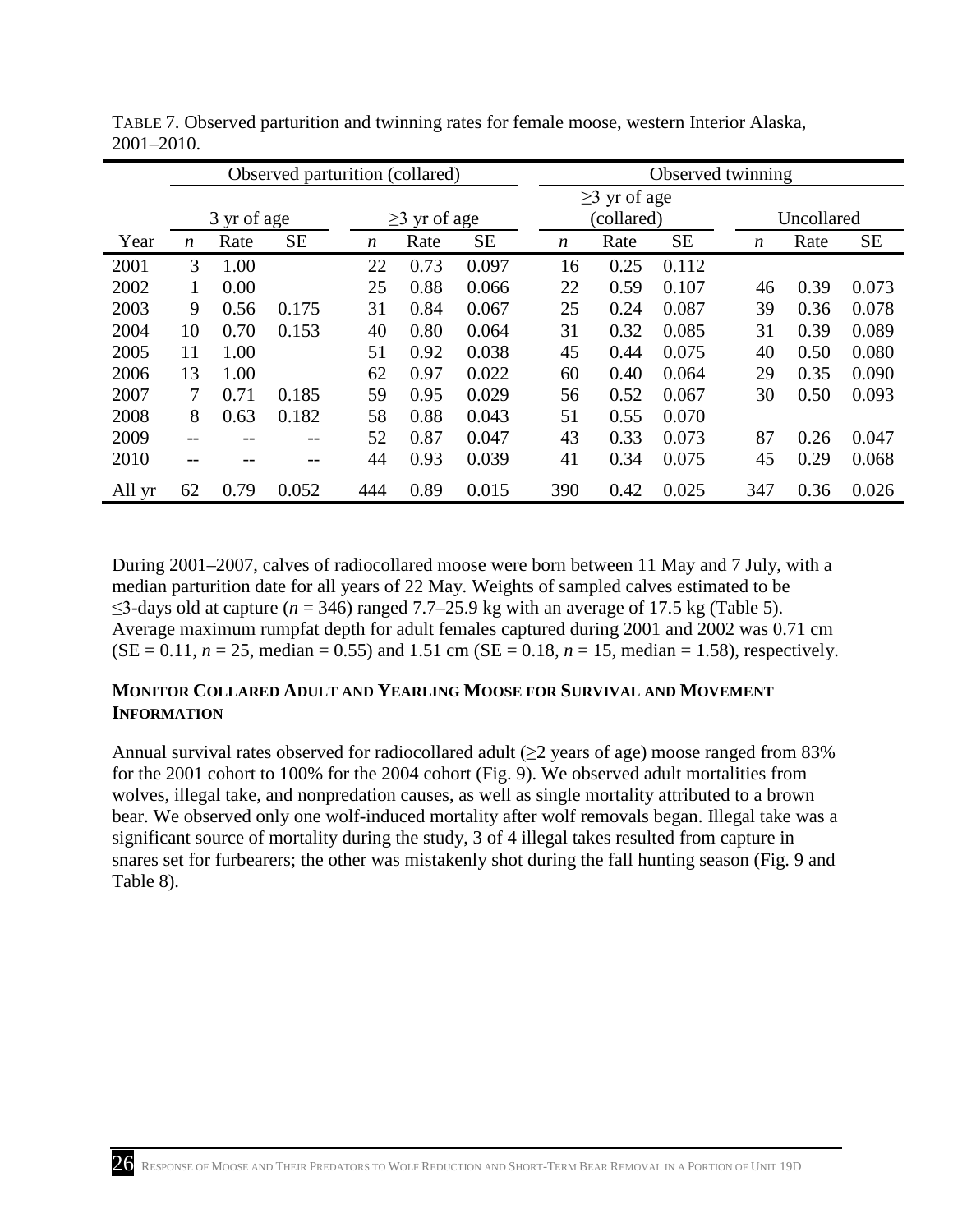

FIGURE 9. Fates of radiocollared adult  $(\geq 2$  years of age) female moose, 16 May–15 May, western proportion of prime age females monitored was high during those years. Interior Alaska. Proportion surviving during 2003–2009 is likely biased high because the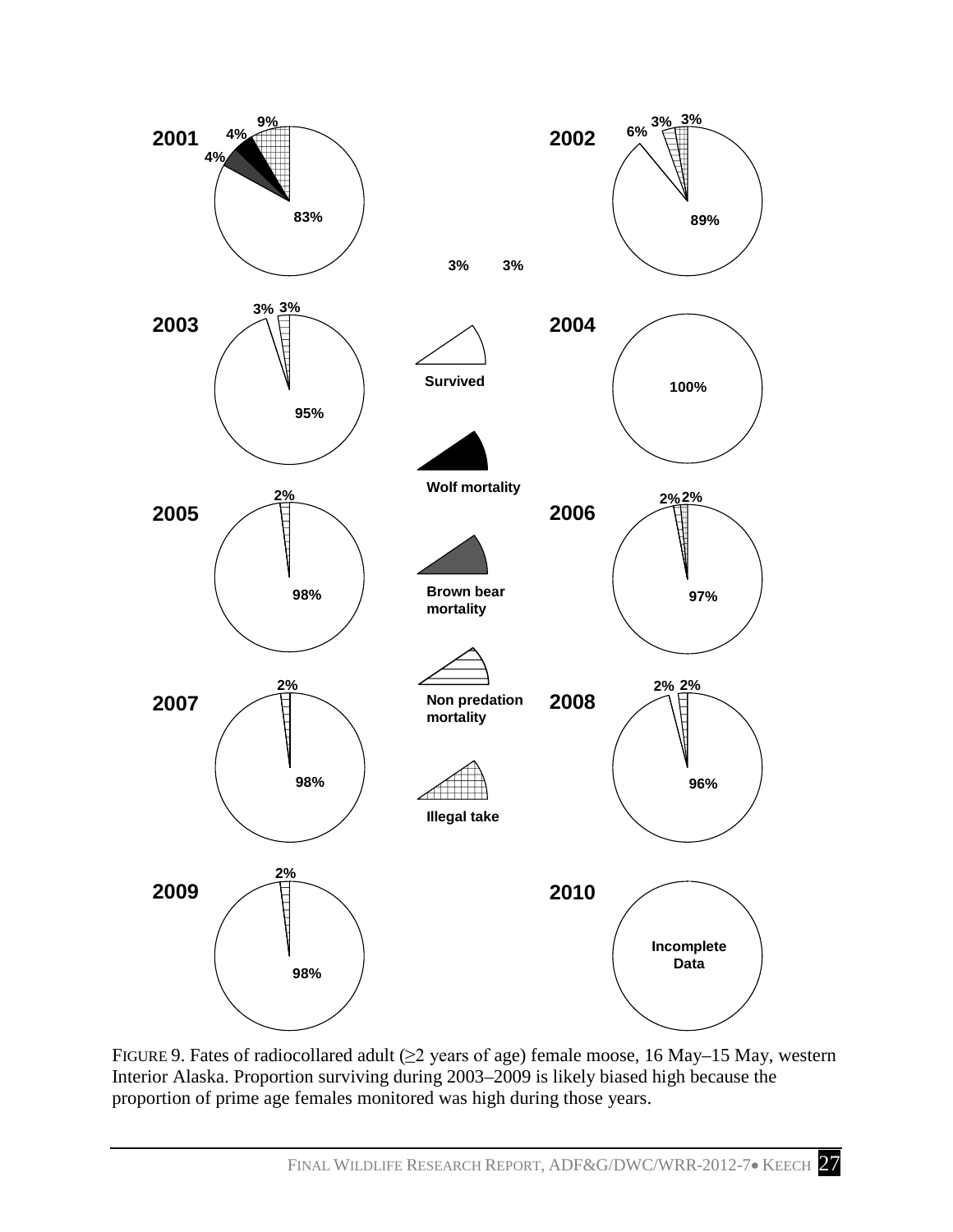| Sources of                                                          | Year |          |          |          |          |          |      |      |          |          |  |  |
|---------------------------------------------------------------------|------|----------|----------|----------|----------|----------|------|------|----------|----------|--|--|
| mortality                                                           | 2001 | 2002     | 2003     | 2004     | 2005     | 2006     | 2007 | 2008 | 2009     | $2010^4$ |  |  |
| Brown bear                                                          |      | $\theta$ | $\theta$ | $\theta$ | $\cup$   | $\cup$   | 0    | O    | O        | 0        |  |  |
| Wolf                                                                |      |          |          |          | $\theta$ | $\theta$ |      |      |          | O        |  |  |
| Nonpredation                                                        |      |          |          |          |          |          |      |      |          |          |  |  |
| Illegal take <sup>b</sup>                                           |      |          | $\theta$ | $\Omega$ | $\Omega$ |          |      |      | $\theta$ | 0        |  |  |
| No. monitored<br>23<br>35<br>42<br>53<br>60<br>49<br>51<br>64<br>64 |      |          |          |          |          |          | 46   |      |          |          |  |  |
| <sup>a</sup> Data for 2010 collected May thru November only.        |      |          |          |          |          |          |      |      |          |          |  |  |

<span id="page-33-0"></span>TABLE 8. Annual (16 May–15 May) sources of mortality for radiocollared adult  $(\geq 2)$  years of age) female moose, western Interior Alaska, 2001–2010.

<sup>b</sup> Includes 2 taken in a snares set for furbearers, 1 accidentally shot, and 1 of unknown human cause.

 The age structure of our radiocollared sample of adult females changed during the study and contained a larger proportion of prime age (2–7 years old) females during latter years of the Therefore comparisons of adult survival between years should only be done when age is controlled. Results of known-fate models indicated adult female survival probability decreased years with wolf removals (Fig. 10; Keech et al. 2011). Survival of adult females was not influenced by any other covariates investigated, including snow depth and moose density (Keech study. Females in this age group have higher survival than other adults (Boertje et al. 2009), with age during all years, and all ages of adult females had higher survival probability during et al. 2011).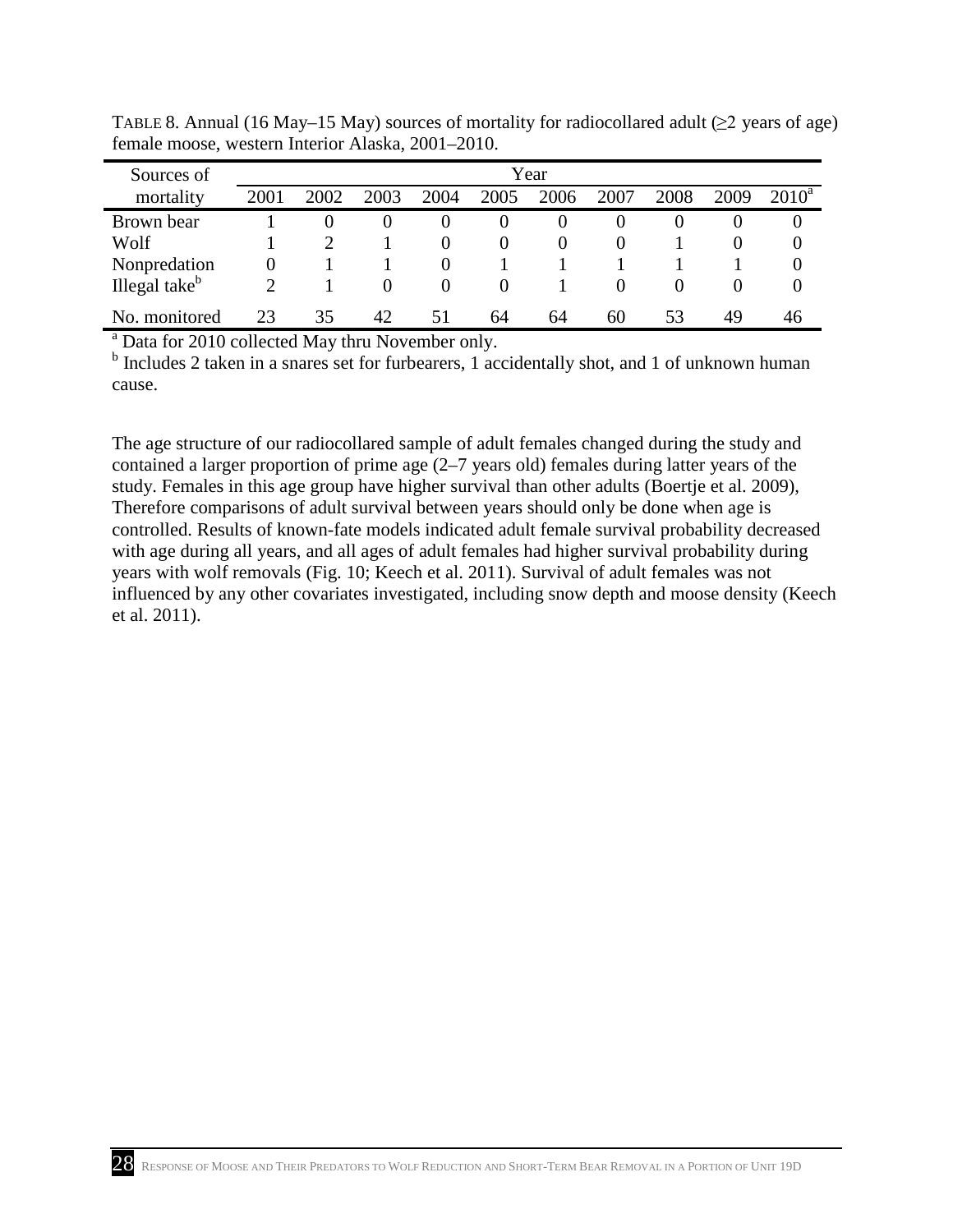

 FIGURE 10. Effects of predator removals and age on annual survival of adult (≥2 years old; and wolf removals (2004–2007), western Interior Alaska, 2001–2007. human-caused mortality censored) female moose for years with no wolf removal (2001–2003)

 essentially resident moose. We did not observe any discernible large-scale, migratory pattern Radiocollared adult female moose within and around EMMA (intensive study area) were from the monthly location flights.

### <span id="page-34-0"></span> **CHARACTERIZE WINTER MOOSE BROWSE IN UNIT 19D EAST, WITH EMPHASIS ON THE INTENSIVE STUDY AREA**

 Overall mean biomass removal for 2003 was 17.0% (95% CI: 14.4–22.2%). Browse biomass Overall mean biomass removal for 2009 was 40.5% (95% CI: 33.2–47.1%). Browse biomass condition (Seaton et al. 2011). Although, other measures of moose nutritional status (twinning, parturition, and 10-month calf weights; Boertje et al. 2007) indicate adequate nutrition in our removal was 12% in randomly selected sites and 24% in high-use wintering sites in 2003. removal was 37.8% in randomly selected sites and 41.9% in high-use wintering sites in 2009. The substantial increase in browse removed between 2003 and 2009 is consistent with the population increase in EMMA and MMA between 2003 and 2009. The relatively high 2009 browse removal rate (40.5%) is similar to moose populations believed to have low nutritional population, results of the 2009 browse survey suggest close nutritional monitoring will be an important future consideration.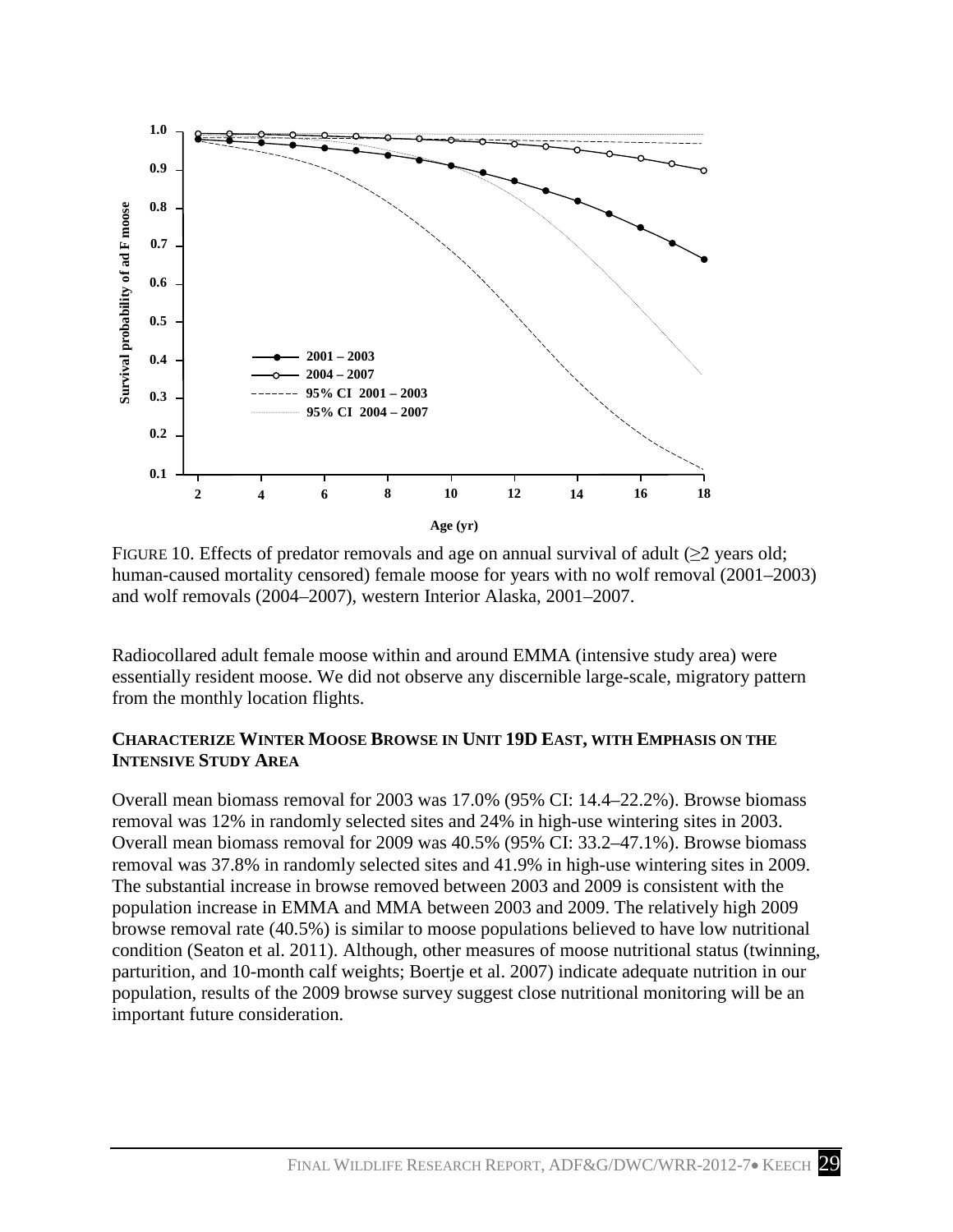### <span id="page-35-3"></span><span id="page-35-0"></span>**ESTIMATE WOLF NUMBERS IN UNIT 19D EAST WITH EMPHASIS ON THE INTENSIVE STUDY AREA**

8,314 km<sup>2</sup> wolf control zone. We estimated 1.3 wolves/1,000 km<sup>2</sup> ( $n = 11$  wolves) in the 8,314 km<sup>2</sup> wolf control zone during both the March 2005 and March 2006. During March 2009, we estimated 1.9 wolves/1,000 km<sup>2</sup> ( $n = 16$  wolves) in the 8,314 km<sup>2</sup> wolf control zone. These following wolf removals. During February 2001, we estimated a density of 5.1 wolves/1,000 km<sup>2</sup> ( $n = 42$  wolves) in the surveys indicate the wolf population within the wolf control zone declined as much as 75%

## <span id="page-35-1"></span>**ESTIMATE BLACK BEAR NUMBERS IN THE INTENSIVE STUDY AREA**

We estimated approximately 96 ( $SE = 6.4$ ) independent black bears used EMMA in early May 2003 prior to bear removals and we estimated  $4$  (SE = 4.5) bears used EMMA immediately following the 2004 removals (Table 9; Keech et al. 2011). These estimates indicate removal efforts reduced the black bear population in EMMA by as much as 96%.

TABLE 9. Estimated independent black bear abundance prior to and following bear removal efforts in EMMA, western Interior Alaska, 2003–2007. Abundance estimates for 2003 and 2004 based on removal estimators, and 2007 and 2010 abundance based on mark-resight estimators.

| Abundance of     |                   |      |            |  |  |  |  |  |  |  |
|------------------|-------------------|------|------------|--|--|--|--|--|--|--|
| Year             | independent bears | SЕ   | 95% CI     |  |  |  |  |  |  |  |
| 2003 preremoval  | 96                | 6.4  | $83 - 109$ |  |  |  |  |  |  |  |
| 2004 postremoval |                   | 4.5  | $0 - 13$   |  |  |  |  |  |  |  |
| 2007             | 70                | 6.9  | $56 - 84$  |  |  |  |  |  |  |  |
| 2010             | 123               | 16.6 | $96 - 162$ |  |  |  |  |  |  |  |

 independent black bears used EMMA during our 2010 survey (Table 9). These postremoval We estimated 70 ( $SE = 6.9$ ) independent black bears used EMMA during our 2007 survey (27%) fewer than the 2003 estimate prior to treatment; Keech et al. 2011). By 2010, the black bear population had completely recovered from removal efforts; we estimated  $123$  (SE = 16.6) population estimates for EMMA indicate a relatively rapid (6 year) population recovery of black bears in EMMA following a 96% reduction in population.

 Our estimates of the proportions of independent females in the population were similar before of black bears rapidly reoccupied the study area. (53%) and after (50% in 2007 and 59% in 2010) bear removals. These results indicate both sexes

## <span id="page-35-2"></span> **ANALYZE HAIR AND TISSUE SAMPLES FOR SPECIES, SEX, AND AGE INFORMATION**

 We submitted 151 samples of suspected predator hair for DNA identification of species and sex. brown bears, and a moose were identified; Table 10) and 65% (69 of 106) of samples identified as bears provided sex identification. Roughly similar numbers of male (31 black and 9 brown) and female (24 black and 7 brown) bears were identified (Table 10), indicating both sexes of both species of bears are likely effective predators of moose calves. Most samples (124) provided adequate DNA for identification of species (wolves, black and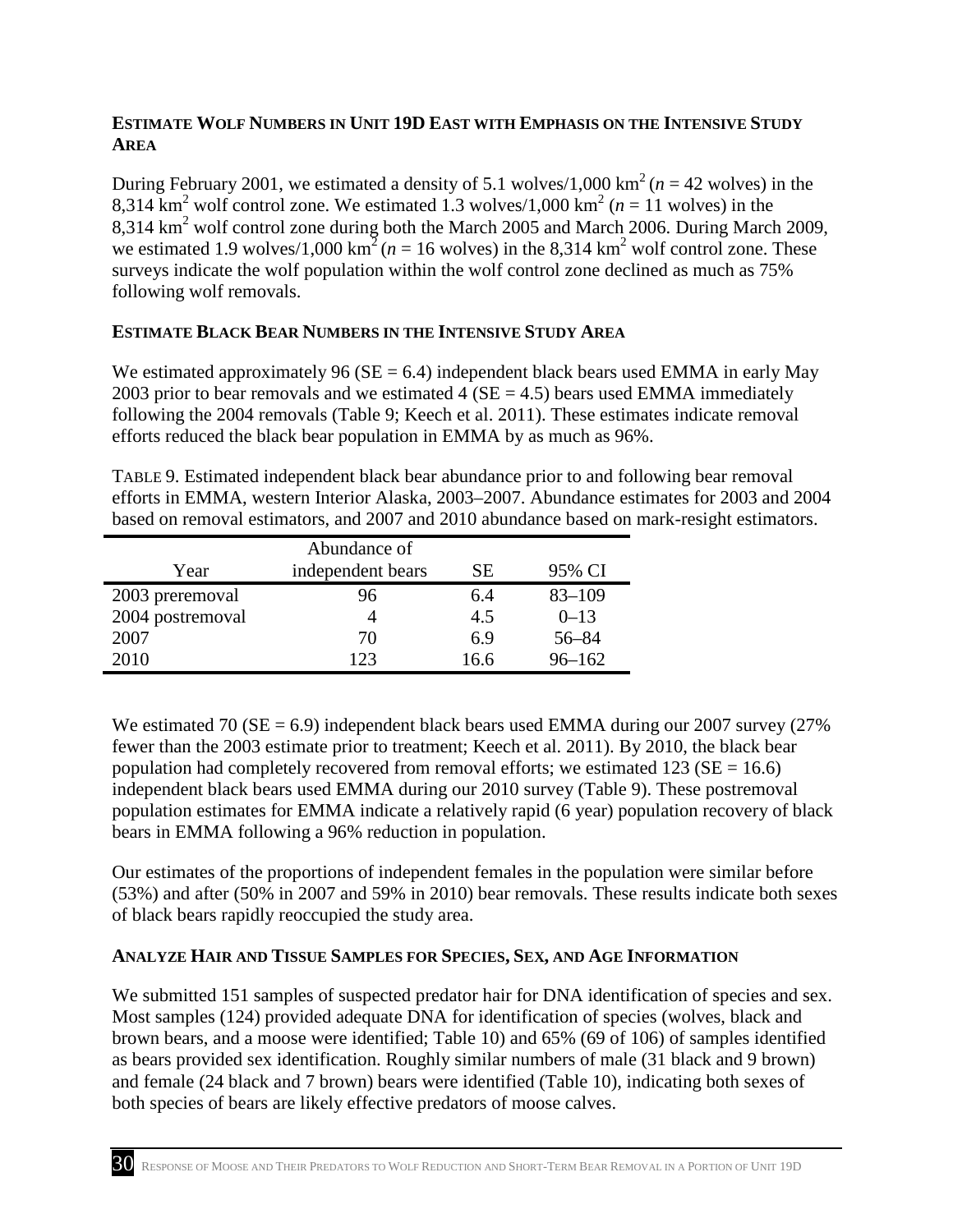|       | Total                |                   |      | <b>Black</b> bear |                    |  |      | Brown bear <sup>c</sup> |                    |       |  |
|-------|----------------------|-------------------|------|-------------------|--------------------|--|------|-------------------------|--------------------|-------|--|
| Year  | samples <sup>a</sup> | Wolf <sup>b</sup> | Male | Female            | Total <sup>c</sup> |  | Male | Female                  | Total <sup>c</sup> | Moose |  |
| 2001  | 28                   |                   |      |                   | 15                 |  |      |                         |                    |       |  |
| 2002  | 41                   |                   |      |                   | 18                 |  |      |                         |                    |       |  |
| 2003  |                      |                   |      |                   | 10                 |  |      |                         |                    |       |  |
| 2004  | 6                    |                   |      |                   |                    |  |      |                         |                    |       |  |
| 2005  | 16                   |                   |      |                   |                    |  |      |                         |                    |       |  |
| 2006  | 10                   |                   |      |                   |                    |  |      |                         |                    |       |  |
| 2007  | 7                    |                   |      |                   | n                  |  |      |                         |                    |       |  |
| 2010  | 16                   |                   |      |                   |                    |  |      |                         |                    |       |  |
| Total | 151                  |                   | 31   | 24                | 76                 |  |      |                         | 30                 |       |  |

TABLE 10. Results of DNA species and sex identification of suspected predator hair samples collected at mortality sites of radiocollared moose calves, western Interior Alaska, 2001–2007 and 2010.

<sup>a</sup> Total samples submitted for analysis, not all of these were successfully identified to species

<sup>b</sup> Wolf samples not identified to sex

c Total black bear and brown bear differs from sum of male and female because sex could not be determined for all samples identified to species.

### <span id="page-36-0"></span>**REVIEW LITERATURE, WRITE ANNUAL PROGRESS REPORTS, WRITE FINAL PROJECT REPORT, AND PUBLISH RESULTS IN PEER REVIEWED JOURNALS**

 In addition to annual progress reports; staff time, resources, and data from this project contributed to the following peer-reviewed, published articles:

- BOERTJE, R. D., M. A. KEECH, AND T. F. PARAGI. 2010. Science and values influencing predator control for Alaska moose management. Journal of Wildlife Management 74:917–928.
- BOERTJE, R. D., M. A. KEECH, D. D. YOUNG, K. A. KELLIE, AND C. T. SEATON. 2009. Managing for elevated yield of moose in Interior Alaska. Journal of Wildlife Management 73:314– 327.
- BOERTJE, R. D., K. A. KELLIE, C. T. SEATON, M. A. KEECH, D. D. YOUNG, B. W. DALE, L. G. ADAMS, AND A. R. ADERMAN. 2007. Ranking Alaska moose nutrition: signals to begin liberal antlerless harvest. Journal of Wildlife Management 71:1494–1506.
- KEECH, M. A., M. S. LINDBERG, R. D. BOERTJE, P. VALKENBURG, B. D. TARAS, T. A. BOUDREAU, AND K. B. BECKMEN. 2011. Effects of predator treatments, individual traits, and environment on moose survival in Alaska. Journal of Wildlife Management 75:1361– 1380*.*

## <span id="page-36-1"></span>**Conclusions**

## <span id="page-36-2"></span>**PRINCIPAL BIOLOGICAL CONCLUSIONS**

Removing moose predators in the McGrath area resulted in significant growth of the moose population (Keech et al. 2011). This growth resulted from increases in survival of all age classes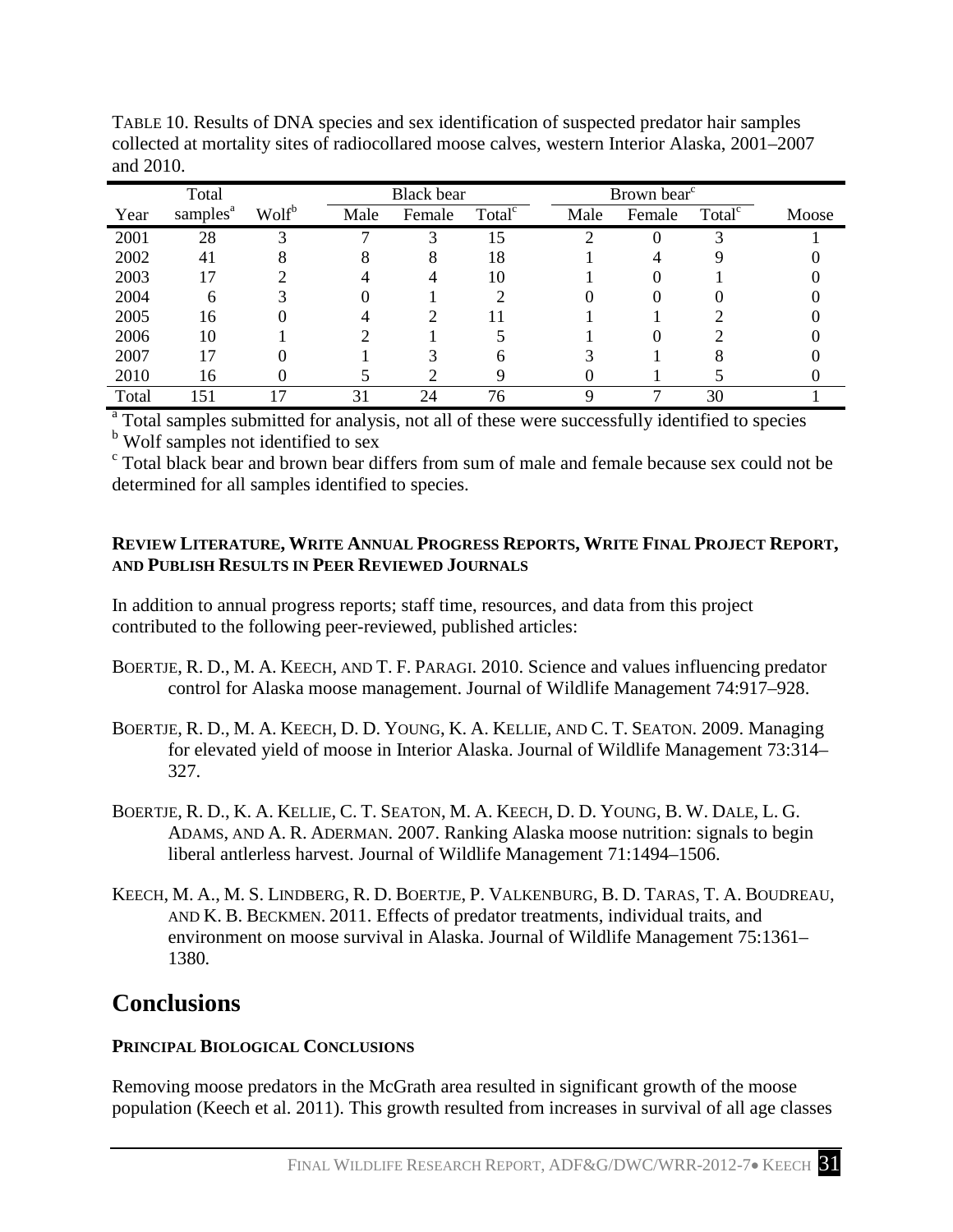survival of yearling or adult moose. We did observe a significant increase in nonpredation observed the complete numerical recovery of the black bear population in EMMA within 6 years of moose following removal of predators. Removal of primarily black bears, and to a lesser degree, wolves, resulted in increased summer and fall survival of moose calves. Removal of wolves resulted in increased summer and fall survival of yearling moose. Removal of wolves resulted in increased annual survival of adult female moose. We did not observe a benefit of predator removals to calves or yearlings during winter. However, winter calf survival was strongly and negatively influenced by deep snows. We observed no effect of snow depth on mortalities following removals of predators, indicating some component of observed predation mortality on calves is compensatory. However, increases in nonpredation calf deaths did little to offset increases in survival following removals, indicating most calf mortality was additive. We after a 96% population reduction. This illustrates the resilience of black bear populations to exploitation when harvests/removals occur in localized areas surrounded by unexploited habitat. We also concluded that male and female bears preyed on calves at similar rates; thus, both sexes of bears were effective calf predators.

#### <span id="page-37-0"></span>**MANAGEMENT APPLICATION**

 and numbers. Given results of this and previous studies, wildlife managers and policymakers may expect similar results from predator treatment programs elsewhere, but use less costly and less thorough study designs. Managers, especially in multi-predator systems, should recognize relative abundance and harvest of moose and predators, 2) basic information on moose 4) the relative effects of different predators on moose survival, because the effects vary This is a thorough study where 3 predators were treated to successfully increase moose survival that a substantial suite of covariates and confounding effects may complicate program results. Consequently, managers should be prepared to adapt study designs as well as treatment methods to increase the likelihood of program success and understanding. To accomplish this, we recommend managers implement programs that include collecting comparative data on 1) the nutritional status and population composition, 3) the frequency of deep snowfall winters, and considerably among study areas.

#### <span id="page-37-1"></span>**RECOMMENDATIONS FOR THE FUTURE**

 predation is to elevate the sustained yield of moose. The results of this study reflect a short-term Reducing predation sufficient to allow moose population growth is a key step toward increasing sustainable harvest densities in much of Interior Alaska where moose occur at low densities and are predator-limited (Gasaway et al. 1992, Boertje et al. 2009). The ultimate goal when reducing response (7 year) to reducing predators and the duration of elevated moose numbers and future yield of moose remains to be determined. Whether predator reductions will prove to be a successful management action in the long term will require time and additional effort from ADF&G. To assess long-term success of the predator removals in the McGrath area, the following activities are recommended as a minimum:

 elevated harvest (or some other measure of increased success) will occur and for how 1. Annually collect accurate harvest data from MMA and Unit 19D East to determine if long.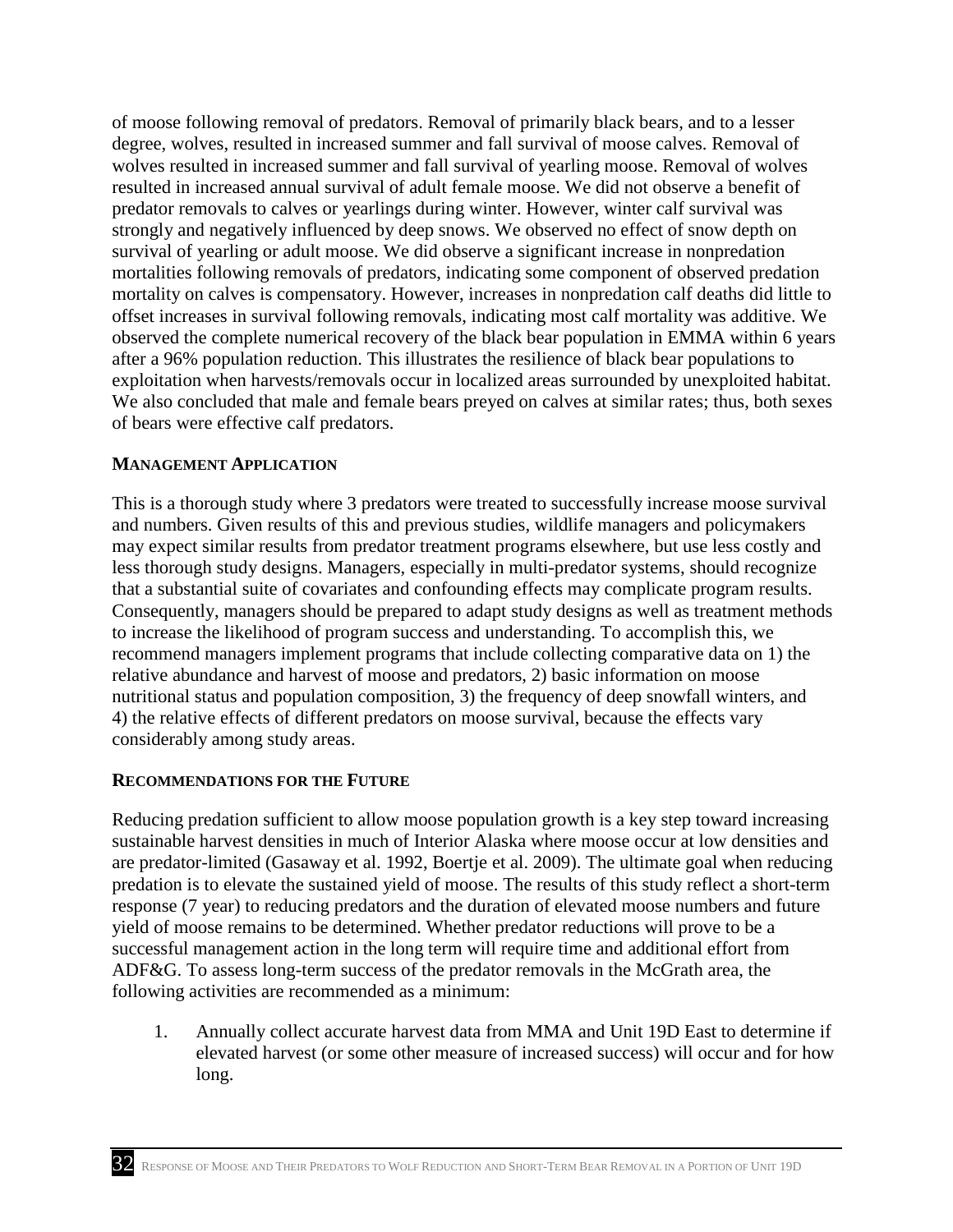- 2. Conduct intensive moose surveys in MMA at a minimum of every third year to determine if the population increases we observed during the previous 7 years continue, or if population stabilization or decline occurs.
- annual basis and 10-month-old calf weights on an every third year (or more frequent) 3. Collect indices of moose nutritional status in MMA, including twinning surveys on an basis.
- 4. Use measures of nutritional condition as a guide for implementing moose harvest the population (Boertje et al. 2007, 2009). strategies that maintain the overall nutritional health and reproductive productivity of
- pending the results from 2013). This estimate will be used to determine if the black 5. Conduct an estimate of black bear abundance in EMMA in spring 2013 (and 2016 bear population stabilizes at the preremoval 2003 abundance or continues to increase.
- 6. Conduct late winter surveys of wolf abundance in the  $8,314 \text{ km}^2$  wolf control zone a minimum of every third year.
- 7. Work to publish a peer-reviewed article in roughly 5 years that discusses the longer the expectations of predator removals. term outcome of the McGrath area predator reductions relative to moose harvests and

## <span id="page-38-0"></span>**Acknowledgments**

 We also thank S. Brainerd, J. Caikoski, J. Crouse, S. Crouse, B. Dale, P. Del Vecchio, C. Gardner, T. Hollis, D. James, K. Kellie, E. Lenart, L. McCarthy, M. McNay, R. Nowlin, T. Paragi, D. Parker McNeill, J. Peirce, D. Reed, T. Seaton, R. Seavoy, S. Szepanski, K. Titus, figures. We thank P. Ladegard and B. Scotton with the U.S. Fish and Wildlife Service and L. Egrass, S. Hamilton, M. Litzen, H. McMahan, J. Rood, M. Webb, and P. Zaczkowski piloted fixed-wing aircraft during survey and radiotracking flights, and S. Gibbons, M. Hollows, M. Cox, P. Snow, and S. Strick, and all the individuals in the community of McGrath who We thank L. Adams, R. Bowyer, T. Fuller, R. Hayes, D. Mech, and V. Van Ballenberghe for reviewing the original study plan, in 2001, that was used as a starting point for much this work. J. Ver Hoef, D. Young, and all others from the Alaska Department of Fish and Game, as well as D. Garneau and Dr. E. Post from Pennsylvania State University, who contributed to field and laboratory work and to data analysis. We thank B. McClintock for modifying the LNE estimator for application to our study and assisting in related analysis, and we thank T. Laird for help with B. Gibbons and T. Machacek with the Alaska State Troopers for field support. In addition, R. Swisher, and T. Cambier were helicopter pilots as well as field hands. We especially thank supported this project and helped in ways ranging from retrieval of radio collars to repairing outboard motors, all without compensation. Funding sources included Federal Aid in Wildlife Restoration and the Alaska Department of Fish and Game.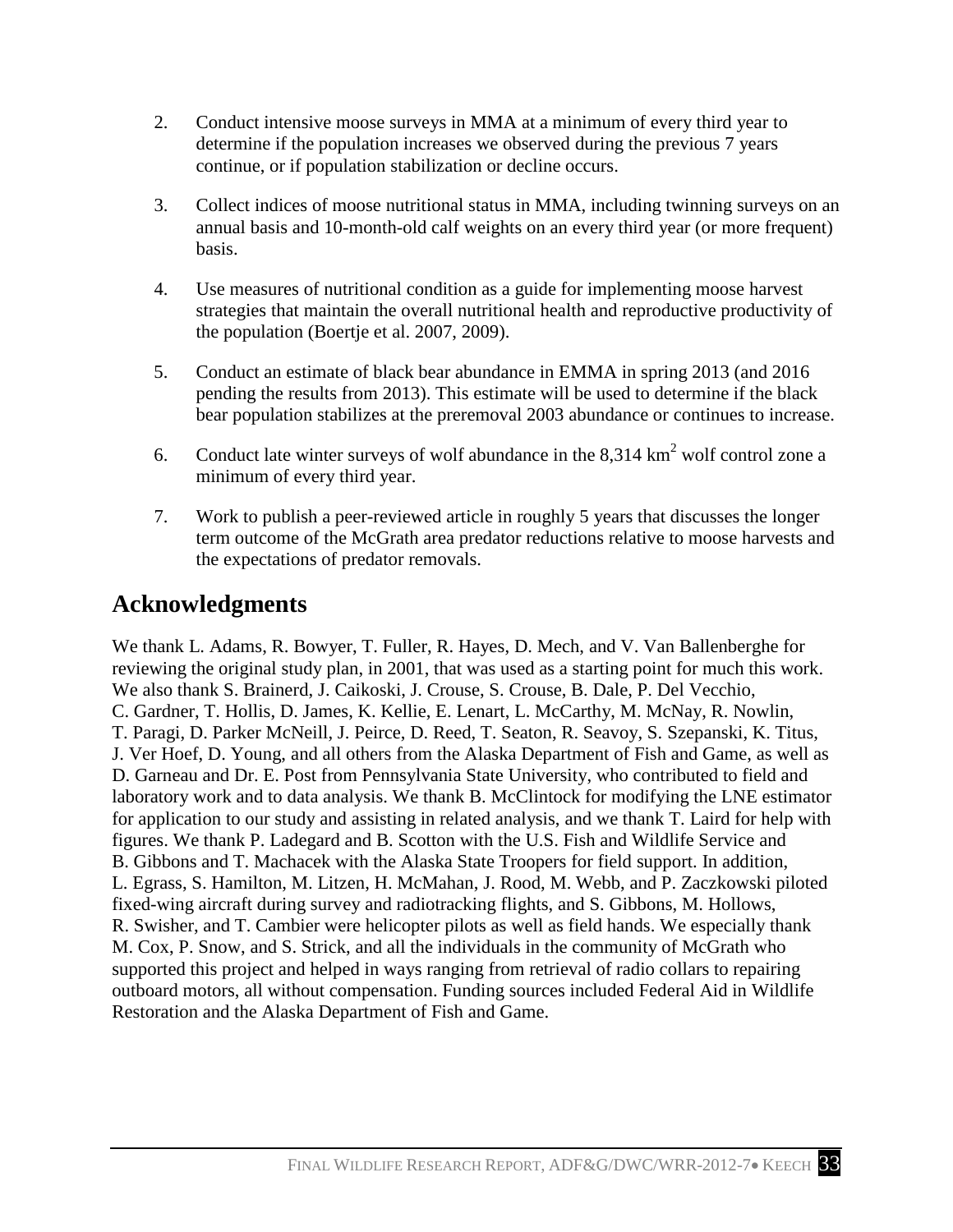## <span id="page-39-0"></span>**References**

- ADAMS, L. G., F. J. SINGER, AND B. W. DALE. 1995. Caribou calf mortality in Denali National Park, Alaska. Journal of Wildlife Management 59:584–594.
- probability and statistics. John Wiley and Sons, Inc., New York. AGRESTI, A. 2007. An introduction to categorical data analysis, 2<sup>nd</sup> edition. Wiley series in
- BALLARD, W. B., A. W. FRANZMANN, K. P. TAYLOR, T. H. SPRAKER, C. C. SCHWARTZ, AND R. O. PETERSON. 1979. Comparison of techniques utilized to determine moose calf mortality in Alaska. Proceedings from the North American Moose Conference and Workshop 15:362–387.
- BERTRAM, M. R., AND M. T. VIVION. 2002. Moose mortality in eastern Interior Alaska. The Journal of Wildlife Management 66:747–756.
- BOERTJE, R. D., AND C. L. GARDNER. 2000. The Fortymile caribou herd: Novel proposed management and relevant biology, 1992–1997. Rangifer, Special Issue 12:17–37.
- BOERTJE, R. D., M. A. KEECH, D. D. YOUNG, K. A. KELLIE, AND C. T. SEATON. 2009. Managing for elevated yield of moose in Interior Alaska. Journal of Wildlife Management 73:314– 327.
- BOERTJE, R. D., K. A. KELLIE, C. T. SEATON, M. A. KEECH, D. D. YOUNG, B. W. DALE, L. G. ADAMS, AND A. R. ADERMAN. 2007. Ranking Alaska moose nutrition: Signals to begin liberal antlerless harvest. Journal of Wildlife Management 71:1494–1506.
- BOUDREAU, T. A. 2000*a*. Units 19, 21A, and 21E moose. Pages 277–299 *in* M. V. Hicks, editor. Moose management report of survey and inventory activities 1 July 1997–30 June 1999. Alaska Department of Fish and Game, Study 1.0, Juneau, Alaska.
- BOUDREAU, T. A. 2000*b*. Units 19 and 21 wolf. Pages 138–150 *in* M. V. Hicks, editor. Wolf management report of survey and inventory activities 1 July 1996–30 June 1999. Alaska Department of Fish and Game, Study 14.0, Juneau, Alaska.
- DELONG, R. A., AND B. D. TARAS. 2009. Moose trend analysis user's guide. Alaska Department of Fish and Game, Fairbanks. [http://winfonet.alaska.gov/sandi/trend/pdf/moose\\_trend\\_analysis.pdf](http://winfonet.alaska.gov/sandi/trend/pdf/moose_trend_analysis.pdf) (Accessed 30 July 2012).
- FARRELL, L., J. ROMAN, AND M. SUNQUIST. 2000. Dietary separation of sympatric carnivores identified by molecular analysis of scats. Molecular Ecology 9:1583–1590.
- GASAWAY, W. C., R. D. BOERTJE, D. V. GRANGAARD, D. G. KELLEYHOUSE, R. O. STEPHENSON, Alaska and Yukon and implications for conservation. Wildlife Monographs 120:1–59. AND D. G. LARSEN. 1992. The role of predation in limiting moose at low densities in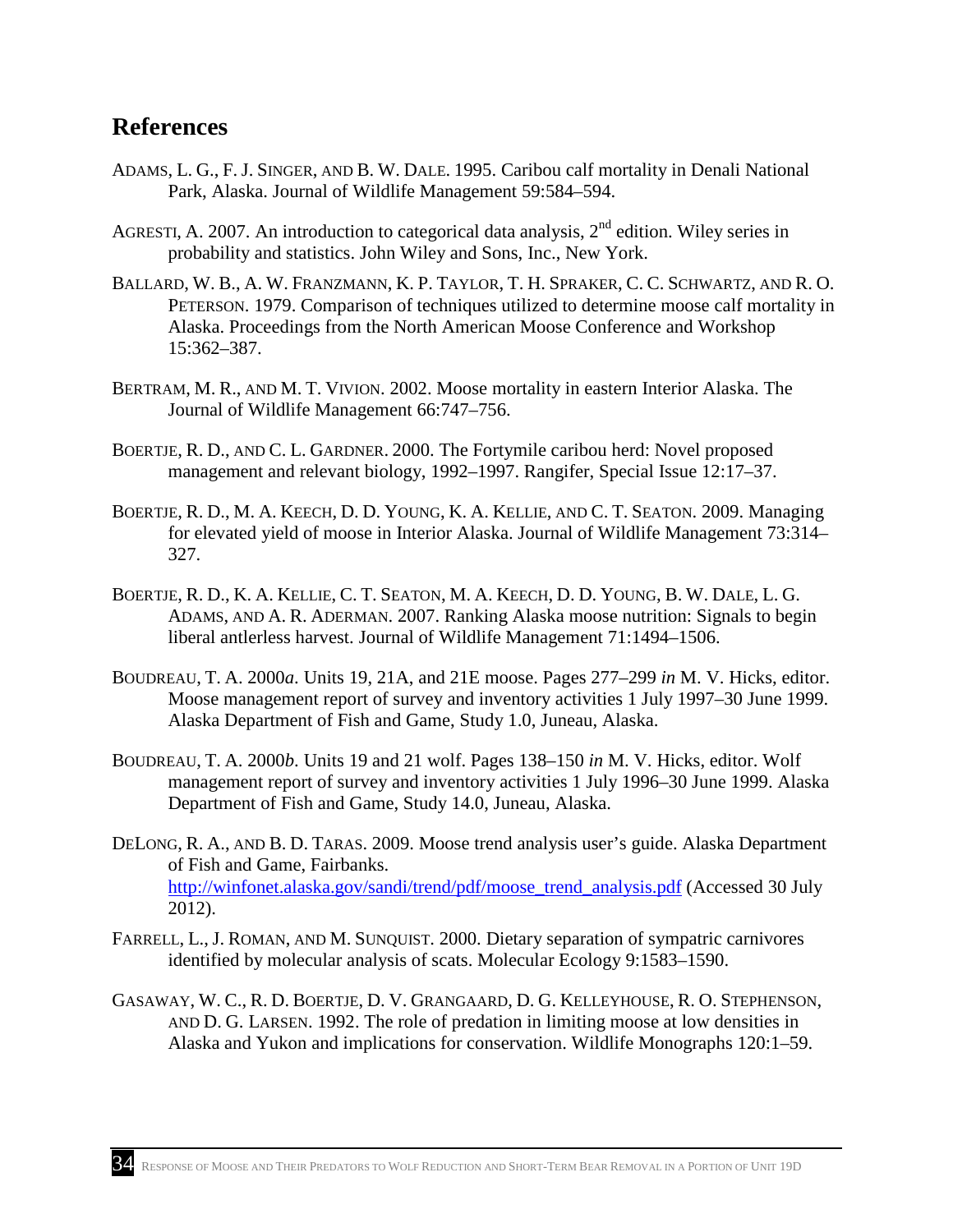- GASAWAY, W. C., S. D. DUBOIS, D. J. REED, AND S. J. HARBO. 1986. Estimating moose population parameters from aerial surveys. Biological Papers of the University of Alaska, Institute of Arctic Biology, No. 22, Fairbanks.
- GASAWAY, W. C., R. O. STEPHENSON, J. L. DAVIS, P. E. K. SHEPHERD, AND O. E. BURRIS. 1983. Interrelationship of wolves, prey, and man in Interior Alaska. Wildlife Monographs 84.
- GOODMAN, L. A. 1960. On the exact variance of products. Journal of the American Statistical Association 55:708–713.
- GOULD, W. R., AND K. H. POLLOCK. 1997. Catch-effort maximum likelihood estimation of important population parameters. Canadian Journal of Fisheries and Aquatic Sciences 54:890–897.
- HAUGEN, A. O., AND D. W. SPEAKE. 1958. Determining age of young fawn white-tailed deer. Journal of Wildlife Management 22:319–321.
- HAYES, R. D., AND A. S. HARESTAD. 2000. Demography of a recovering wolf population in the Yukon. Canadian Journal of Zoology 78:36–48.
- HELLGREN, E. C., D. W. CARNEY, N. P. GARNER, AND M. R. VAUGHAN. 1988. Use of breakaway cotton spacers on radio collars. Wildlife Society Bulletin 16:216–218.
- KEECH, M. A., R. T. BOWYER, J. M. VER HOEF, R. D. BOERTJE, B. W. DALE, AND T. R. STEPHENSON. 2000. Life-history consequences of maternal condition in Alaskan moose Journal of Wildlife Management 62:450–462*.*
- KEECH, M. A., M. S. LINDBERG, R. D. BOERTJE, P. VALKENBURG, B. D. TARAS, T. A. BOUDREAU, AND K. B. BECKMEN. 2011. Effects of predator treatments, individual traits, and environment on moose survival in Alaska. Journal of Wildlife Management 75:1361– 1380*.*
- KELLIE, K. A., AND R. A. DELONG. 2006. Geospatial survey operations manual. Alaska (Accessed 27 July 2012). Department of Fish and Game, Fairbanks. <http://winfonet.alaska.gov/sandi/moose/surveys/documents/GSPEOperationsManual.pdf>
- [LEBRETON, J. D., K. P. BURNHAM, J. CLOBERT, AND D. R. ANDERSON. 1992. Modeling survival](http://warnercnr.colostate.edu/class_info/fw663/lebreton.pdf)  [advances. Ecological Monographs 62:67–118.](http://warnercnr.colostate.edu/class_info/fw663/lebreton.pdf)  [and testing biological hypotheses using marked animals: Case studies and recent](http://warnercnr.colostate.edu/class_info/fw663/lebreton.pdf)
- MCCLINTOCK, B. T., AND G. C. WHITE. 2012. From NOREMARK to MARK: Software for estimating demographic parameters using mark–resight methodology. Journal of Ornithology 152(2):641–650.
- MCCLINTOCK, B. T., G. C. WHITE, K. P. BURNHAM, AND M. A. PRYD. 2009. A generalized mixed effects model of abundance for mark-resight data when sampling is without replacement. Environmental and Ecological Statistics 3:271–289.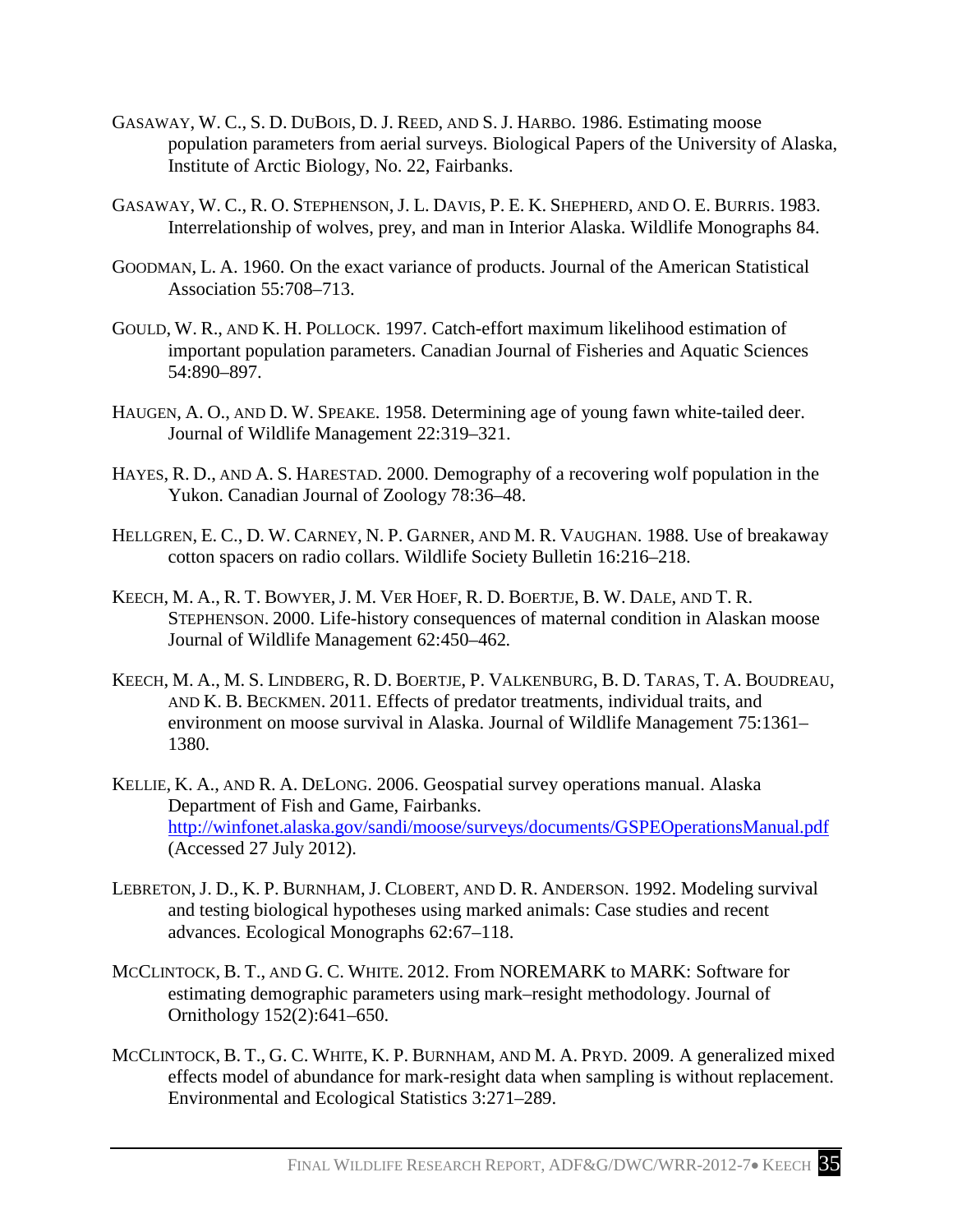- MCCULLOCH, C. E., AND S. R. SEARLE. 2001. Generalized, linear, and mixed models. Wiley series in probability and statistics. John Wiley and Sons, Inc., New York.
- MECH, L. D., L. G. ADAMS, T. J. MEIER, J. W. BURCH, AND B. W. DALE. 1998. The wolves of Denali. University of Minnesota Press, Minneapolis.
- MILLER, S. D., E. F. BECKER, AND W. B. BALLARD. 1987. Black and brown bear density estimates using modified capture-recapture techniques in Alaska. International Conference on Bear Restoration and Management 7:23–35.
- MILLER, S. D., G. C. WHITE, R. A. SELLERS, H. V. REYNOLDS, J. W. SCHOEN, K. TITUS, V. G. BARNES JR., R. B. SMITH, R. R. NELSON, W. B. BALLARD, AND C. C. SCHWARTZ. 1997. Brown and black bear density estimation in Alaska using radiotelemetry and replicated mark-resight techniques. Wildlife Monographs 133.
- MURPHY, M., L. P. WAITS, AND K. KENDALL. 2000. Quantitative evaluation of drying methods for brown bear fecal samples. Wildlife Society Bulletin 28:951–957
- ONORATO, D., C. WHITE, P. ZAGER, AND L. P. WAITS. 2006. Detection of predator presence at elk mortality sites using mtDNA analysis of hair and scat samples. Wildlife Society Bulletin 34:815–820.
- OSBORNE, T. O., T. F. PARAGI, J. L. BODKIN, A. J. LORANGER, AND W. N. JOHNSON. 1991. Extent, cause, and timing of moose young mortality in western Interior Alaska. Alces 27:24–30.
- PEGAU, R. E. 1985. Unit 19 moose. Pages 78–82 *in* A. Seward, editor. Moose management report and Game, Volume XV, Job 1.0, Juneau, Alaska. of survey and inventory activities 1 July 1983–30 June 1984. Alaska Department of Fish
- POLLOCK, K. H., S. R. WINTERSTEIN, C. M. BUNCK, AND P. D. CURTIS. 1989. Survival analysis in telemetry studies: The staggered entry design. Journal of Wildlife Management 53:7–15.
- RICE, J. A. 1995. Mathematical statistics and data analysis, Second Edition. Duxbury Press, Belmont, California.
- SCOTT, A. J., AND G. A. F. SEBER. 1983. Differences of proportions from the same survey. The American Statistician 37:319–320.
- SEATON, C. T., T. F. PARAGI, R. D. BOERTJE, K. KIELLAND, S. DUBOIS, AND C. L. FLEENER. 2011. Browse biomass removal and nutritional condition of moose *Alces alces*. Wildlife Biology 17:55–66.
- SHEPHERD, P. E. K. 1975. Unit 19 moose. Pages 141–144 *in* D. E. McKnight, editor. Alaska Department of Fish and Game, Jobs 1 and 22, Juneau, Alaska.
- STEPHENSON, R. O. 1978. Characteristics of exploited wolf populations. Alaska Department of Fish and Game, Federal Aid in Wildlife Restoration, Research Final Report, Projects W-17-3 through W-17-8, Study 14.3R, Juneau, Alaska.